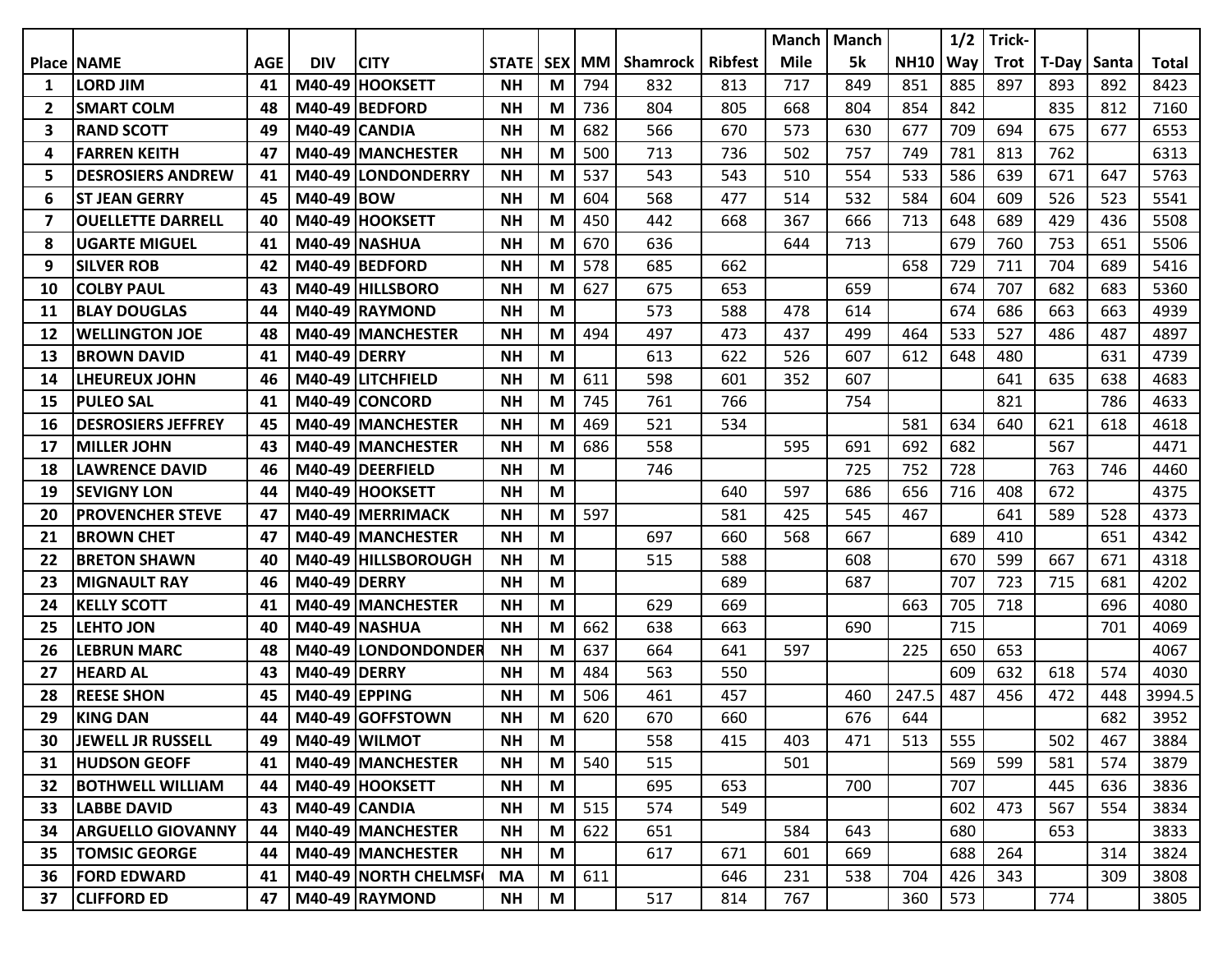| 38 | <b>ONEILL MICHAEL</b>      | 47  |                      | M40-49 GOFFSTOWN          | <b>NH</b> | M |     | 419 | 451 |     | 460 | 454   | 489 | 517 | 496 | 501 | 3787   |
|----|----------------------------|-----|----------------------|---------------------------|-----------|---|-----|-----|-----|-----|-----|-------|-----|-----|-----|-----|--------|
| 39 | <b>TANGUAY PETER</b>       | 41  |                      | M40-49 HOOKSETT           | <b>NH</b> | M | 379 | 759 |     | 637 |     |       |     | 741 | 454 | 735 | 3705   |
| 40 | <b>DION WILLIAM</b>        | 49  |                      | M40-49 HUDSON             | <b>NH</b> | М |     |     | 590 |     | 596 | 321.5 | 690 | 717 | 711 |     | 3625.5 |
| 41 | <b>LEVIN PAUL</b>          | 45  |                      | M40-49 NOTTINGHAM         | <b>NH</b> | M | 567 | 614 | 596 |     | 597 |       | 643 | 554 |     |     | 3571   |
| 42 | <b>BURKE JOHN</b>          | 42  |                      | M40-49 DUNBARTON          | <b>NH</b> | M |     | 678 | 621 | 296 | 630 |       | 645 |     | 685 |     | 3555   |
| 43 | <b>DEGROOT DAVID</b>       | 43  |                      | M40-49 NEW BOSTON         | <b>NH</b> | М | 468 | 739 | 743 | 454 |     |       |     | 447 |     | 693 | 3544   |
| 44 | <b>KIRKPATRICK MICHAEL</b> | 44  |                      | M40-49 HOOKSETT           | <b>NH</b> | M |     |     | 617 |     | 596 | 601   | 563 | 510 | 650 |     | 3537   |
| 45 | <b>BEMAN DEANE</b>         | 42  |                      | M40-49 ROCHESTER          | <b>NH</b> | М | 516 | 492 | 488 | 407 | 513 |       | 588 | 517 |     |     | 3521   |
| 46 | <b>IEASTMAN ERIC</b>       | 42  |                      | M40-49 IMERRIMACK         | <b>NH</b> | М |     | 713 | 595 |     |     | 690   | 747 |     | 762 |     | 3507   |
| 47 | <b>TETRAULT STEVE</b>      | 48  |                      | <b>M40-49 IMANCHESTER</b> | <b>NH</b> | М | 580 | 585 | 562 |     |     |       | 591 | 592 |     | 544 | 3454   |
| 48 | <b>VANNORT MARK</b>        | 43  |                      | M40-49 HOOKSETT           | <b>NH</b> | M | 375 | 570 | 577 |     |     |       | 620 | 637 |     | 614 | 3393   |
| 49 | <b>CLIFFORD EMMET</b>      | 43  |                      | <b>M40-49 IDUNSTABLE</b>  | MA        | M |     |     |     | 778 | 870 | 897   |     |     |     | 847 | 3392   |
| 50 | <b>APOSTOL ALEX</b>        | 48  |                      | M40-49 LONDONDERRY        | <b>NH</b> | M | 547 | 532 | 520 |     | 553 |       | 517 |     | 362 | 342 | 3373   |
| 51 | <b>WALSH EDWARD</b>        | 40  |                      | M40-49 MANCHESTER         | <b>NH</b> | M | 517 | 520 | 444 |     |     | 464   | 563 |     | 563 | 300 | 3371   |
| 52 | <b>ADAMS RICHARD</b>       | 45  |                      | M40-49 HOOKSETT           | <b>NH</b> | M |     | 553 | 647 |     |     |       | 715 | 694 | 742 |     | 3351   |
| 53 | <b>HECOX MARK</b>          | 49  |                      | M40-49 MANCHESTER         | <b>NH</b> | M | 831 |     |     | 744 | 874 |       |     |     | 887 |     | 3336   |
| 54 | <b>RICHARD ROBERT</b>      | 48  | <b>M40-49 WEARE</b>  |                           | <b>NH</b> | M |     |     | 533 |     | 548 |       | 562 | 553 | 548 | 535 | 3279   |
| 55 | <b>STATON JAMIE</b>        | 42  |                      | <b>M40-49 AUBURN</b>      | <b>NH</b> | M | 657 | 662 |     | 635 |     |       | 642 |     |     | 587 | 3183   |
| 56 | <b>JANOSCHEK MARTIN</b>    | 46  | <b>M40-49 EPPING</b> |                           | <b>NH</b> | M | 651 | 689 |     |     |     | 430   |     |     | 699 | 687 | 3156   |
| 57 | <b>ADAMS RICHARD</b>       | 44  |                      | M40-49 MANCHESTER         | <b>NH</b> | М | 388 | 468 | 439 |     | 478 |       | 461 | 474 |     | 445 | 3153   |
| 58 | <b>HOWE ANDREW</b>         | 48  | M40-49 IEXETER       |                           | <b>NH</b> | M |     | 482 | 543 |     | 548 | 300   | 589 | 307 |     | 293 | 3062   |
| 59 | <b>ROUKEY KEVIN</b>        | 48  |                      | <b>M40-49 IMANCHESTER</b> | <b>NH</b> | М | 499 | 497 | 435 |     |     |       | 543 |     | 511 | 527 | 3012   |
| 60 | <b>LENOX VINCENT</b>       | 44  |                      | M40-49 MANCHESTER         | <b>NH</b> | M |     | 768 | 742 |     |     | 729   | 766 |     |     |     | 3005   |
| 61 | <b>PALMER MICHAEL</b>      | 40  |                      | M40-49 DEERING            | <b>NH</b> | M |     | 464 |     |     | 423 |       | 467 | 617 | 519 | 514 | 3004   |
| 62 | <b>LANTZ TIMOTHY</b>       | 41  |                      | M40-49 GREENLAND          | <b>NH</b> | M | 359 | 438 | 594 |     |     |       | 522 | 441 |     | 609 | 2963   |
| 63 | <b>TRAINOR DENNIS</b>      | 44  | <b>M40-49 DERRY</b>  |                           | <b>NH</b> | M |     | 564 |     |     | 449 |       | 458 | 530 | 476 | 468 | 2945   |
| 64 | <b>GARRETT PATRICK</b>     | 47  | <b>M40-49 DERRY</b>  |                           | <b>NH</b> | M | 690 | 726 | 757 |     |     |       |     |     |     | 753 | 2926   |
| 65 | <b>LOGUE PETER</b>         | 44  |                      | M40-49 IMANCHESTER        | <b>NH</b> | М | 554 | 506 |     |     |     |       | 624 |     | 645 | 581 | 2910   |
| 66 | <b>FINNEGAN CHRISTOPHE</b> | -41 |                      | M40-49 RAYMOND            | <b>NH</b> | M |     |     | 635 | 369 | 675 |       | 706 | 493 |     |     | 2878   |
| 67 | <b>KELLY CHRISTOPHER</b>   | 43  |                      | M40-49 TEWKSBURY          | <b>MA</b> | M |     |     | 673 |     |     | 715   | 727 |     |     | 751 | 2866   |
| 68 | <b>PARKER STEPHEN</b>      | 45  |                      | M40-49 MANCHESTER         | <b>NH</b> | М | 492 | 485 |     | 372 | 486 |       | 576 |     | 436 |     | 2847   |
| 69 | <b>ELCOCK MICHAEL</b>      | 42  |                      | M40-49 MANCHESTER         | <b>NH</b> | M |     |     | 523 |     |     |       | 580 | 601 | 583 | 552 | 2839   |
| 70 | <b>ROY SHANE</b>           | 42  |                      | M40-49 MANCHESTER         | <b>NH</b> | M |     | 515 |     |     |     |       | 505 | 602 | 557 | 592 | 2771   |
| 71 | <b>RANA ALEX</b>           | 46  |                      | M40-49 MERRIMACK          | <b>NH</b> | M | 484 | 473 | 419 | 452 |     |       |     | 479 | 451 |     | 2758   |
| 72 | <b>CONNORS KEVIN</b>       | 49  |                      | M40-49 MANCHESTER         | <b>NH</b> | M |     | 435 |     |     |     | 669   | 683 | 322 |     | 636 | 2745   |
| 73 | <b>DROUIN CHRISTOPHER</b>  | 49  |                      | M40-49 PEMBROKE           | <b>NH</b> | M |     |     | 634 |     | 680 | 686   | 739 |     |     |     | 2739   |
| 74 | <b>DURANT SHAYNE</b>       | 41  |                      | M40-49 DUNBARTON          | <b>NH</b> | M |     |     | 543 |     |     | 555   |     | 466 | 714 | 444 | 2722   |
| 75 | <b>LEO MARK</b>            | 41  |                      | M40-49 MERRIMACK          | <b>NH</b> | M | 397 | 458 |     |     |     |       | 468 | 462 | 463 | 460 | 2708   |
| 76 | <b>MEDEIROS WARREN</b>     | 43  |                      | M40-49 NEW BOSTON         | <b>NH</b> | M |     |     |     | 598 | 699 |       | 683 |     |     | 660 | 2640   |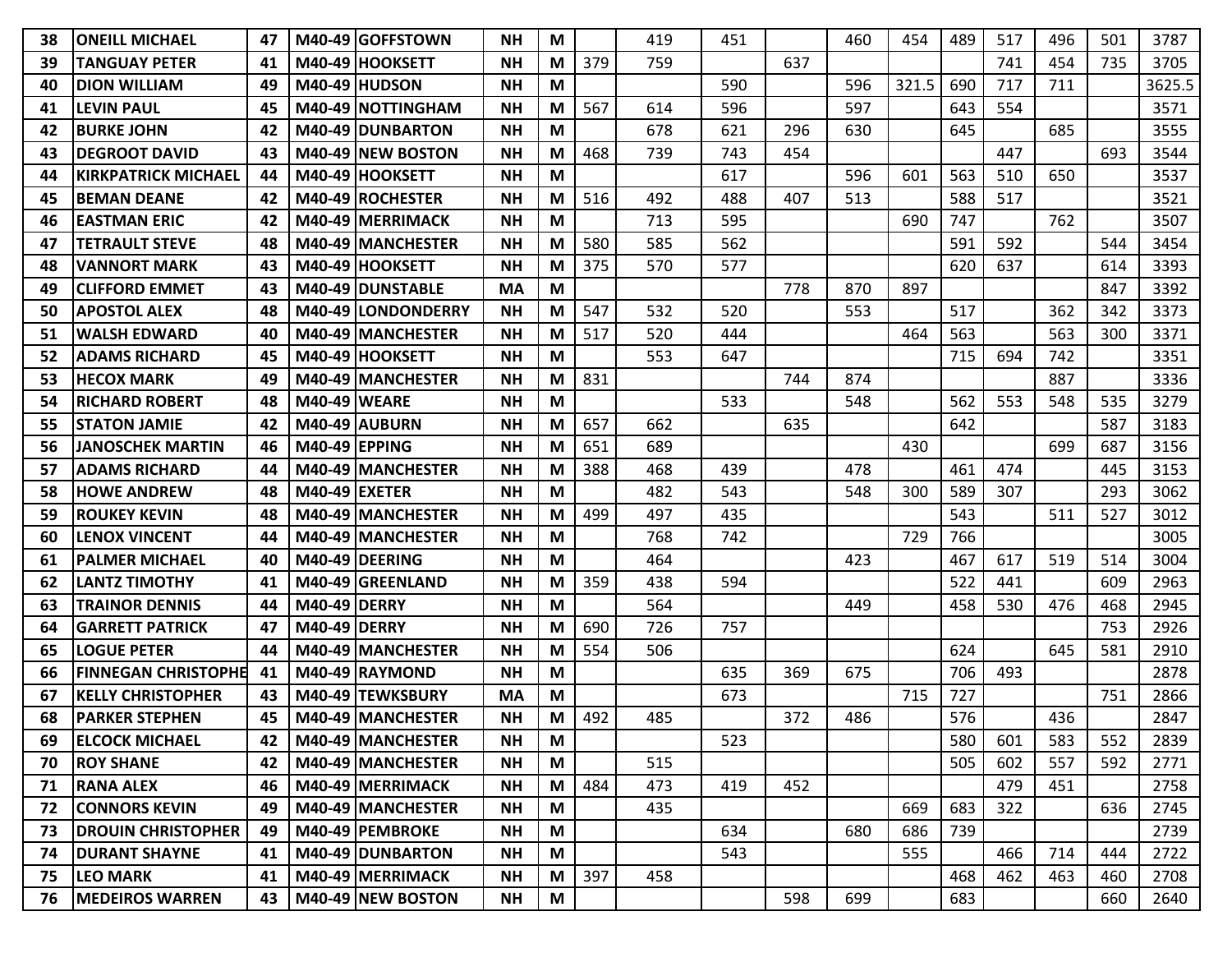| 77  | <b>BATOR JOSEPH</b>        | 42 |                     | M40-49 BEDFORD        | <b>NH</b> | M |     |     |     | 637 | 765 |     | 548 | 637 |     |     | 2587 |
|-----|----------------------------|----|---------------------|-----------------------|-----------|---|-----|-----|-----|-----|-----|-----|-----|-----|-----|-----|------|
| 78  | <b>INGRAM JON</b>          | 45 |                     | M40-49   PETERBOROUGH | <b>NH</b> | M |     |     | 661 |     | 675 |     | 634 |     |     | 602 | 2572 |
| 79  | <b>MACPHERSON DAVE</b>     | 42 |                     | M40-49 HOOKSETT       | <b>NH</b> | M |     | 557 |     |     |     |     | 644 |     | 689 | 666 | 2556 |
| 80  | <b>LABRECQUE KYLE</b>      | 42 |                     | M40-49 HUDSON         | <b>NH</b> | М |     |     |     | 280 | 402 |     | 500 | 339 | 507 | 507 | 2535 |
| 81  | <b>HADDAD MIKE</b>         | 45 |                     | M40-49 MANCHESTER     | <b>NH</b> | M | 415 | 467 |     | 477 |     |     |     | 588 |     | 570 | 2517 |
| 82  | <b>BOSQUET DARRIN</b>      | 45 |                     | M40-49 BROOKLINE      | <b>NH</b> | M |     |     | 666 | 309 | 649 |     |     | 506 |     | 385 | 2515 |
| 83  | <b>BEAUREGARD ERIC</b>     | 41 |                     | M40-49 MERRIMACK      | <b>NH</b> | M | 662 | 696 |     |     |     |     |     | 556 |     | 600 | 2514 |
| 84  | <b>SLAVIN CHRIS</b>        | 42 |                     | M40-49 MANCHESTER     | <b>NH</b> | M |     | 308 | 486 |     |     | 488 | 505 | 370 | 328 |     | 2485 |
| 85  | <b>STEPHENS GREGG</b>      | 47 |                     | M40-49 MANCHESTER     | <b>NH</b> | M |     | 552 | 511 | 538 |     |     | 517 | 357 |     |     | 2475 |
| 86  | <b>PAIGE KEVIN</b>         | 43 |                     | M40-49   MANCHESTER   | <b>NH</b> | М | 259 | 350 | 447 |     |     | 439 | 518 |     |     | 429 | 2442 |
| 87  | <b>STREET STEVE</b>        | 43 |                     | M40-49 LONDONDERRY    | <b>NH</b> | M | 527 | 574 |     | 699 |     |     |     |     | 635 |     | 2435 |
| 88  | <b>LINEHAN BILL</b>        | 48 |                     | M40-49 BEDFORD        | <b>NH</b> | M |     |     |     |     | 595 |     | 617 | 628 |     | 590 | 2430 |
| 89  | <b>SHEPHERD THOMAS</b>     | 40 |                     | M40-49 HOOKSETT       | <b>NH</b> | M | 602 | 623 |     |     |     |     |     |     | 595 | 607 | 2427 |
| 90  | <b>OLBRYS DAVID</b>        | 46 |                     | M40-49 LONDONDERRY    | <b>NH</b> | M |     | 574 |     |     |     | 614 |     | 569 |     | 625 | 2382 |
| 91  | <b>BLEAKLEY JEFF</b>       | 47 |                     | M40-49 BEDFORD        | <b>NH</b> | M |     |     | 567 |     |     |     | 601 | 616 |     | 555 | 2339 |
| 92  | <b>LHEUREUX MARK</b>       | 44 |                     | M40-49 HOOKSETT       | <b>NH</b> | M |     |     |     |     |     |     |     | 778 | 763 | 781 | 2322 |
| 93  | <b>BRAKE WAYNE</b>         | 44 | <b>M40-49 SALEM</b> |                       | <b>NH</b> | M |     |     | 727 |     |     |     | 799 |     | 765 |     | 2291 |
| 94  | <b>FIJALKOWSKI RICHARD</b> | 45 |                     | M40-49 TYNGSBORO      | <b>MA</b> | M | 346 | 589 |     | 255 |     |     | 234 | 297 |     | 512 | 2233 |
| 95  | <b>MUNJONE MICHAEL</b>     | 40 |                     | M40-49 MANCHESTER     | <b>NH</b> | M | 562 | 566 |     | 534 |     |     |     | 512 |     |     | 2174 |
| 96  | <b>COOPER PAUL</b>         | 41 |                     | M40-49 STRAFFORD      | <b>NH</b> | M | 685 | 735 | 753 |     |     |     |     |     |     |     | 2173 |
| 97  | <b>CANOTAS MILTON</b>      | 43 |                     | M40-49 MANCHESTER     | <b>NH</b> | M |     |     | 700 |     |     |     |     |     | 740 | 727 | 2167 |
| 98  | <b>CAMPBELL ROBERT</b>     | 42 |                     | M40-49 MANCHESTER     | <b>NH</b> | M |     | 616 |     | 670 | 839 |     |     |     |     |     | 2125 |
| 99  | <b>BARNETT SEAN</b>        | 47 |                     | M40-49 LONDONDERRY    | <b>NH</b> | M | 518 | 513 |     |     |     |     | 546 |     | 527 |     | 2104 |
| 100 | <b>ROMERO ERIC</b>         | 46 |                     | M40-49 BEDFORD        | <b>NH</b> | M |     | 478 | 646 |     |     |     | 501 |     |     | 469 | 2094 |
| 101 | <b>BOURASSA TIMOTHY</b>    | 43 |                     | M40-49 WOBURN         | <b>MA</b> | M |     |     |     |     |     | 681 |     | 711 |     | 700 | 2092 |
| 102 | <b>COTE CHARLES</b>        | 44 |                     | M40-49 LONDONDERRY    | <b>NH</b> | M | 437 | 435 |     |     | 417 |     | 400 | 389 |     |     | 2078 |
| 103 | <b>LIOUZIS GREG</b>        | 49 |                     | M40-49 HOOKSETT       | <b>NH</b> | M |     | 509 |     |     |     |     | 520 | 444 | 534 |     | 2007 |
| 104 | <b>JOSLIN PETER</b>        | 46 |                     | M40-49 RAYMOND        | <b>NH</b> | M |     |     |     | 415 |     |     |     | 523 | 517 | 545 | 2000 |
| 105 | <b>PORTER STUART</b>       | 44 |                     | M40-49 HOOKSETT       | NΗ        | M |     | 561 |     |     | 703 |     | 716 |     |     |     | 1980 |
| 106 | <b>WYMAN MYKE</b>          | 40 |                     | M40-49 LONDONDERRY    | <b>NH</b> | M | 391 |     |     |     |     |     |     |     | 771 | 754 | 1916 |
| 107 | <b>GIBBS CHRIS</b>         | 40 |                     | M40-49 BEDFORD        | <b>NH</b> | M |     |     | 614 | 608 |     |     |     |     | 643 |     | 1865 |
| 108 | <b>MCCOY MICHAEL</b>       | 48 |                     | M40-49 HOOKSETT       | <b>NH</b> | M |     | 624 |     |     |     | 646 |     |     | 591 |     | 1861 |
|     | 109   BIANCHI MARK         | 49 |                     | M40-49 CONCORD        | <b>NH</b> | M |     |     |     |     |     | 614 |     |     | 605 | 624 | 1843 |
|     | 110 PERRY HENRY            | 49 |                     | M40-49 WAKEFIELD      | <b>MA</b> | M | 593 |     | 587 |     |     | 660 |     |     |     |     | 1840 |
| 111 | <b>ANDERSON WADE</b>       | 42 |                     | M40-49 LONDONDERRY    | <b>NH</b> | M |     | 605 | 544 |     |     |     | 683 |     |     |     | 1832 |
| 112 | <b>MILNE SCOTT</b>         | 44 |                     | M40-49 MANCHESTER     | <b>NH</b> | M | 787 |     |     | 225 | 820 |     |     |     |     |     | 1832 |
|     | 113   MCDONALD SEAN        | 40 |                     | M40-49 HOOKSETT       | <b>NH</b> | M |     | 551 |     |     |     |     |     |     | 663 | 616 | 1830 |
|     | 114 HIGGINS ROB            | 49 |                     | M40-49 CONCORD        | <b>NH</b> | M | 613 | 503 |     |     |     |     |     |     | 693 |     | 1809 |
|     | 115 STILL DAVID            | 42 |                     | $M40-49$ CONCORD      | <b>NH</b> | M |     | 568 |     |     |     |     | 621 |     |     | 619 | 1808 |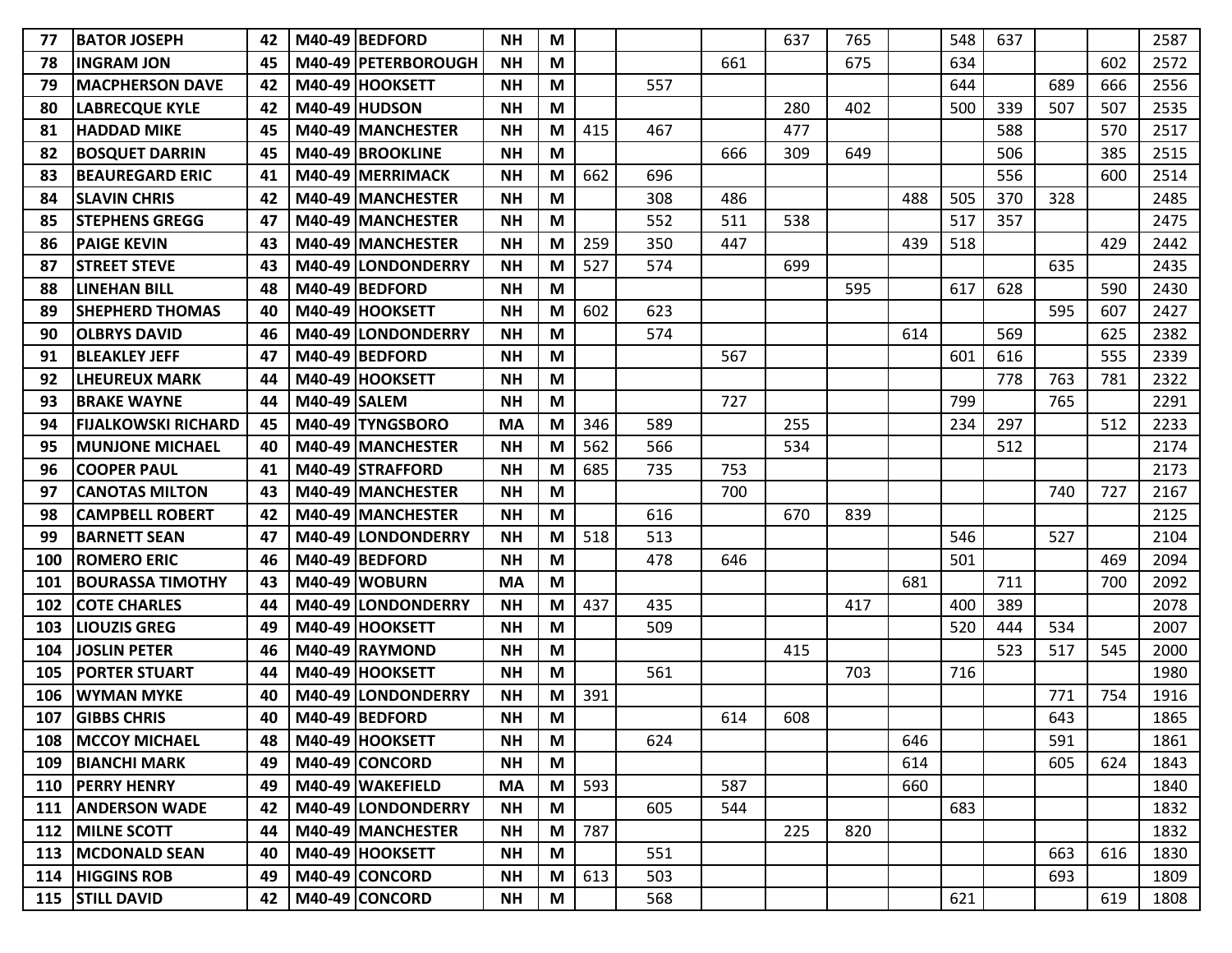| 116 | <b>KELAHAN PHIL</b>        | 49 |                    | M40-49 HOOKSETT              | <b>NH</b>      | M |     |     | 599 |     | 586 |     | 617 |     |     |     | 1802 |
|-----|----------------------------|----|--------------------|------------------------------|----------------|---|-----|-----|-----|-----|-----|-----|-----|-----|-----|-----|------|
| 117 | <b>WILLIAMS ERIC</b>       | 48 |                    | M40-49 CONCORD               | <b>NH</b>      | M |     |     |     | 810 | 975 |     |     |     |     |     | 1785 |
| 118 | <b>PAPANICOLAU DEMETR</b>  | 42 |                    | M40-49 MANCHESTER            | <b>NH</b>      | М |     | 542 |     |     |     |     |     |     | 614 | 623 | 1779 |
| 119 | <b>WEST JEFFREY</b>        | 40 |                    | M40-49 HOOKSETT              | <b>NH</b>      | M |     |     |     | 359 | 687 |     |     |     | 717 |     | 1763 |
| 120 | <b>PARADIS DAVID</b>       | 41 |                    | M40-49 MANCHESTER            | <b>NH</b>      | M |     | 660 |     |     |     |     |     |     | 643 | 450 | 1753 |
| 121 | <b>FARAGO WILLIAM</b>      | 41 |                    | M40-49 FRANKLIN              | <b>NH</b>      | M |     |     |     | 530 | 606 | 595 |     |     |     |     | 1731 |
| 122 | <b>LAMB GRAEME</b>         | 49 |                    | M40-49 BEDFORD               | <b>NH</b>      | M |     | 610 | 490 |     |     |     | 631 |     |     |     | 1731 |
| 123 | <b>PROVOST CHRISTOPHER</b> | 43 |                    | <b>M40-49 NASHUA</b>         | <b>NH</b>      | M | 592 | 534 |     |     | 597 |     |     |     |     |     | 1723 |
| 124 | <b>FIFIELD JOHN</b>        | 43 |                    | M40-49 DEERFIELD             | <b>NH</b>      | M | 569 | 594 |     |     | 537 |     |     |     |     |     | 1700 |
| 125 | <b>RIVARD MIKE</b>         | 42 |                    | M40-49 LONDONDERRY           | <b>NH</b>      | M |     |     |     |     |     |     |     | 574 | 542 | 576 | 1692 |
| 126 | <b>BLANCHETTE JASON</b>    | 41 |                    | M40-49 MANCHESTER            | <b>NH</b>      | M | 567 | 585 |     |     | 511 |     |     |     |     |     | 1663 |
| 127 | <b>GIBEAULT MICHAEL</b>    | 45 |                    | M40-49 HOOKSETT              | <b>NH</b>      | M |     | 541 |     |     |     |     | 546 |     | 545 |     | 1632 |
| 128 | <b>BORIN JOSEPH</b>        | 47 |                    | <b>M40-49 NORTH SCITUATE</b> | R <sub>l</sub> | М | 543 |     |     | 519 |     |     |     |     | 549 |     | 1611 |
| 129 | <b>FOX TREVOR</b>          | 42 |                    | M40-49 GOFFSTOWN             | <b>NH</b>      | M |     |     |     |     |     |     |     |     | 778 | 761 | 1539 |
| 130 | <b>WARBY ANDREW</b>        | 41 |                    | <b>M40-49 QUINCY</b>         | <b>MA</b>      | М | 742 |     | 752 |     |     |     |     |     |     |     | 1494 |
| 131 | <b>HUEBER CARY</b>         | 42 |                    | M40-49 MANCHESTER            | <b>NH</b>      | M |     | 342 |     |     |     |     | 577 |     | 574 |     | 1493 |
| 132 | <b>POKIGO JOHN</b>         | 47 |                    | M40-49 HOOKSETT              | <b>NH</b>      | M |     |     | 721 |     |     |     |     |     |     | 765 | 1486 |
| 133 | <b>MIDURA EDDIE</b>        | 45 |                    | M40-49 MANCHESTER            | <b>NH</b>      | M |     |     | 477 |     |     |     | 495 |     |     | 499 | 1471 |
| 134 | <b>GRIFFIN TODD</b>        | 42 |                    | M40-49 SANDOWN               | <b>NH</b>      | M |     |     |     |     |     |     |     |     | 739 | 729 | 1468 |
| 135 | <b>MANTEGARI MICHAEL</b>   | 42 |                    | M40-49 LONDONDERRY           | <b>NH</b>      | M | 240 | 582 |     |     |     |     |     |     |     | 631 | 1453 |
| 136 | <b>CURREN DANIEL</b>       | 44 |                    | M40-49 PEMBROKE              | <b>NH</b>      | M |     |     |     |     |     |     | 525 | 452 |     | 456 | 1433 |
| 137 | <b>COZIAHR MIKE</b>        | 48 |                    | M40-49 MANCHESTER            | <b>NH</b>      | М |     |     |     |     |     |     | 686 |     | 717 |     | 1403 |
| 138 | <b>ROBERGE ROCK</b>        | 46 |                    | M40-49 MANCHESTER            | <b>NH</b>      | M |     |     |     | 475 |     |     |     |     | 304 | 619 | 1398 |
| 139 | <b>FLETT AARON</b>         | 40 |                    | M40-49 MERRIMACK             | <b>NH</b>      | M |     |     | 707 |     |     | 682 |     |     |     |     | 1389 |
| 140 | <b>WHEELER CHAD</b>        | 40 |                    | M40-49 MERRIMACK             | <b>NH</b>      | M | 508 | 372 | 486 |     |     |     |     |     |     |     | 1366 |
| 141 | <b>BURNS DAVID</b>         | 47 |                    | M40-49 LOWELL                | <b>MA</b>      | M |     |     |     | 639 |     |     | 713 |     |     |     | 1352 |
| 142 | <b>REYNOLDS BRIAN</b>      | 43 |                    | M40-49 ANDOVER               | <b>NH</b>      | M | 771 |     |     |     |     |     |     |     |     | 574 | 1345 |
| 143 | <b>VANDERFORD RICH</b>     | 45 | <b>M40-49 ELON</b> |                              | <b>NC</b>      | M |     |     |     | 618 | 727 |     |     |     |     |     | 1345 |
| 144 | <b>LANGE JAMES</b>         | 48 |                    | M40-49 MANCHESTER            | <b>NH</b>      | М |     |     |     |     |     |     | 672 | 666 |     |     | 1338 |
| 145 | <b>CURRAN JOSEPH</b>       | 47 |                    | M40-49 SOMERSWORTH           | <b>NH</b>      | M |     |     |     |     |     |     |     |     | 663 | 674 | 1337 |
| 146 | <b>MASSE JEFFREY</b>       | 49 |                    | M40-49 MANCHESTER            | <b>NH</b>      | M |     |     |     |     |     |     |     |     | 696 | 641 | 1337 |
| 147 | <b>SPAIN PADRAIC</b>       | 45 |                    | M40-49 GOFFSTOWN             | <b>NH</b>      | M |     |     | 647 |     |     |     |     |     | 678 |     | 1325 |
| 148 | <b>CHIACCHIA DAN</b>       | 42 |                    | M40-49 FREMONT               | <b>NH</b>      | M |     |     |     |     |     |     | 442 | 479 |     | 403 | 1324 |
| 149 | <b>PRICE SCOTT</b>         | 48 |                    | M40-49 RAYMOND               | <b>NH</b>      | M |     | 324 |     |     |     |     | 490 | 507 |     |     | 1321 |
| 150 | <b>CONNERS JIM</b>         | 48 |                    | <b>M40-49 NASHUA</b>         | <b>NH</b>      | M |     |     |     |     |     |     | 682 | 635 |     |     | 1317 |
| 151 | <b>DUQUETTE DENIS</b>      | 47 |                    | M40-49 MANCHESTER            | <b>NH</b>      | M |     |     |     |     |     |     | 643 | 671 |     |     | 1314 |
| 152 | <b>SAUCIER BRIAN</b>       | 42 |                    | M40-49 CONCORD               | <b>NH</b>      | M |     |     |     |     |     | 619 | 695 |     |     |     | 1314 |
| 153 | <b>OCHOA JOSE</b>          | 41 |                    | <b>M40-49 NASHUA</b>         | <b>NH</b>      | M |     |     |     | 614 | 686 |     |     |     |     |     | 1300 |
|     | 154   DELANEY JOSEPH       | 44 |                    | M40-49 MERRIMACK             | <b>NH</b>      | M |     | 393 |     |     |     |     | 470 |     | 417 |     | 1280 |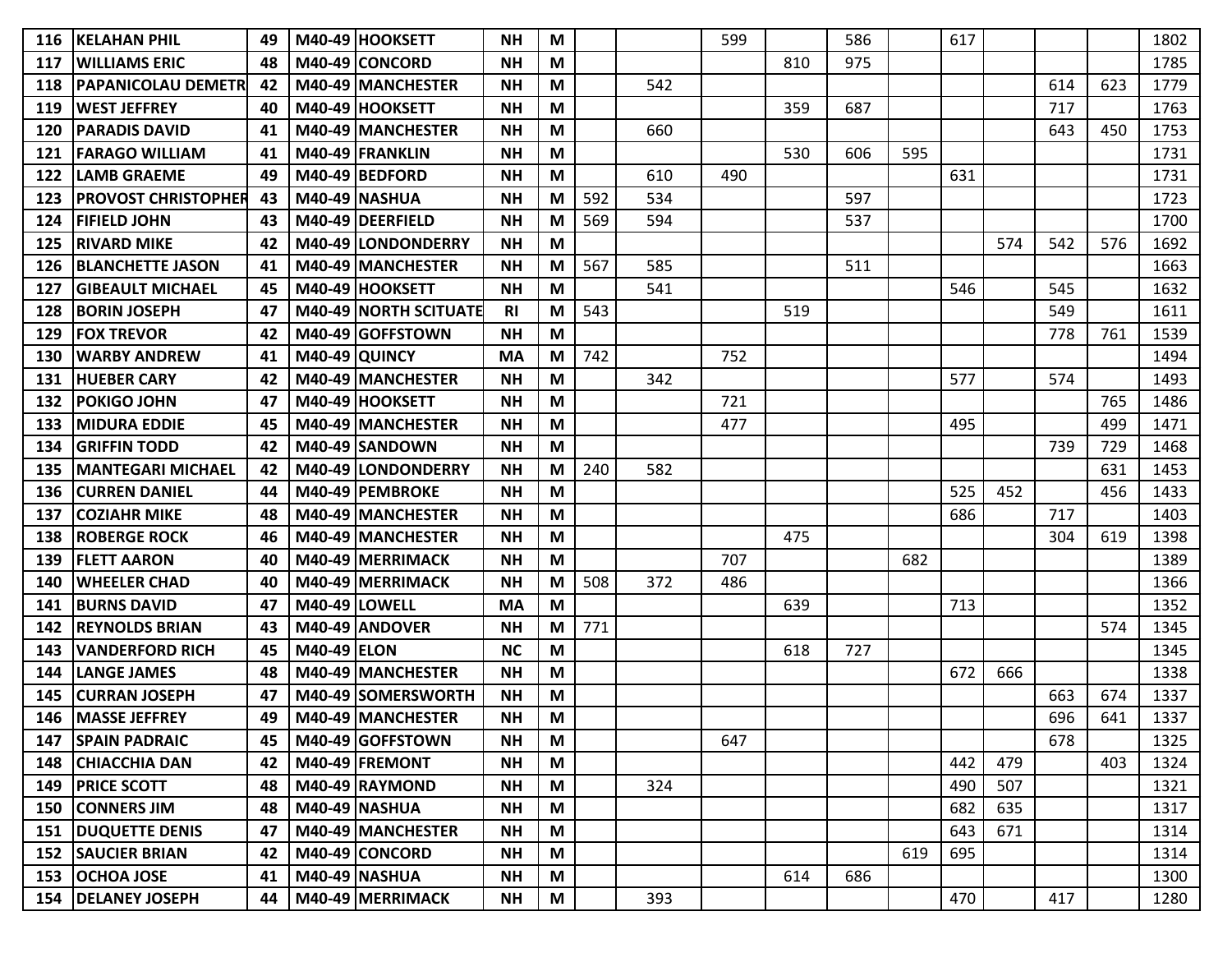| 155 | <b>IFLAGG LARRY</b>      | 40 |                     | M40-49 MANCHESTER       | <b>NH</b> | M |     |     |     | 290 |     |     | 571 | 411 |     |     | 1272 |
|-----|--------------------------|----|---------------------|-------------------------|-----------|---|-----|-----|-----|-----|-----|-----|-----|-----|-----|-----|------|
| 156 | <b>DAMORE DAN</b>        | 40 |                     | M40-49 HOOKSETT         | <b>NH</b> | M |     |     |     |     |     |     | 427 | 424 | 404 |     | 1255 |
| 157 | ICASPARRO PAUL           | 44 |                     | <b>M40-49 NASHUA</b>    | <b>NH</b> | M |     |     |     |     |     |     | 617 |     |     | 635 | 1252 |
| 158 | <b>DUPONT TODD</b>       | 40 |                     | M40-49 METHUEN          | <b>MA</b> | M |     |     |     |     |     |     | 635 |     | 611 |     | 1246 |
| 159 | <b>DARON DAVID</b>       | 42 |                     | M40-49 LONDONDERRY      | <b>NH</b> | M | 360 | 420 |     |     |     |     |     | 460 |     |     | 1240 |
| 160 | <b>GALIAN TIM</b>        | 46 |                     | M40-49 BEDFORD          | <b>NH</b> | M |     |     |     |     |     |     | 405 |     | 437 | 391 | 1233 |
| 161 | <b>LLOYD DAN</b>         | 43 |                     | M40-49 BRADFORD         | <b>NH</b> | M |     | 614 |     |     |     |     | 618 |     |     |     | 1232 |
| 162 | <b>FORREST JOHN</b>      | 42 |                     | M40-49 BEDFORD          | <b>NH</b> | M |     | 612 |     |     | 608 |     |     |     |     |     | 1220 |
| 163 | <b>GENNELL ERIC</b>      | 43 |                     | M40-49 LONDONDERRY      | <b>NH</b> | M |     |     | 619 |     |     |     |     |     |     | 601 | 1220 |
| 164 | <b>BLANCHARD PETER</b>   | 48 |                     | M40-49 GOFFSTOWN        | <b>NH</b> | M |     |     |     |     |     |     |     |     | 514 | 699 | 1213 |
| 165 | <b>TIERNEY JAMES</b>     | 49 |                     | M40-49 WINDHAM          | <b>NH</b> | M |     |     |     |     |     |     | 675 |     |     | 527 | 1202 |
| 166 | <b>BEAHM RICHARD</b>     | 44 | <b>M40-49 WEARE</b> |                         | <b>NH</b> | M |     | 603 |     |     |     | 584 |     |     |     |     | 1187 |
| 167 | <b>LINCOLN PETER</b>     | 44 |                     | M40-49 LONDONDERRY      | <b>NH</b> | M | 597 |     |     |     |     |     |     |     |     | 583 | 1180 |
| 168 | <b>ANDREWS THOMAS</b>    | 40 |                     | M40-49 MANCHESTER       | <b>NH</b> | M |     |     |     |     |     |     |     |     | 581 | 583 | 1164 |
| 169 | <b>IMANGINI DAMIAN</b>   | 48 |                     | M40-49 BEDFORD          | <b>NH</b> | M |     | 607 |     |     |     |     |     |     | 552 |     | 1159 |
| 170 | <b>DOYLE RILEY</b>       | 42 |                     | <b>M40-49 NASHUA</b>    | <b>NH</b> | M |     |     |     |     |     |     | 592 |     |     | 563 | 1155 |
| 171 | <b>DONAHUE KEN</b>       | 43 |                     | M40-49 CHESTER          | <b>NH</b> | M |     |     |     |     |     |     | 625 |     | 522 |     | 1147 |
| 172 | <b>BROWN ROB</b>         | 49 |                     | M40-49 MANCHESTER       | <b>NH</b> | M |     |     | 576 |     |     |     |     |     | 561 |     | 1137 |
| 173 | <b>OMALLEY TIM</b>       | 43 |                     | M40-49 NASHUA           | <b>NH</b> | M |     |     | 547 |     |     |     | 590 |     |     |     | 1137 |
| 174 | <b>SJOLSHAGEN THOMAS</b> | 42 |                     | M40-49 GOFFSTOWN        | <b>NH</b> | M |     |     |     |     |     |     |     |     | 458 | 679 | 1137 |
| 175 | <b>MCLAUGHLIN SHAWN</b>  | 42 |                     | <b>M40-49 CANDIA</b>    | <b>NH</b> | M |     | 541 |     |     |     |     | 587 |     |     |     | 1128 |
| 176 | lWEISMANN TED            | 43 |                     | <b>M40-49 BROOKLINE</b> | <b>NH</b> | M |     |     | 649 |     |     |     |     |     |     | 463 | 1112 |
| 177 | <b>DUCHARME BRIAN</b>    | 40 |                     | M40-49 MANCHESTER       | <b>NH</b> | M |     |     |     |     |     |     |     |     | 590 | 521 | 1111 |
| 178 | <b>LAMONT SCOTT</b>      | 48 |                     | M40-49 BEDFORD          | <b>NH</b> | M |     | 407 |     |     |     |     |     |     | 698 |     | 1105 |
| 179 | <b>AUSEVICH DAVE</b>     | 43 |                     | M40-49 LACONIA          | <b>NH</b> | M |     | 552 |     |     |     |     |     |     | 540 |     | 1092 |
| 180 | BALISTRERI NICK          | 40 |                     | M40-49 BEDFORD          | <b>NH</b> | M |     |     |     |     |     |     |     |     | 554 | 538 | 1092 |
| 181 | <b>CORIATY CHRIS</b>     | 42 |                     | M40-49 MANCHESTER       | <b>NH</b> | M |     |     |     |     |     |     |     | 575 | 512 |     | 1087 |
| 182 | <b>SNELLING RICHARD</b>  | 47 |                     | M40-49 BETHLEHEM        | <b>NH</b> | M |     | 689 |     |     |     |     |     |     |     | 396 | 1085 |
| 183 | <b>BAGAS PAUL</b>        | 45 |                     | M40-49 CLAREMONT        | <b>NH</b> | M |     | 502 |     |     |     |     |     |     |     | 582 | 1084 |
| 184 | <b>SHEEHAN SCOTT</b>     | 46 |                     | M40-49 MANCHESTER       | <b>NH</b> | M |     |     |     |     |     |     |     | 524 | 557 |     | 1081 |
| 185 | <b>BESSETTE DAVID</b>    | 44 |                     | M40-49 MILFORD          | <b>NH</b> | М |     | 458 |     |     |     |     |     | 622 |     |     | 1080 |
|     | 186   LABBE STEVE        | 45 |                     | M40-49 HOOKSETT         | <b>NH</b> | M |     |     |     |     |     |     |     |     | 569 | 511 | 1080 |
|     | 187 HANSEN SHAD          | 42 |                     | M40-49 MILFORD          | <b>NH</b> | M |     |     |     |     |     |     |     | 408 |     | 668 | 1076 |
|     | 188   LAWS BILL          | 40 |                     | M40-49 WINDHAM          | <b>NH</b> | M | 717 |     |     |     |     |     |     |     |     | 359 | 1076 |
|     | 189   LARAMIE SKEET      | 42 |                     | M40-49 FRANKLIN         | <b>NH</b> | M |     |     | 521 |     |     |     |     |     | 551 |     | 1072 |
| 190 | <b>BEDARD TODD</b>       | 41 |                     | M40-49 AUBURN           | <b>NH</b> | M |     |     |     |     |     |     | 650 |     | 418 |     | 1068 |
| 191 | <b>GLEZEN JOHN</b>       | 48 | <b>M40-49 KEENE</b> |                         | <b>NH</b> | M |     |     |     |     |     |     | 513 | 542 |     |     | 1055 |
|     | <b>192  HEANEY MIKE</b>  | 49 |                     | M40-49 AMHERST          | <b>NH</b> | M |     |     | 507 |     |     |     | 548 |     |     |     | 1055 |
|     | 193 BERGER STEPHEN       | 40 |                     | M40-49 MANCHESTER       | <b>NH</b> | M |     |     |     |     |     |     |     |     | 519 | 532 | 1051 |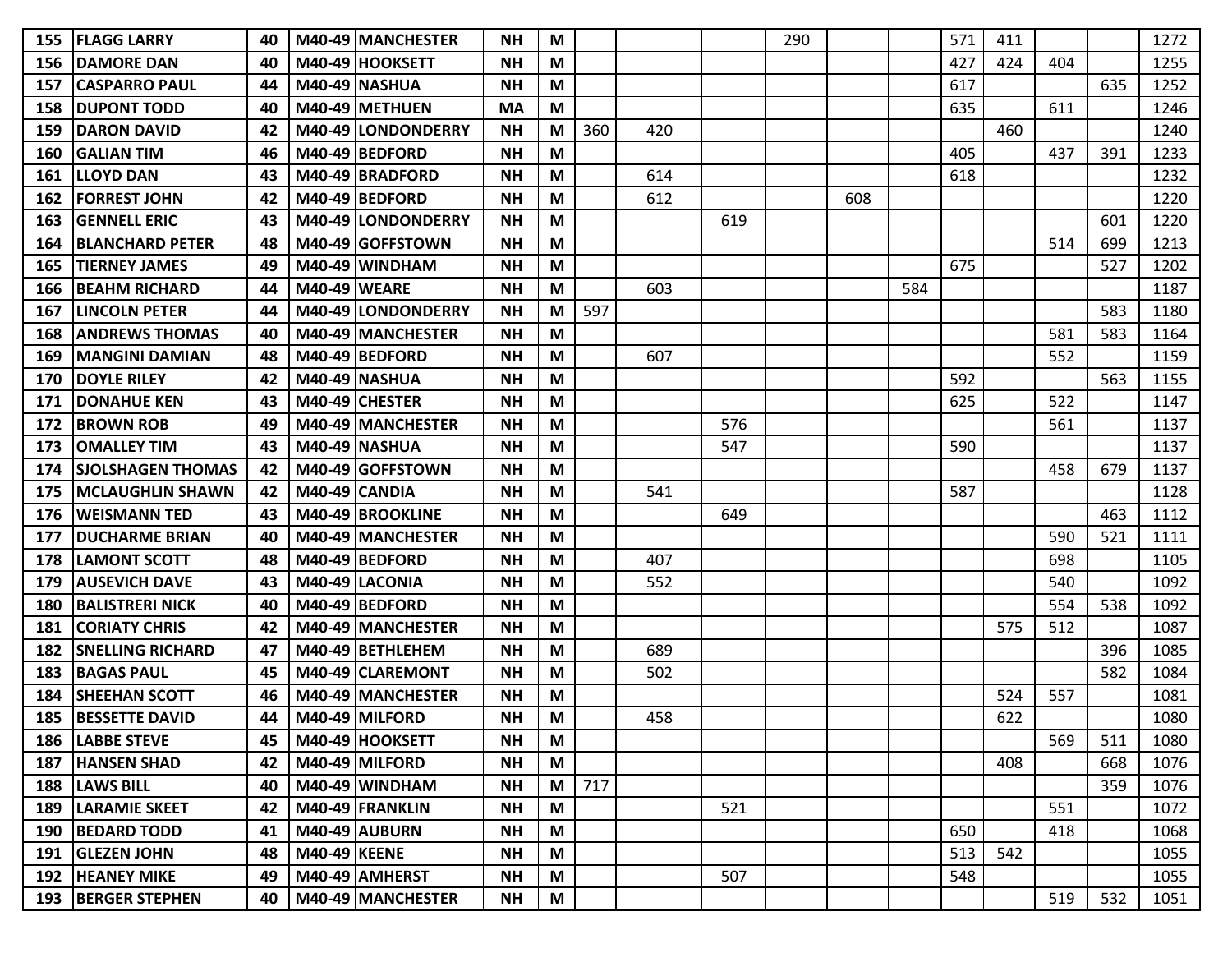| 194 | <b>LESONSKY ERIC</b>        | 47  |                     | M40-49 MERRIMACK          | <b>NH</b> | M |     |     | 483 |     |     |     | 567 |     |     |     | 1050 |
|-----|-----------------------------|-----|---------------------|---------------------------|-----------|---|-----|-----|-----|-----|-----|-----|-----|-----|-----|-----|------|
| 195 | <b>GUERTIN BARRY</b>        | 44  | M40-49 BOW          |                           | <b>NH</b> | M | 566 | 481 |     |     |     |     |     |     |     |     | 1047 |
| 196 | <b>OPAROWSKI SHAUN</b>      | 44  |                     | M40-49 BEDFORD            | <b>NH</b> | М | 517 | 521 |     |     |     |     |     |     |     |     | 1038 |
| 197 | <b>CANTELLA SCOTT</b>       | 49  |                     | M40-49 LONDONDERRY        | <b>NH</b> | M |     |     |     |     |     |     |     |     | 508 | 529 | 1037 |
| 198 | <b>LAFRANCE SCOTT</b>       | 46  |                     | M40-49 WOBURN             | <b>MA</b> | M |     | 661 | 375 |     |     |     |     |     |     |     | 1036 |
| 199 | <b>DUCKETT DANIEL</b>       | 48  |                     | M40-49 MANCHESTER         | <b>NH</b> | M |     |     |     |     |     |     |     |     | 513 | 518 | 1031 |
| 200 | <b>MCCANN PAUL</b>          | 44  | <b>M40-49 WEARE</b> |                           | <b>NH</b> | M |     |     |     |     |     | 662 |     |     | 366 |     | 1028 |
| 201 | <b>VATTES SHANE</b>         | 43  |                     | M40-49 MANCHESTER         | <b>NH</b> | М |     | 507 |     |     | 521 |     |     |     |     |     | 1028 |
| 202 | <b>GOULD KEN</b>            | 45  |                     | <b>M40-49 SOMERSWORTH</b> | <b>NH</b> | M |     |     |     |     |     |     | 492 |     | 533 |     | 1025 |
| 203 | <b>SWEENEY TODD</b>         | 41  |                     | M40-49 AMHERST            | <b>NH</b> | M |     |     | 501 |     |     |     |     |     |     | 520 | 1021 |
| 204 | <b>EMMICK JASON</b>         | 42  |                     | M40-49 MANCHESTER         | <b>NH</b> | M |     | 502 |     |     |     |     |     |     | 518 |     | 1020 |
| 205 | <b>PARKER BRIAN</b>         | 41  |                     | M40-49 HOOKSETT           | <b>NH</b> | M |     |     |     |     | 508 |     | 511 |     |     |     | 1019 |
| 206 | <b>LEAVITT MATT</b>         | 43  | <b>M40-49 DERRY</b> |                           | <b>NH</b> | M | 461 |     | 546 |     |     |     |     |     |     |     | 1007 |
| 207 | <b>GIALLONGO SCOTT</b>      | 49  |                     | M40-49 AUBURN             | <b>NH</b> | M | 299 |     |     | 358 |     |     |     |     | 349 |     | 1006 |
| 208 | <b>NOLAN RICK</b>           | 49  | M40-49 DERRY        |                           | <b>NH</b> | М | 505 | 500 |     |     |     |     |     |     |     |     | 1005 |
| 209 | <b>CAPLETTE RICHARD</b>     | 41  |                     | M40-49 RAYMOND            | <b>NH</b> | M |     |     |     |     |     |     |     | 480 | 518 |     | 998  |
| 210 | <b>GILBERT JOSEPH</b>       | 48  |                     | M40-49 MANCHESTER         | <b>NH</b> | M |     |     |     |     |     |     |     |     | 485 | 509 | 994  |
| 211 | <b>ODONNELL PAUL</b>        | 41  |                     | M40-49 BEDFORD            | <b>NH</b> | M |     | 458 |     |     |     |     |     |     | 522 |     | 980  |
| 212 | <b>KOLEHMAINEN DENIS</b>    | 45  |                     | M40-49 BEDFORD            | <b>NH</b> | M |     |     |     |     |     |     | 493 |     | 484 |     | 977  |
| 213 | <b>MONAHAN SHAWN</b>        | 43  |                     | <b>M40-49 NASHUA</b>      | <b>NH</b> | M |     | 511 | 466 |     |     |     |     |     |     |     | 977  |
| 214 | <b>DENNIS ROBERT</b>        | 43  |                     | M40-49 HOOKSETT           | <b>NH</b> | M |     |     |     |     |     |     | 488 | 477 |     |     | 965  |
| 215 | <b>FITZPATRICK FITZDAWG</b> | -49 |                     | M40-49 GOFFSTOWN          | <b>NH</b> | M |     | 467 |     |     |     |     | 495 |     |     |     | 962  |
| 216 | <b>GAMACHE RICK</b>         | 43  |                     | M40-49 LITCHFIELD         | <b>NH</b> | M | 431 | 530 |     |     |     |     |     |     |     |     | 961  |
| 217 | <b>LUCIUS BILL</b>          | 45  |                     | M40-49 CONCORD            | <b>NH</b> | M | 484 | 465 |     |     |     |     |     |     |     |     | 949  |
| 218 | <b>INGALLS JONATHAN</b>     | 40  | <b>M40-49 DERRY</b> |                           | <b>NH</b> | М | 538 | 407 |     |     |     |     |     |     |     |     | 945  |
| 219 | <b>ROURKE JOHN</b>          | 47  |                     | M40-49 WOLFEBORO          | <b>NH</b> | M |     |     |     |     |     |     | 466 | 479 |     |     | 945  |
| 220 | <b>REYNOLDS JAMIE</b>       | 40  |                     | M40-49 LITCHFIELD         | <b>NH</b> | M | 459 |     |     |     |     |     |     |     | 484 |     | 943  |
| 221 | <b>REINHOLD MARK</b>        | 43  |                     | M40-49 MANCHESTER         | <b>NH</b> | M |     |     |     |     |     |     |     | 478 | 456 |     | 934  |
| 222 | <b>GOULD WILLIAM</b>        | 46  |                     | M40-49 MANCHESTER         | <b>NH</b> | М |     | 427 |     |     |     |     |     |     |     | 499 | 926  |
| 223 | <b>GOUMAS DOUG</b>          | 48  |                     | M40-49 BEDFORD            | <b>NH</b> | M |     | 309 |     |     |     |     |     |     |     | 611 | 920  |
| 224 | <b>COX TIM</b>              | 40  |                     | M40-49 NORTHWOOD          | <b>NH</b> | М |     |     |     |     | 919 |     |     |     |     |     | 919  |
| 225 | <b>BRIGHT MARK</b>          | 42  |                     | M40-49 MANCHESTER         | <b>NH</b> | M |     | 408 |     |     |     |     |     | 510 |     |     | 918  |
| 226 | <b>ARSENAULT DON</b>        | 41  | <b>M40-49 DERRY</b> |                           | <b>NH</b> | M |     | 406 | 511 |     |     |     |     |     |     |     | 917  |
| 227 | <b>WHITE MATT</b>           | 41  |                     | M40-49 MANCHESTER         | <b>NH</b> | M |     |     |     |     |     |     | 535 | 379 |     |     | 914  |
| 228 | <b>THYNG CLARK</b>          | 49  |                     | <b>M40-49 CANDIA</b>      | <b>NH</b> | M |     | 496 |     |     |     |     | 416 |     |     |     | 912  |
| 229 | <b>ROOT DAN</b>             | 41  |                     | M40-49 LONDONDERRY        | <b>NH</b> | M |     | 429 |     |     |     |     |     | 481 |     |     | 910  |
| 230 | YOUNG JOHN                  | 47  |                     | M40-49 LONDONDERRY        | <b>NH</b> | M | 443 | 463 |     |     |     |     |     |     |     |     | 906  |
| 231 | <b>FAUST ROBERT</b>         | 40  |                     | M40-49 RAYMOND            | <b>NH</b> | M | 431 |     | 455 |     |     |     |     |     |     |     | 886  |
|     | 232 SAKOWICH DAVID          | 42  |                     | M40-49 DEERFIELD          | <b>NH</b> | M |     | 487 |     |     |     |     |     | 398 |     |     | 885  |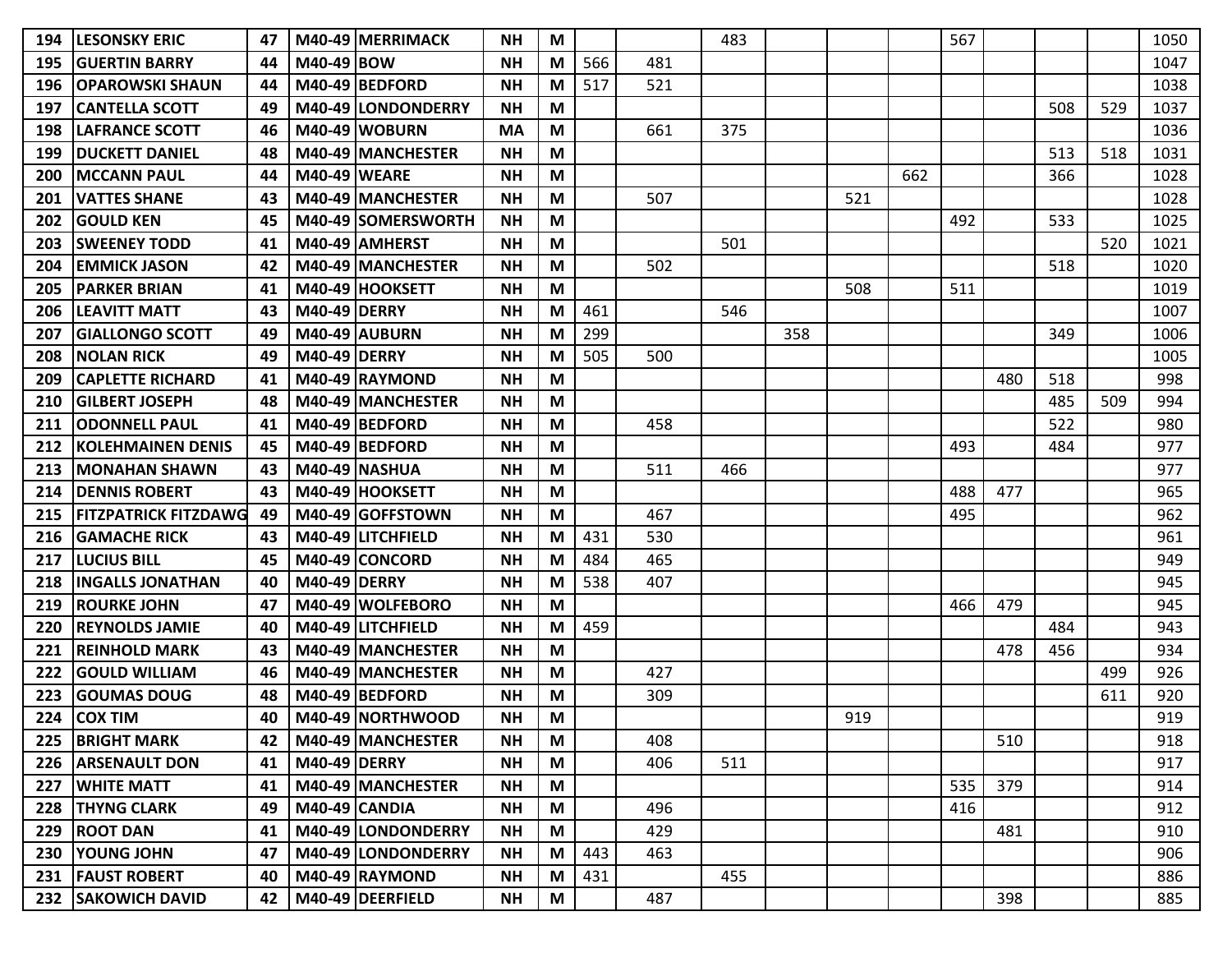| 233 | <b>COLLINS SHAWN</b>      | 42 |                     | <b>M40-49 TEMPLE</b>      | <b>NH</b> | M |     |     |     |     |     |     |     | 366 |     | 513 | 879 |
|-----|---------------------------|----|---------------------|---------------------------|-----------|---|-----|-----|-----|-----|-----|-----|-----|-----|-----|-----|-----|
| 234 | <b>INYHAN SEAN</b>        | 45 |                     | M40-49 CHARLESTOWN        | <b>MA</b> | M |     |     |     | 872 |     |     |     |     |     |     | 872 |
| 235 | <b>CLEGG SCOTT</b>        | 42 |                     | M40-49 LONDONDERRY        | <b>NH</b> | M | 472 |     |     |     |     |     |     |     | 398 |     | 870 |
| 236 | <b>KRAUSE ROY</b>         | 42 |                     | M40-49 GLASTONBURY        | <b>CT</b> | M |     |     |     |     |     |     |     |     |     | 868 | 868 |
| 237 | <b>MELIM JOSEPH</b>       | 42 |                     | M40-49 GOFFSTOWN          | <b>NH</b> | M |     |     |     |     |     | 863 |     |     |     |     | 863 |
| 238 | <b>MCDONNELL ANDREW</b>   | 40 |                     | M40-49 MANCHESTER         | <b>NH</b> | M |     | 407 |     |     |     |     | 455 |     |     |     | 862 |
| 239 | <b>MAILLOUX ROBERT</b>    | 40 |                     | M40-49 HAMPSTEAD          | <b>NH</b> | M |     |     |     |     |     |     |     | 455 |     | 406 | 861 |
| 240 | <b>ITRANCHEMONTAGN DE</b> | 43 |                     | M40-49 BEDFORD            | <b>NH</b> | M |     |     |     |     | 853 |     |     |     |     |     | 853 |
| 241 | <b>DUQUETTE ERIC</b>      | 41 | <b>M40-49 WEARE</b> |                           | <b>NH</b> | M |     |     |     |     |     |     | 434 | 417 |     |     | 851 |
| 242 | <b>HAAS MIKE</b>          | 40 |                     | M40-49 CHELMSFORD         | <b>MA</b> | M |     | 850 |     |     |     |     |     |     |     |     | 850 |
| 243 | <b>DIPIRO DAN</b>         | 47 |                     | M40-49 BEDFORD            | <b>NH</b> | M |     |     | 846 |     |     |     |     |     |     |     | 846 |
| 244 | <b>TANGUAY CHAD</b>       | 41 |                     | M40-49 AMHERST            | <b>NH</b> | M |     | 421 |     |     |     |     |     |     | 412 |     | 833 |
| 245 | <b>ROVEDA MARCO</b>       | 42 |                     | M40-49 MANCHESTER         | <b>NH</b> | M |     |     |     |     |     |     |     |     | 826 |     | 826 |
| 246 | <b>DOWD CLINT</b>         | 49 |                     | M40-49 GOFFSTOWN          | <b>NH</b> | M |     |     |     |     |     | 822 |     |     |     |     | 822 |
| 247 | IPORTER MICHAEL           | 43 |                     | M40-49   HILLSBOROUGH     | <b>NJ</b> | M |     | 816 |     |     |     |     |     |     |     |     | 816 |
| 248 | <b>MAYHEW BRUCE</b>       | 44 |                     | M40-49 MANCHESTER         | <b>NH</b> | M |     |     |     |     | 810 |     |     |     |     |     | 810 |
| 249 | <b>BROOKS GEORGE</b>      | 46 |                     | M40-49 LACONIA            | <b>NH</b> | M |     |     |     |     |     |     | 809 |     |     |     | 809 |
| 250 | <b>BOUTIN KRIS</b>        | 44 |                     | <b>M40-49 MONT VERNON</b> | <b>NH</b> | M |     | 432 | 375 |     |     |     |     |     |     |     | 807 |
| 251 | <b>TRAVER CHARLES</b>     | 46 |                     | M40-49 PORTSMOUTH         | <b>NH</b> | M |     |     |     |     |     |     |     |     |     | 801 | 801 |
| 252 | <b>GERGLER KURT</b>       | 46 |                     | M40-49 SUNAPEE            | <b>NH</b> | M |     | 799 |     |     |     |     |     |     |     |     | 799 |
| 253 | <b>ALLARD SHAWN</b>       | 41 |                     | <b>M40-49 ST. ALBANS</b>  | <b>VT</b> | M |     | 797 |     |     |     |     |     |     |     |     | 797 |
| 254 | <b>CAIN KEN</b>           | 41 |                     | M40-49 ANDOVER            | <b>MA</b> | M | 797 |     |     |     |     |     |     |     |     |     | 797 |
| 255 | <b>CONLEY WILLIAM</b>     | 41 |                     | M40-49 NEW BOSTON         | <b>NH</b> | M |     |     |     |     |     |     |     | 431 | 364 |     | 795 |
| 256 | <b>WHITON BRIAN</b>       | 41 |                     | M40-49 MERRIMACK          | <b>NH</b> | M |     | 335 | 460 |     |     |     |     |     |     |     | 795 |
| 257 | <b>CAMPBELL ROB</b>       | 47 |                     | M40-49 MANCHESTER         | <b>NH</b> | M | 793 |     |     |     |     |     |     |     |     |     | 793 |
| 258 | <b>PICHETTE DONALD</b>    | 44 |                     | M40-49 HOKSETT            | <b>NH</b> | M |     |     |     |     |     |     |     |     | 791 |     | 791 |
| 259 | <b>WOLFE JOHN</b>         | 41 |                     | M40-49 GRANTHAM           | <b>NH</b> | M | 789 |     |     |     |     |     |     |     |     |     | 789 |
| 260 | <b>MARTIN JAY</b>         | 46 |                     | M40-49 MERRIMACK          | <b>NH</b> | M |     |     | 783 |     |     |     |     |     |     |     | 783 |
| 261 | <b>POZZ JEFFREY</b>       | 49 |                     | M40-49 BOXBOROUGH         | <b>MA</b> | M |     | 783 |     |     |     |     |     |     |     |     | 783 |
| 262 | <b>KYLE TODD</b>          | 43 |                     | M40-49 BEDFORD            | <b>NH</b> | M |     | 405 |     |     |     |     |     |     |     | 374 | 779 |
| 263 | <b>WILLIAMS DONNIE</b>    | 41 |                     | M40-49 NEW BOSTON         | <b>NH</b> | M |     | 773 |     |     |     |     |     |     |     |     | 773 |
| 264 | <b>CATINO DON</b>         | 42 | M40-49 RYE          |                           | <b>NH</b> | M |     |     | 771 |     |     |     |     |     |     |     | 771 |
|     | 265   DICKERMAN ART       | 48 |                     | M40-49 WEBSTER            | <b>NH</b> | M |     |     |     |     |     |     |     | 272 | 494 |     | 766 |
|     | 266 CHEN MICHAEL          | 46 |                     | M40-49 BEDFORD            | <b>NH</b> | M |     |     |     |     | 764 |     |     |     |     |     | 764 |
| 267 | <b>HAMMOND SCOTT</b>      | 42 |                     | M40-49 CANTERBURY         | <b>NH</b> | M |     |     |     |     |     |     |     |     | 763 |     | 763 |
| 268 | <b>LABERGE MATT</b>       | 43 |                     | M40-49 MANCHESTER         | <b>NH</b> | M |     |     |     |     |     | 762 |     |     |     |     | 762 |
|     | 269 SALOIS DAVID          | 44 |                     | M40-49 SANDOWN            | <b>NH</b> | M | 754 |     |     |     |     |     |     |     |     |     | 754 |
|     | 270 GIBBS MICHAEL         | 41 |                     | M40-49 HERNDON            | <b>VA</b> | M |     |     |     |     |     |     |     |     | 753 |     | 753 |
|     | 271   LABONTE MICHAEL     | 46 |                     | M40-49 BEDFORD            | <b>NH</b> | M |     |     |     |     |     |     |     |     | 751 |     | 751 |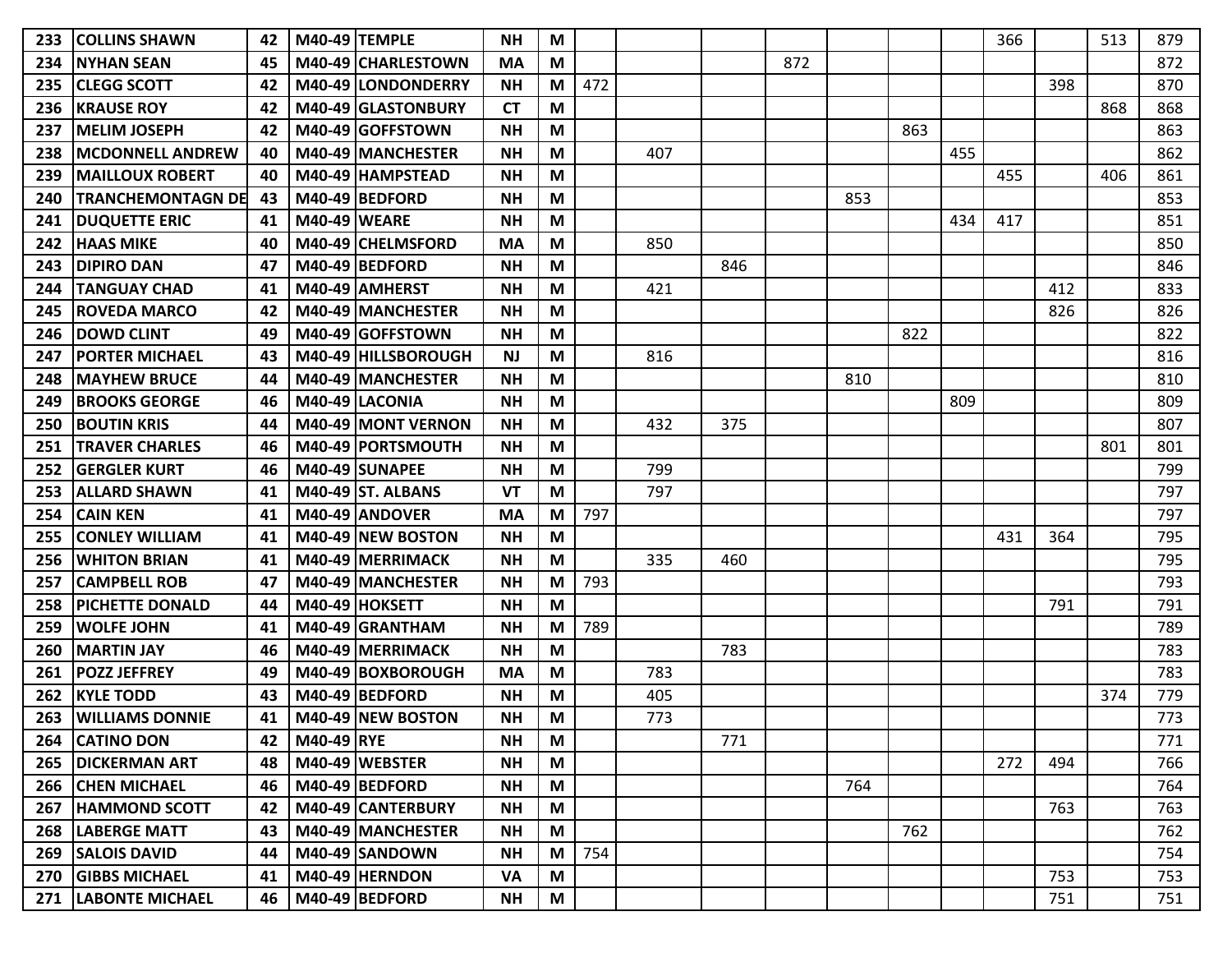| 272 | <b>SCHMUHL FRED</b>        | 48 |                        | M40-49 HAMPTON       | <b>NH</b> | M |     | 745 |     |     |     |     |     | 745 |
|-----|----------------------------|----|------------------------|----------------------|-----------|---|-----|-----|-----|-----|-----|-----|-----|-----|
| 273 | <b>HARTSHORN KEITH</b>     | 40 |                        | <b>M40-49 GORHAM</b> | <b>NH</b> | M |     |     |     |     | 742 |     |     | 742 |
| 274 | <b>IFERDINANDO GREG</b>    | 48 |                        | M40-49 MANCHESTER    | <b>NH</b> | M |     | 741 |     |     |     |     |     | 741 |
| 275 | <b>SHEFF ERIC</b>          | 40 |                        | M40-49 BEDFORD       | <b>NH</b> | M | 387 |     |     |     |     | 353 |     | 740 |
| 276 | <b>PEREZ ARTHUR</b>        | 40 |                        | M40-49 JACKSONVILLE  | <b>FL</b> | M |     | 735 |     |     |     |     |     | 735 |
| 277 | <b>MAMOS PETE</b>          | 40 | <b>M40-49 NASHUA</b>   |                      | <b>NH</b> | M |     |     |     |     |     | 734 |     | 734 |
| 278 | <b>HOPPER BILL</b>         | 40 |                        | M40-49 HILLSBOROUGH  | <b>NH</b> | M |     |     |     |     | 732 |     |     | 732 |
| 279 | <b>DOUGLAS ART</b>         | 40 |                        | M40-49 BEDFORD       | <b>NH</b> | M |     |     |     |     |     | 731 |     | 731 |
| 280 | <b>BABALA RANIEL</b>       | 49 | <b>M40-49 NASHUA</b>   |                      | <b>NH</b> | M |     |     |     |     |     |     | 727 | 727 |
| 281 | <b>FISHER BRIAN</b>        | 46 |                        | M40-49 DEERFIELD     | <b>NH</b> | M |     | 723 |     |     |     |     |     | 723 |
| 282 | <b>AYERS BRADFORD</b>      | 41 |                        | M40-49 BEDFORD       | <b>NH</b> | M |     |     |     |     | 722 |     |     | 722 |
| 283 | DESISTO ROBERT             | 47 |                        | M40-49 WESTFORD      | <b>MA</b> | M | 722 |     |     |     |     |     |     | 722 |
| 284 | <b>ADAMS RICHARD</b>       | 45 |                        | M40-49 MANCHESTER    | <b>NH</b> | M |     |     |     |     |     |     | 722 | 722 |
| 285 | <b>COATES BRIAN</b>        | 43 |                        | M40-49 MILFORD       | <b>NH</b> | M |     | 721 |     |     |     |     |     | 721 |
| 286 | <b>JURNAK MIKE</b>         | 48 |                        | M40-49 BEDFORD       | <b>NH</b> | M |     |     |     |     |     | 721 |     | 721 |
| 287 | <b>CHAPUT SCOT</b>         | 47 | <b>M40-49   NASHUA</b> |                      | <b>NH</b> | M |     |     |     |     |     |     | 720 | 720 |
| 288 | <b>GAGNE PAUL</b>          | 48 |                        | M40-49 GOFFSTOWN     | <b>NH</b> | M |     |     |     |     | 719 |     |     | 719 |
| 289 | <b>WHEELER JOHN</b>        | 43 | <b>M40-49 DERRY</b>    |                      | <b>NH</b> | M | 719 |     |     |     |     |     |     | 719 |
| 290 | <b>CROWLEY RICHARD</b>     | 40 |                        | M40-49 FRANKLIN      | <b>NH</b> | M |     | 718 |     |     |     |     |     | 718 |
| 291 | <b>MORRISON MARK</b>       | 48 | <b>M40-49 DOVER</b>    |                      | <b>NH</b> | M |     |     |     |     | 718 |     |     | 718 |
| 292 | <b>DUVAL SCOTT</b>         | 49 |                        | M40-49 HENNIKER      | <b>NH</b> | M |     |     |     |     |     |     | 718 | 718 |
| 293 | IGRIFFIN JOHN              | 47 |                        | M40-49 TYNGSBORO     | <b>MA</b> | M | 715 |     |     |     |     |     |     | 715 |
| 294 | <b>HARDCASTLE PHIL</b>     | 43 |                        | <b>M40-49 HUDSON</b> | <b>NH</b> | M |     |     |     |     |     | 715 |     | 715 |
| 295 | <b>REID DOUG</b>           | 43 |                        | M40-49 RAYMOND       | <b>NH</b> | M |     |     |     | 715 |     |     |     | 715 |
| 296 | <b>JOHNSON CHRIS</b>       | 46 |                        | M40-49 CONCORD       | <b>NH</b> | M |     |     |     |     | 714 |     |     | 714 |
| 297 | <b>FORD MARK</b>           | 40 | M40-49 LYNN            |                      | <b>MA</b> | M |     |     |     |     |     |     | 711 | 711 |
| 298 | <b>SCHREIBER MICHAEL</b>   | 41 | <b>M40-49 DERRY</b>    |                      | <b>NH</b> | M |     |     |     |     |     |     | 711 | 711 |
| 299 | <b>GRIFFIN JACK</b>        | 47 |                        | M40-49 TYNGSBOROUGH  | <b>MA</b> | M |     | 710 |     |     |     |     |     | 710 |
| 300 | <b>PATE ANDREW</b>         | 46 |                        | M40-49 BEDFORD       | <b>NH</b> | M |     |     |     | 710 |     |     |     | 710 |
| 301 | <b>MYLOD EDWARD</b>        | 46 |                        | M40-49 CONCORD       | <b>NH</b> | M |     |     |     |     |     |     | 709 | 709 |
| 302 | <b>CARPENTER BILL</b>      | 45 |                        | M40-49 WOBURN        | <b>MA</b> | M | 708 |     |     |     |     |     |     | 708 |
|     | 303 CHEVRETTE RON          | 49 |                        | M40-49 HOOKSETT      | <b>NH</b> | M | 707 |     |     |     |     |     |     | 707 |
|     | 304 GOSSE MICHAEL          | 49 |                        | M40-49 BALTIMORE     | <b>MD</b> | M |     |     |     |     |     | 705 |     | 705 |
| 305 | <b>BRACCIO JOHN</b>        | 43 |                        | <b>M40-49 NASHUA</b> | <b>NH</b> | M |     |     | 704 |     |     |     |     | 704 |
|     | 306 JONES JOSEPH           | 46 |                        | M40-49 LEBANON       | <b>NH</b> | M |     |     |     |     | 703 |     |     | 703 |
| 307 | <b>COREY CURTIS</b>        | 41 |                        | $M40-49$ PUTNAM      | <b>CT</b> | M |     |     |     |     |     |     | 703 | 703 |
| 308 | <b>FOLEY JOHN</b>          | 47 |                        | <b>M40-49 NASHUA</b> | <b>NH</b> | M |     |     |     |     |     | 701 |     | 701 |
|     | 309 EASLEY JOE             | 47 |                        | M40-49 MERRIMACK     | <b>NH</b> | M |     | 700 |     |     |     |     |     | 700 |
|     | <b>310   MAHER BRADLEY</b> | 41 |                        | M40-49 LONDONDERRY   | <b>NH</b> | M |     |     |     |     |     |     | 700 | 700 |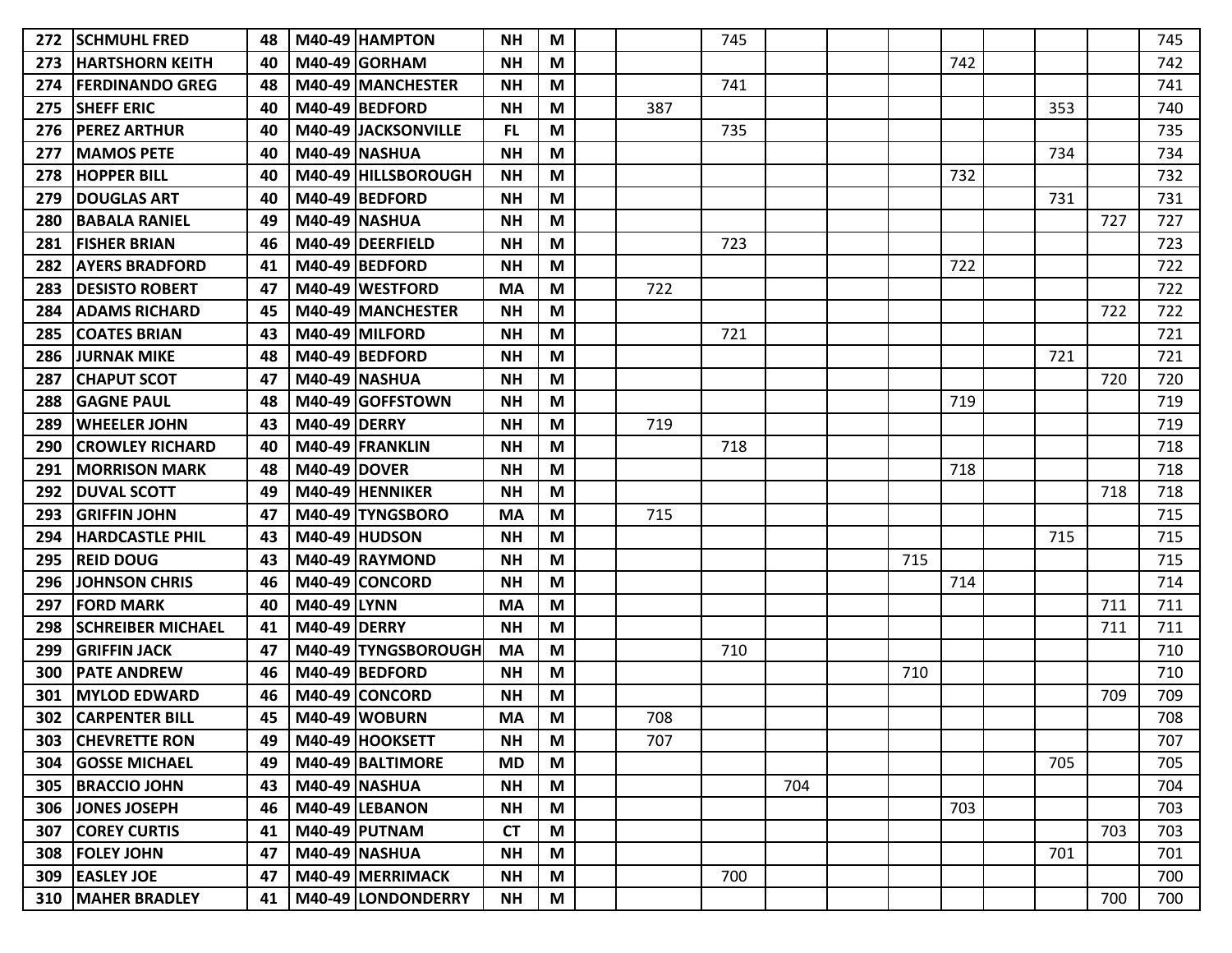| 311  | <b>HOGNE JOHAN</b>       | 48 |                 | M40-49 STRAFFORD      | <b>NH</b> | M |     |     |     |     |     |     |     |     |     | 699 | 699 |
|------|--------------------------|----|-----------------|-----------------------|-----------|---|-----|-----|-----|-----|-----|-----|-----|-----|-----|-----|-----|
| 312  | <b>WITHEE DAVID</b>      | 45 |                 | M40-49 BEDFORD        | <b>NH</b> | M |     |     | 698 |     |     |     |     |     |     |     | 698 |
| 313  | <b>BOUCHER DAREN</b>     | 44 |                 | M40-49 AMHERST        | <b>NH</b> | M |     |     | 697 |     |     |     |     |     |     |     | 697 |
| 314  | <b>DARRAS JACK</b>       | 41 |                 | M40-49 QUAKER HILL    | <b>CT</b> | M |     |     |     |     |     |     |     |     | 697 |     | 697 |
| 315  | <b>WEBB ROGER</b>        | 49 |                 | M40-49 LONDONDERRY    | <b>NH</b> | M | 695 |     |     |     |     |     |     |     |     |     | 695 |
| 316  | <b>KING TIMOTHY</b>      | 48 |                 | M40-49 MANCHESTER     | <b>NH</b> | M |     |     |     |     |     |     | 689 |     |     |     | 689 |
| 317  | <b>CARTY THOMAS</b>      | 49 |                 | M40-49 MANCHESTER     | <b>NH</b> | M |     |     |     |     |     |     | 688 |     |     |     | 688 |
| 318  | <b>TALLBERG ERIC</b>     | 41 |                 | M40-49   MANCHESTER   | <b>NH</b> | M |     |     |     |     |     | 688 |     |     |     |     | 688 |
| 319  | <b>RUSSELL KEVIN</b>     | 45 |                 | M40-49 BARRINGTON     | <b>NH</b> | M |     |     |     |     |     |     |     |     |     | 688 | 688 |
| 320  | <b>GAGNON ALAN</b>       | 41 |                 | M40-49 HENRICO        | <b>VA</b> | M |     |     |     |     |     |     |     |     | 687 |     | 687 |
| 321  | <b>JOHNSON KEN</b>       | 45 |                 | M40-49 HOOKSETT       | <b>NH</b> | M |     |     |     |     |     |     | 686 |     |     |     | 686 |
| 322  | <b>BURGO JULES</b>       | 44 |                 | M40-49 MILFORD        | <b>NH</b> | M |     |     | 684 |     |     |     |     |     |     |     | 684 |
| 323  | <b>KELLY PETER</b>       | 47 |                 | M40-49 NEWTON         | <b>MA</b> | M | 684 |     |     |     |     |     |     |     |     |     | 684 |
| 324  | <b>FURLONG JIM</b>       | 43 |                 | M40-49 LONDONDERRY    | <b>NH</b> | M | 679 |     |     |     |     |     |     |     |     |     | 679 |
| 325  | <b>FOLEY PATRICK</b>     | 46 |                 | M40-49 PETERBOROUGH   | <b>NH</b> | M |     |     |     |     |     |     | 677 |     |     |     | 677 |
| 326  | <b>LORD KEITH</b>        | 42 |                 | M40-49 WINDHAM        | <b>NH</b> | M |     | 676 |     |     |     |     |     |     |     |     | 676 |
| 327  | <b>STACY RICK</b>        | 47 |                 | M40-49 STRATHAM       | <b>NH</b> | M |     |     |     |     |     |     |     |     |     | 676 | 676 |
| 328  | <b>HUBERT ERIC</b>       | 40 |                 | <b>M40-49 TAUNTON</b> | <b>MA</b> | M |     |     | 675 |     |     |     |     |     |     |     | 675 |
| 329  | <b>FROHMAN ROB</b>       | 43 |                 | <b>M40-49 HUDSON</b>  | <b>NH</b> | M |     |     |     |     |     |     |     |     |     | 674 | 674 |
| 330  | <b>FROHMAN ROBERT</b>    | 43 |                 | M40-49 HUDSON         | <b>NH</b> | M |     |     |     |     |     |     |     |     | 673 |     | 673 |
| 331  | <b>MACHAKOS JIM</b>      | 46 |                 | M40-49 NEW BOSTON     | <b>NH</b> | M |     |     |     |     |     | 671 |     |     |     |     | 671 |
| 332  | <b>BERGER JEREMY</b>     | 43 |                 | M40-49 BEDFORD        | <b>NH</b> | M |     |     | 668 |     |     |     |     |     |     |     | 668 |
| 333  | <b>CARR GREG</b>         | 44 |                 | <b>M40-49 NASHUA</b>  | <b>NH</b> | M |     |     | 668 |     |     |     |     |     |     |     | 668 |
| 334  | <b>CHISHOLM ROB</b>      | 43 |                 | M40-49 MILFORD        | <b>NH</b> | M |     |     |     |     |     | 668 |     |     |     |     | 668 |
| 335  | <b>GEORGE CHRIS</b>      | 49 |                 | M40-49 WINDHAM        | <b>NH</b> | M |     |     |     |     |     |     | 667 |     |     |     | 667 |
| 336  | <b>HILL CORY</b>         | 43 |                 | M40-49 AUBURN         | <b>NH</b> | M |     |     |     |     |     |     | 667 |     |     |     | 667 |
| 337  | <b>BELLEROSE CHARLES</b> | 41 |                 | M40-49 NOTTINGHAM     | <b>NH</b> | M |     |     |     |     |     |     |     | 369 | 297 |     | 666 |
| 338  | <b>DOWST JON</b>         | 49 | M40-49 WEARE    |                       | <b>NH</b> | M |     |     | 666 |     |     |     |     |     |     |     | 666 |
| 339  | <b>SMITHSON ERIC</b>     | 42 |                 | M40-49 MANCHESTER     | <b>NH</b> | M |     |     |     |     |     |     |     |     |     | 665 | 665 |
| 340  | <b>DESROCHE PAUL</b>     | 43 |                 | M40-49 HAVERHILL      | <b>MA</b> | M |     |     |     |     |     | 664 |     |     |     |     | 664 |
| 341  | <b>DUBOIS JONATHAN</b>   | 41 |                 | M40-49 AMHERST        | <b>NH</b> | M |     |     |     |     |     |     | 664 |     |     |     | 664 |
| 342. | <b>SEELEY STEPHEN</b>    | 43 |                 | M40-49 LONDONDERRY    | <b>NH</b> | M | 663 |     |     |     |     |     |     |     |     |     | 663 |
| 343  | <b>LAVERY RORY</b>       | 49 |                 | M40-49 BEDFORD        | <b>NH</b> | M |     |     |     |     |     |     |     |     |     | 663 | 663 |
| 344  | <b>BELIVEAU DAVE</b>     | 44 |                 | M40-49 GOFFSTOWN      | <b>NH</b> | M |     | 662 |     |     |     |     |     |     |     |     | 662 |
| 345  | <b>LENOX TONY</b>        | 48 | M40-49 STOW     |                       | <b>MA</b> | M |     |     | 662 |     |     |     |     |     |     |     | 662 |
| 346  | <b>VANDERWOUDE KEVIN</b> | 44 |                 | <b>M40-49 WILTON</b>  | <b>NH</b> | M |     |     |     |     | 662 |     |     |     |     |     | 662 |
| 347  | <b>MORANG JONATHAN</b>   | 41 | $M40-49$ EPPING |                       | <b>NH</b> | M |     |     |     |     |     |     |     |     |     | 662 | 662 |
| 348  | <b>GAGNON SONNY</b>      | 44 |                 | M40-49 MANCHESTER     | <b>NH</b> | M |     |     |     |     |     |     |     |     | 661 |     | 661 |
| 349  | <b>HOFELDT RON</b>       | 42 |                 | M40-49 LITTLETON      | MA        | M |     |     |     | 660 |     |     |     |     |     |     | 660 |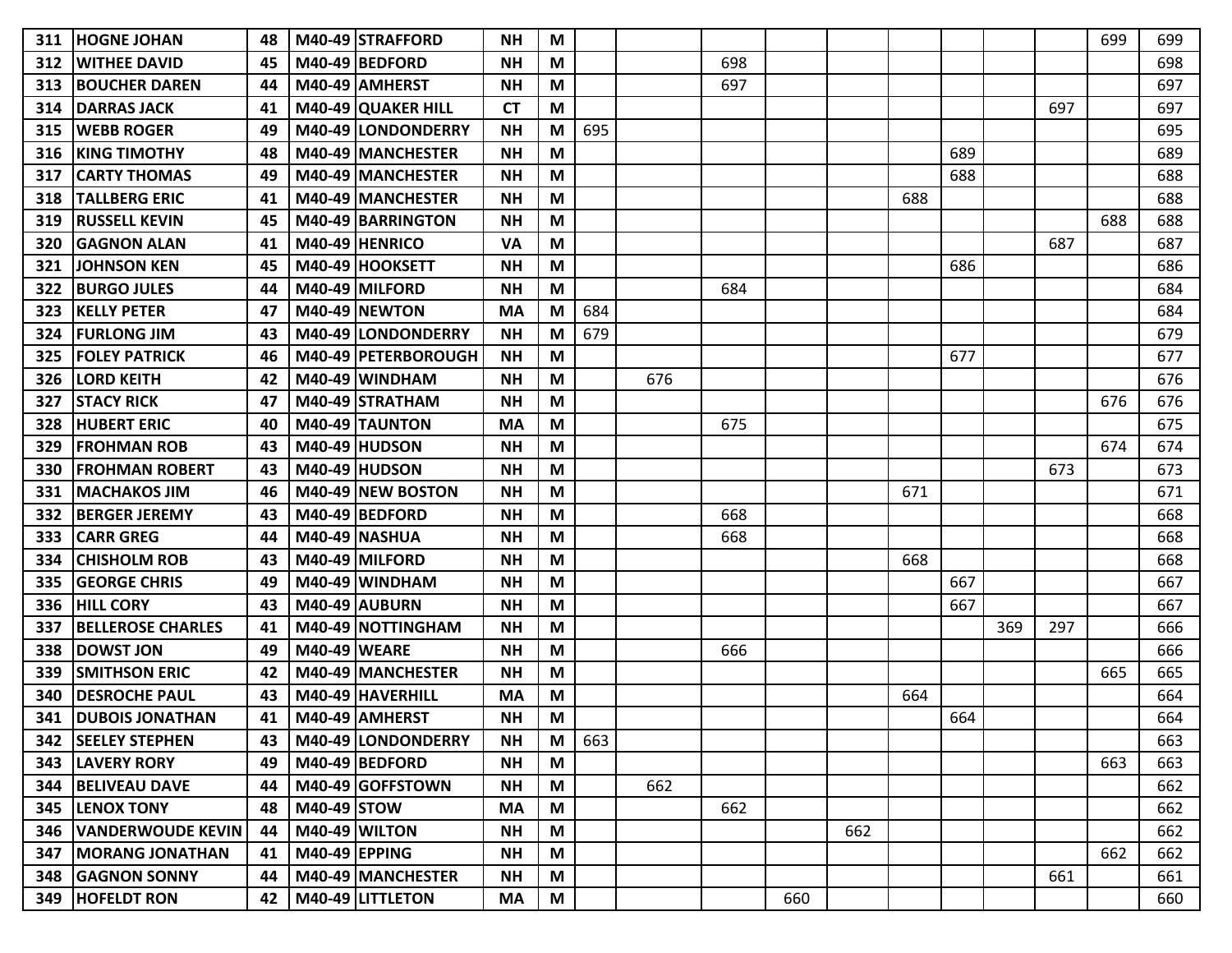| 350 | <b>IFOLEY MICHAEL</b>       | 45 |                      | M40-49 PENACOOK              | <b>NH</b> | M |     |     |     |  |     |     |     |     | 660 | 660 |
|-----|-----------------------------|----|----------------------|------------------------------|-----------|---|-----|-----|-----|--|-----|-----|-----|-----|-----|-----|
| 351 | <b>GAGNON STEVE</b>         | 47 |                      | M40-49 LONDONDERRY           | <b>NH</b> | M |     |     |     |  |     |     |     |     | 656 | 656 |
| 352 | <b>IMARSHALL KEITH</b>      | 45 |                      | M40-49 CHESTER               | <b>NH</b> | M |     | 655 |     |  |     |     |     |     |     | 655 |
| 353 | <b>DEARBORN CHRISTOPH</b>   | 46 |                      | M40-49 NEW BOSTON            | <b>NH</b> | M |     |     |     |  |     |     |     |     | 652 | 652 |
| 354 | <b>KING MIKE</b>            | 48 |                      | M40-49 DEERFIELD             | <b>NH</b> | M |     | 651 |     |  |     |     |     |     |     | 651 |
| 355 | <b>QUALLS SCOTT</b>         | 47 | <b>M40-49 EPPING</b> |                              | <b>NH</b> | M | 651 |     |     |  |     |     |     |     |     | 651 |
| 356 | <b>IPRIVE SCOTT</b>         | 43 |                      | M40-49 GOFFSTOWN             | <b>NH</b> | M |     |     |     |  |     | 649 |     |     |     | 649 |
| 357 | <b>GOYETTE GARY</b>         | 48 |                      | <b>M40-49   PELHAM</b>       | <b>NH</b> | M | 647 |     |     |  |     |     |     |     |     | 647 |
| 358 | <b>IBOUCHARD RICH</b>       | 47 |                      | M40-49   PEPPERELL           | <b>MA</b> | M |     |     |     |  |     |     |     | 646 |     | 646 |
| 359 | <b>PASCUCCI MIKE</b>        | 40 |                      | M40-49 AMHERST               | <b>NH</b> | M | 644 |     |     |  |     |     |     |     |     | 644 |
| 360 | <b>SCHMITT BRAD</b>         | 48 |                      | M40-49 BEDFORD               | <b>NH</b> | M |     |     | 643 |  |     |     |     |     |     | 643 |
| 361 | <b>ISVENCONIS KEVIN</b>     | 44 | <b>M40-49 DERRY</b>  |                              | <b>NH</b> | M |     |     |     |  |     |     |     |     | 641 | 641 |
| 362 | <b>WEEDEN CURT</b>          | 44 |                      | M40-49 AMHERST               | <b>NH</b> | M |     |     | 640 |  |     |     |     |     |     | 640 |
| 363 | <b>CHAPMAN CHRIS</b>        | 42 |                      | M40-49 MERRIMACK             | <b>NH</b> | M |     |     |     |  |     |     |     | 639 |     | 639 |
| 364 | <b>OCONNOR BRUCE</b>        | 46 |                      | M40-49 GLOUCESTER            | <b>MA</b> | M |     |     |     |  |     | 639 |     |     |     | 639 |
| 365 | <b>HELLINGS PAUL</b>        | 45 |                      | M40-49 DEERFIELD             | <b>NH</b> | M |     | 638 |     |  |     |     |     |     |     | 638 |
| 366 | <b>ICOMEAU MARK</b>         | 44 |                      | M40-49 AUBURN                | <b>NH</b> | M |     |     |     |  | 637 |     |     |     |     | 637 |
| 367 | <b>HODGDON TRAVIS</b>       | 41 |                      | M40-49 INEWPORT              | <b>NH</b> | M |     |     | 637 |  |     |     |     |     |     | 637 |
| 368 | <b>JACKSON MARK</b>         | 44 |                      | M40-49 METHUEN               | <b>MA</b> | M |     |     | 637 |  |     |     |     |     |     | 637 |
| 369 | <b>ROGERS DOUG</b>          | 49 |                      | M40-49 MANCHESTER            | <b>NH</b> | M | 637 |     |     |  |     |     |     |     |     | 637 |
| 370 | <b>ISIMONEAU RON</b>        | 41 |                      | <b>M40-49 NASHUA</b>         | <b>NH</b> | M |     |     |     |  |     | 636 |     |     |     | 636 |
| 371 | <b>IHARRINGTON BRIAN</b>    | 47 |                      | M40-49 BEDFORD               | <b>NH</b> | M |     |     |     |  |     |     |     |     | 636 | 636 |
| 372 | <b>CHITALIA JOHN</b>        | 43 |                      | M40-49 MANCHESTER            | <b>NH</b> | M |     | 635 |     |  |     |     |     |     |     | 635 |
| 373 | <b>HURLEY JOHN</b>          | 45 |                      | M40-49 AUBURN                | <b>NH</b> | M |     |     |     |  |     |     | 635 |     |     | 635 |
| 374 | <b>SANGILLO SCOTT</b>       | 43 |                      | <b>M40-49 15 ACORN DRIVE</b> | <b>NH</b> | M |     | 634 |     |  |     |     |     |     |     | 634 |
| 375 | <b>BECK CRAIG</b>           | 43 |                      | M40-49 GOFFSTOWN             | <b>NH</b> | M |     | 633 |     |  |     |     |     |     |     | 633 |
| 376 | <b>DYKE BRUCE</b>           | 46 |                      | M40-49 CHICHESTER            | <b>NH</b> | M |     | 631 |     |  |     |     |     |     |     | 631 |
| 377 | <b>GALT JOHN</b>            | 45 |                      | <b>M40-49 NASHUA</b>         | <b>NH</b> | M | 630 |     |     |  |     |     |     |     |     | 630 |
| 378 | <b>HANILAND CHRIS</b>       | 45 |                      | M40-49 BEDFORD               | <b>NH</b> | M |     |     |     |  |     |     |     | 629 |     | 629 |
| 379 | <b>BILODEAU SCOTT</b>       | 40 |                      | M40-49 MILFORD               | <b>NH</b> | M |     |     |     |  |     | 628 |     |     |     | 628 |
| 380 | <b>IGOLDEN SCOTT</b>        | 40 |                      | M40-49 MERRIMACK             | <b>NH</b> | M |     |     | 628 |  |     |     |     |     |     | 628 |
| 381 | <b>MCPHERSON SCOTT</b>      | 42 |                      | M40-49 PENACOOK              | <b>NH</b> | M |     |     |     |  |     |     |     | 628 |     | 628 |
|     | <b>382   LARRABEE MARK</b>  | 46 | <b>M40-49 DERRY</b>  |                              | <b>NH</b> | M |     |     |     |  |     |     |     |     | 628 | 628 |
|     | <b>383  BOUCHARD STEVEN</b> | 48 |                      | M40-49 HOOKSETT              | <b>NH</b> | M |     |     |     |  |     | 627 |     |     |     | 627 |
|     | <b>384   PICARD ANTHONY</b> | 49 |                      | M40-49 MILFORD               | <b>NH</b> | M |     |     |     |  |     | 627 |     |     |     | 627 |
|     | <b>385   WIENERS DENNIS</b> | 44 |                      | M40-49 LONDONDERRY           | <b>NH</b> | M |     |     | 626 |  |     |     |     |     |     | 626 |
|     | 386 GUINN WILLIAM           | 41 |                      | M40-49 CONCORD               | <b>NH</b> | M |     | 625 |     |  |     |     |     |     |     | 625 |
|     | 387   NEAL MICHAEL          | 43 |                      | M40-49 BEDFORD               | <b>NH</b> | M |     |     | 624 |  |     |     |     |     |     | 624 |
|     | 388 PINI ROB                | 42 |                      | M40-49 HAMPSTEAD             | <b>NH</b> | M |     |     |     |  |     |     |     | 624 |     | 624 |
|     |                             |    |                      |                              |           |   |     |     |     |  |     |     |     |     |     |     |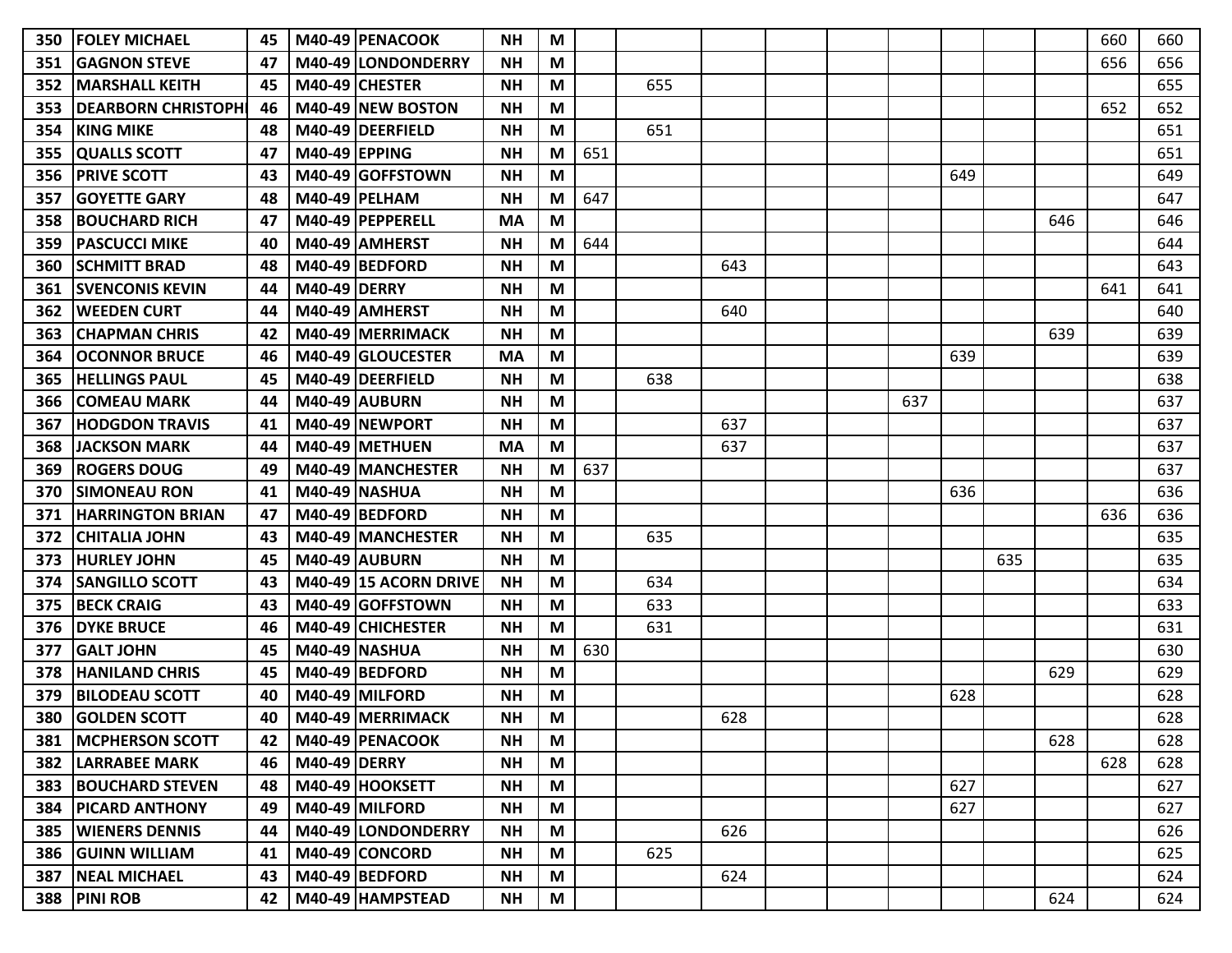| 389 | IPAZMER GREG             | 45 |                      | M40-49 LONDONDERRY           | <b>NH</b> | M | 622 |     |     |  |     |     |     |     | 622 |
|-----|--------------------------|----|----------------------|------------------------------|-----------|---|-----|-----|-----|--|-----|-----|-----|-----|-----|
| 390 | <b>MISKINIS BRIAN</b>    | 41 | <b>M40-49 EPPING</b> |                              | <b>NH</b> | M |     |     |     |  |     |     |     | 621 | 621 |
| 391 | <b>BARNES SYDNEY</b>     | 41 | <b>M40-49 WEARE</b>  |                              | <b>NH</b> | M |     |     |     |  |     |     | 620 |     | 620 |
| 392 | <b>GINGRAS JOE</b>       | 45 |                      | M40-49 TOWNSEND              | <b>MA</b> | M |     |     | 619 |  |     |     |     |     | 619 |
| 393 | <b>COTE PHIL</b>         | 47 |                      | M40-49 GOFFSTOWN             | <b>NH</b> | M |     | 618 |     |  |     |     |     |     | 618 |
| 394 | <b>LEWIS BRIAN</b>       | 41 |                      | M40-49 GOFFSTOWN             | <b>NH</b> | M |     | 618 |     |  |     |     |     |     | 618 |
| 395 | <b>MCCLENAGHAN MARK</b>  | 49 |                      | M40-49 HAMPSTEAD             | <b>NH</b> | M |     |     |     |  |     |     |     | 617 | 617 |
| 396 | <b>DAMIAN PAUL</b>       | 48 | <b>M40-49 HOLLIS</b> |                              | <b>NH</b> | М |     |     | 616 |  |     |     |     |     | 616 |
| 397 | <b>SPITTEL ROB</b>       | 46 |                      | M40-49 WILTON                | <b>NH</b> | M |     |     |     |  |     | 616 |     |     | 616 |
| 398 | <b>RING CHRISTOPHER</b>  | 47 |                      | M40-49 METHUEN               | <b>MA</b> | М |     |     |     |  |     |     |     | 616 | 616 |
| 399 | <b>FERRO JIM</b>         | 46 |                      | M40-49 MANCHESTER            | <b>NH</b> | M |     |     |     |  |     |     |     | 615 | 615 |
| 400 | <b>POGUE BRIAN</b>       | 46 |                      | M40-49 HANOVER               | <b>NH</b> | M |     |     |     |  |     |     |     | 615 | 615 |
| 401 | <b>ENOS JEFF</b>         | 47 |                      | M40-49 BEDFORD               | <b>NH</b> | M |     |     |     |  |     |     | 614 |     | 614 |
| 402 | <b>GAGNON DAN</b>        | 42 |                      | <b>M40-49 CENTER BARNSTE</b> | <b>NH</b> | M |     |     | 614 |  |     |     |     |     | 614 |
| 403 | <b>LARIVIERE RICHARD</b> | 43 |                      | <b>M40-49 NASHUA</b>         | <b>NH</b> | М |     |     | 614 |  |     |     |     |     | 614 |
| 404 | <b>DEVEAU CHRIS</b>      | 40 |                      | M40-49 WINDHAM               | <b>ME</b> | M |     |     |     |  | 613 |     |     |     | 613 |
| 405 | <b>COYLE KEVIN</b>       | 48 | M40-49 DERRY         |                              | <b>NH</b> | M | 611 |     |     |  |     |     |     |     | 611 |
| 406 | <b>OFREDERICK TOMMY</b>  | 47 |                      | M40-49 SUNAPEE               | <b>NH</b> | M |     |     |     |  |     | 611 |     |     | 611 |
| 407 | <b>OLSON DAVID</b>       | 49 |                      | M40-49 CHELMSFORD            | <b>MA</b> | M |     |     |     |  |     |     |     | 611 | 611 |
| 408 | <b>BROWN MATTHEW</b>     | 41 |                      | M40-49 NOTTINGHAM            | <b>NH</b> | M |     | 297 |     |  |     |     |     | 313 | 610 |
| 409 | <b>DINOVO RICHARD</b>    | 45 |                      | M40-49 CONCORD               | <b>NH</b> | M | 610 |     |     |  |     |     |     |     | 610 |
| 410 | <b>MORRISSEY RICH</b>    | 48 |                      | M40-49   MERRIMACK           | <b>NH</b> | М |     |     | 610 |  |     |     |     |     | 610 |
| 411 | <b>MICELI MATTHEW</b>    | 41 | <b>M40-49 DERRY</b>  |                              | <b>NH</b> | M |     |     |     |  | 609 |     |     |     | 609 |
| 412 | <b>DELOREY ANDREW</b>    | 42 |                      | M40-49 LONDONDERRY           | <b>NH</b> | M | 608 |     |     |  |     |     |     |     | 608 |
| 413 | <b>GRAY ERIK</b>         | 41 |                      | M40-49 TEWKSBURY             | <b>MA</b> | M |     |     | 608 |  |     |     |     |     | 608 |
| 414 | <b>NORRIS GEOFF</b>      | 45 |                      | M40-49 NASHUA                | <b>NH</b> | M |     |     |     |  |     |     |     | 608 | 608 |
| 415 | <b>ROBINSON PAUL</b>     | 40 |                      | M40-49 MERRIMACK             | <b>NH</b> | М |     | 262 | 344 |  |     |     |     |     | 606 |
| 416 | <b>CULLEN CORMAC</b>     | 41 | <b>M40-49 HOLLIS</b> |                              | <b>NH</b> | M |     |     | 605 |  |     |     |     |     | 605 |
| 417 | <b>REHM GREG</b>         | 44 |                      | M40-49 BEDFORD               | <b>NH</b> | М |     |     |     |  |     |     | 605 |     | 605 |
| 418 | <b>ANDERSON TRAVIS</b>   | 43 |                      | <b>M40-49 CANAAN</b>         | <b>NH</b> | М |     |     |     |  |     | 604 |     |     | 604 |
| 419 | <b>GILMORE KENNETH</b>   | 47 |                      | M40-49 CONCORD               | <b>NH</b> | М |     |     |     |  |     |     | 604 |     | 604 |
| 420 | <b>MILANI JEREMY</b>     | 41 |                      | <b>M40-49 NASHUA</b>         | <b>NH</b> | M |     |     |     |  | 603 |     |     |     | 603 |
| 421 | <b>POTTER T.J.</b>       | 49 |                      | $M40-49$ BEDFORD             | <b>NH</b> | M |     | 603 |     |  |     |     |     |     | 603 |
| 422 | <b>ROOK STEVE</b>        | 41 | M40-49 BOW           |                              | <b>NH</b> | M |     |     |     |  |     |     |     | 603 | 603 |
| 423 | <b>HAVENS JON</b>        | 48 |                      | M40-49 BEDFORD               | <b>NH</b> | M |     |     |     |  |     |     | 602 |     | 602 |
| 424 | <b>BRUERE JUSTIN</b>     | 44 |                      | M40-49 SPOTSYLVANIA          | <b>VA</b> | M |     |     |     |  |     |     | 601 |     | 601 |
| 425 | <b>DARTNELL MARK</b>     | 46 | M40-49 BOW           |                              | <b>NH</b> | M |     | 601 |     |  |     |     |     |     | 601 |
| 426 | <b>ARGUIN DAVID</b>      | 48 |                      | M40-49 HOOKSET               | <b>NH</b> | M |     |     |     |  |     |     |     | 601 | 601 |
| 427 | <b>NEWMAN JOHN</b>       | 43 |                      | M40-49 WINDHAM               | <b>NH</b> | M |     |     |     |  |     |     | 600 |     | 600 |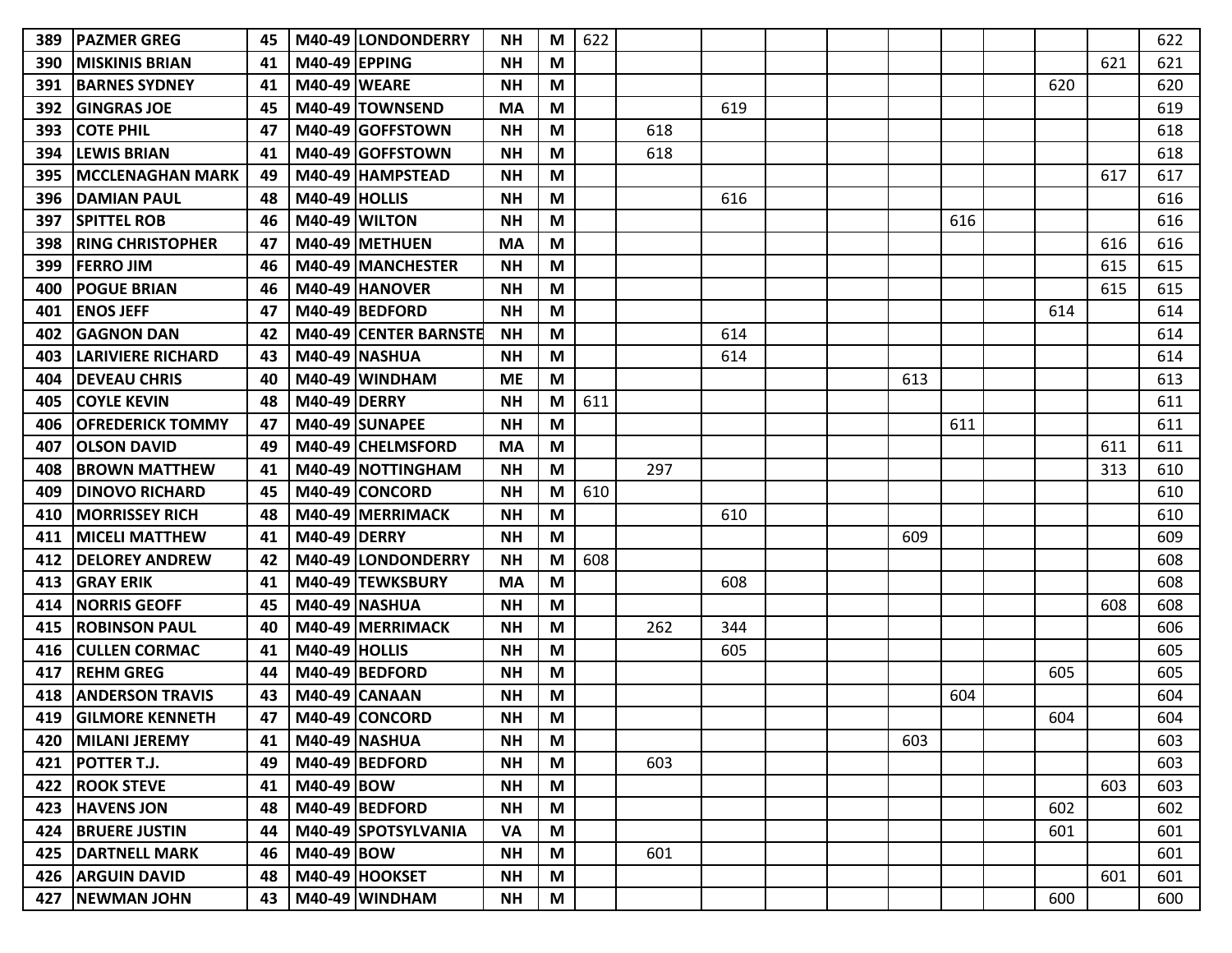| 428 | IPALANGAS NICK              | 48 | <b>M40-49 WEARE</b> |                       | NΗ        | M |     |     |     |     |     | 600 |     | 600 |
|-----|-----------------------------|----|---------------------|-----------------------|-----------|---|-----|-----|-----|-----|-----|-----|-----|-----|
| 429 | ISAM JONATHAN               | 45 |                     | M40-49 HAVERHILL      | MA        | M |     |     |     |     | 600 |     |     | 600 |
| 430 | <b>ARGUIN DONALD</b>        | 48 |                     | M40-49 SULLIVAN       | <b>NH</b> | M |     |     |     |     |     |     | 600 | 600 |
| 431 | <b>KILLEN ALAN</b>          | 45 |                     | M40-49 MERRIMACK      | <b>NH</b> | M |     |     |     |     |     | 599 |     | 599 |
| 432 | <b>IGODETTE BRADLEY</b>     | 45 |                     | M40-49 GOFFSTOWN      | <b>NH</b> | M |     |     |     |     |     | 598 |     | 598 |
| 433 | <b>SMITH SCOTT</b>          | 48 |                     | M40-49 NEW BOSTON     | <b>NH</b> | M |     |     |     |     |     | 598 |     | 598 |
| 434 | <b>DUBE CRAIG</b>           | 44 |                     | M40-49 NEWFIELDS      | <b>NH</b> | M |     |     |     |     |     |     | 598 | 598 |
| 435 | <b>ISCHMIDT NEIL</b>        | 47 |                     | <b>M40-49 NASHUA</b>  | <b>NH</b> | M |     |     |     |     |     |     | 597 | 597 |
| 436 | <b>JENNINGS WARREN</b>      | 49 |                     | M40-49 LONDONDERRY    | <b>NH</b> | M | 595 |     |     |     |     |     |     | 595 |
| 437 | <b>ALEXAKOS PHILIP</b>      | 41 |                     | M40-49 BEDFORD        | <b>NH</b> | M |     |     |     |     | 593 |     |     | 593 |
| 438 | <b>SCARGILL BRIAN</b>       | 44 |                     | M40-49 BROOKLINE      | <b>NH</b> | M | 593 |     |     |     |     |     |     | 593 |
| 439 | <b>BROWN TROY</b>           | 45 |                     | M40-49 LONDONDERRY    | <b>NH</b> | M |     |     |     |     |     |     | 593 | 593 |
| 440 | <b>HASKELL KEVIN</b>        | 41 |                     | <b>M40-49 NASHUA</b>  | <b>NH</b> | M |     |     | 592 |     |     |     |     | 592 |
| 441 | <b>KEIFFER KEN</b>          | 49 |                     | M40-49 BEDFORD        | <b>NH</b> | M |     |     |     |     |     | 591 |     | 591 |
| 442 | <b>KEELEY JIM</b>           | 48 |                     | M40-49 LONDONDERRY    | <b>NH</b> | M |     |     |     |     |     |     | 591 | 591 |
| 443 | <b>ANDRADA DAMIAN</b>       | 40 |                     | M40-49 MANCHESTER     | <b>NH</b> | M |     |     |     |     | 590 |     |     | 590 |
| 444 | <b>HARTNER TOM</b>          | 48 |                     | M40-49   PEPPERELL    | MA        | M |     |     | 590 |     |     |     |     | 590 |
| 445 | COVMAS DOUG                 | 40 |                     | M40-49 BEDFORD        | <b>NH</b> | M |     |     |     |     | 589 |     |     | 589 |
| 446 | <b>RALSTON PAUL</b>         | 47 | <b>M40-49 DERRY</b> |                       | <b>NH</b> | M |     |     |     |     |     |     | 589 | 589 |
| 447 | <b>HOLBROOK MARK</b>        | 49 |                     | M40-49 AMHERST        | <b>NH</b> | М |     | 588 |     |     |     |     |     | 588 |
| 448 | <b>KERR RYAN</b>            | 40 |                     | M40-49 BEDFORD        | <b>NH</b> | M |     |     |     |     |     | 588 |     | 588 |
| 449 | <b>MOOVE ROVERT</b>         | 48 |                     | M40-49 HOOKSETT       | <b>NH</b> | M |     |     |     |     | 588 |     |     | 588 |
| 450 | <b>RINKO CHRIS</b>          | 45 |                     | M40-49 BEDFORD        | <b>NH</b> | M |     |     |     |     |     | 587 |     | 587 |
| 451 | <b>ALLAN JON</b>            | 42 |                     | M40-49 CHESTER        | <b>NH</b> | M |     | 586 |     |     |     |     |     | 586 |
| 452 | ICURRAN BILL                | 43 |                     | <b>M40-49 NASHUA</b>  | <b>NH</b> | M |     |     |     |     |     |     | 586 | 586 |
| 453 | <b>NELSON PATRICK</b>       | 45 |                     | <b>M40-49 NASHUA</b>  | <b>NH</b> | M |     |     |     |     |     |     | 586 | 586 |
| 454 | <b>LHEUREUX DAVID</b>       | 45 |                     | M40-49 MANCHESTER     | <b>NH</b> | M |     |     |     |     |     | 584 |     | 584 |
| 455 | <b>MALONE PATRICK</b>       | 48 |                     | M40-49 HOOKSETT       | <b>NH</b> | M |     |     | 583 |     |     |     |     | 583 |
| 456 | <b>BIBBO GREGORY</b>        | 47 |                     | M40-49 CONCORD        | <b>NH</b> | M |     |     |     |     |     |     | 583 | 583 |
| 457 | <b>REILLY PAUL</b>          | 49 |                     | <b>M40-49 NASHUA</b>  | <b>NH</b> | M |     |     |     |     |     |     | 583 | 583 |
| 458 | <b>FOUNTAIN TIM</b>         | 44 |                     | M40-49 BEDFORD        | <b>NH</b> | M |     |     |     |     |     | 582 |     | 582 |
|     | <b>459 JACOBUS KEVIN</b>    | 40 |                     | <b>M40-49 BOSTON</b>  | <b>MA</b> | M |     |     |     |     |     | 582 |     | 582 |
|     | <b>460 CHOUINARD JON</b>    | 43 |                     | M40-49 GOFFSTOWN      | <b>NH</b> | M |     | 580 |     |     |     |     |     | 580 |
| 461 | <b>ROUSSEAU BRADLEY</b>     | 41 |                     | M40-49 BEDFORD        | <b>NH</b> | M |     |     |     |     |     |     | 580 | 580 |
| 462 | <b>MARGOLIS DANA</b>        | 44 |                     | M40-49 EAST WAKEFIELD | <b>NH</b> | M |     |     |     |     | 579 |     |     | 579 |
| 463 | <b>MILLER MATHEW</b>        | 40 |                     | $M40-49$ ASHLAND      | OH        | M |     |     |     |     |     | 579 |     | 579 |
| 464 | <b>MCLEOD DAN</b>           | 41 |                     | M40-49 LONDONDERRY    | <b>NH</b> | M |     |     |     |     |     | 578 |     | 578 |
|     | 465   MONTEITH DAN          | 49 |                     | M40-49 BEDFORD        | <b>NH</b> | M |     |     |     | 578 |     |     |     | 578 |
|     | <b>466 PHILIBOTTE STEVE</b> | 43 |                     | M40-49 MANCHESTER     | <b>NH</b> | M |     |     |     | 577 |     |     |     | 577 |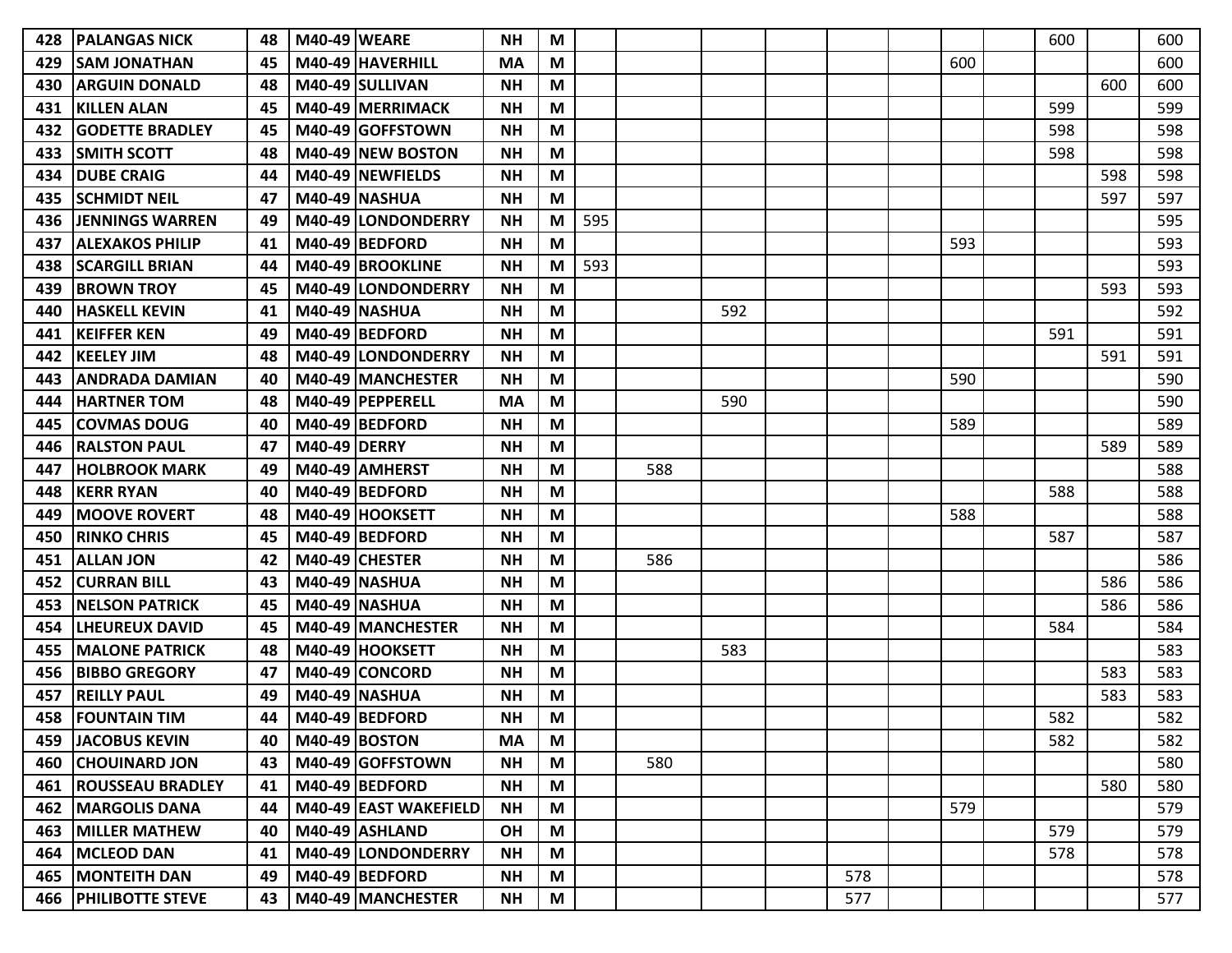| 467 | <b>BERUBE RICHARD</b>      | 49 | M40-49 BOW  |                      | <b>NH</b> | M |     | 576 |     |     |     |     |     |     | 576 |
|-----|----------------------------|----|-------------|----------------------|-----------|---|-----|-----|-----|-----|-----|-----|-----|-----|-----|
| 468 | <b>GERINGER JOE</b>        | 46 |             | M40-49 MERRIMACK     | <b>NH</b> | M |     |     |     |     |     |     | 576 |     | 576 |
| 469 | <b>OMALLEY LAWRENCE</b>    | 43 |             | M40-49 NOTTINGHAM    | <b>NH</b> | М |     |     | 575 |     |     |     |     |     | 575 |
| 470 | <b>SANTORO MIKE</b>        | 47 |             | M40-49 GOFFSTOWN     | <b>NH</b> | M |     |     | 575 |     |     |     |     |     | 575 |
| 471 | <b>CLOUGHERTY TIMOTHY</b>  | 44 |             | M40-49 CANDIA        | <b>NH</b> | M |     |     |     |     |     | 574 |     |     | 574 |
| 472 | <b>HOLLENBECK CAREY</b>    | 41 |             | M40-49 MANCHESTER    | <b>NH</b> | M |     |     |     |     |     | 572 |     |     | 572 |
| 473 | <b>MACHUNIS MARK</b>       | 41 |             | M40-49 WADDINGTON    | <b>NY</b> | M |     |     |     |     |     |     | 572 |     | 572 |
| 474 | <b>WEISSBACH PAUL</b>      | 44 |             | <b>M40-49 LOWELL</b> | <b>MA</b> | М |     |     |     |     |     |     | 572 |     | 572 |
| 475 | <b>MARTIN MICHAEL</b>      | 44 |             | M40-49 DRACUT        | МA        | M |     |     |     |     | 571 |     |     |     | 571 |
| 476 | <b>NOBLE ANDY</b>          | 43 |             | M40-49 BEDFORD       | <b>NH</b> | M |     | 571 |     |     |     |     |     |     | 571 |
| 477 | <b>TROTTA MICHAEL</b>      | 42 |             | M40-49 PORTSMOUTH    | <b>NH</b> | M |     |     |     |     |     | 571 |     |     | 571 |
| 478 | <b>FREDERICK SANTA</b>     | 47 |             | M40-49 SUNAPEE       | <b>NH</b> | M |     |     |     |     |     |     |     | 570 | 570 |
| 479 | <b>SVENCONIS GEORGE</b>    | 46 |             | M40-49 LONDONDERRY   | <b>NH</b> | M |     |     |     |     |     |     |     | 570 | 570 |
| 480 | <b>GRUCHOT STEPHEN</b>     | 41 |             | M40-49 LONDONDERRY   | <b>NH</b> | M | 569 |     |     |     |     |     |     |     | 569 |
| 481 | <b>HEMBROW SCOTT</b>       | 48 |             | M40-49 MILFORD       | <b>NH</b> | M |     |     |     |     |     | 568 |     |     | 568 |
| 482 | <b>BEIRNE PATRICK</b>      | 43 |             | M40-49 HAVERHILL     | <b>MA</b> | M |     |     | 566 |     |     |     |     |     | 566 |
| 483 | <b>PELLETIER ANDY</b>      | 41 |             | M40-49 WINDHAM       | <b>NH</b> | M |     | 566 |     |     |     |     |     |     | 566 |
| 484 | <b>KEATING TODD</b>        | 41 |             | <b>M40-49 CANDIA</b> | <b>NH</b> | M |     |     |     |     |     |     |     | 566 | 566 |
| 485 | <b>BARTOSHEVICH MICHAE</b> | 42 |             | <b>M40-49 NASHUA</b> | <b>NH</b> | M |     |     |     |     |     |     | 564 |     | 564 |
| 486 | <b>PORTER GREGORY</b>      | 43 |             | M40-49 CHELSEA       | <b>MA</b> | M |     |     |     |     |     |     | 563 |     | 563 |
| 487 | <b>GRAVES BRIAN</b>        | 44 |             | M40-49 CHARLESTOWN   | <b>MA</b> | M |     | 562 |     |     |     |     |     |     | 562 |
| 488 | <b>QUINNEU THOMAS</b>      | 45 |             | M40-49 GOFFSTOWN     | <b>NH</b> | М |     |     | 562 |     |     |     |     |     | 562 |
| 489 | <b>REGAN VINCENT</b>       | 47 |             | M40-49 LITCHFIELD    | <b>NH</b> | M |     |     |     |     |     |     | 562 |     | 562 |
| 490 | <b>RIMOL ROBERT</b>        | 49 |             | M40-49 LONDONDERRY   | <b>NH</b> | M | 562 |     |     |     |     |     |     |     | 562 |
| 491 | <b>BOLTON KEVIN</b>        | 43 |             | M40-49 LONDONDERRY   | <b>NH</b> | M |     |     |     |     |     | 561 |     |     | 561 |
| 492 | <b>CLELAND JOSH</b>        | 44 |             | M40-49 CONCORD       | <b>NH</b> | M |     |     |     |     |     |     |     | 561 | 561 |
| 493 | <b>WHITE JAMES</b>         | 41 |             | M40-49 RAYMOND       | <b>NH</b> | M |     |     |     |     |     |     | 560 |     | 560 |
| 494 | <b>VANNORT MICHAEL</b>     | 41 |             | M40-49 HOOKSETT      | <b>NH</b> | M |     |     |     |     |     |     |     | 560 | 560 |
| 495 | <b>DEBRUIN RAY</b>         | 46 |             | M40-49 MERRIMACK     | <b>NH</b> | М |     | 559 |     |     |     |     |     |     | 559 |
| 496 | <b>PETERSON DEREK</b>      | 43 | M40-49 LYNN |                      | <b>MA</b> | M |     |     |     |     |     | 559 |     |     | 559 |
| 497 | <b>FOLEY CARL</b>          | 43 |             | M40-49 GOFFSTOWN     | <b>NH</b> | M |     |     |     |     |     |     | 556 |     | 556 |
| 498 | <b>LATHAM RICHARD</b>      | 46 |             | M40-49 CONCORD       | <b>NH</b> | M |     |     |     |     |     |     |     | 556 | 556 |
| 499 | <b>FISHER MARK</b>         | 46 |             | M40-49 CHICHESTER    | <b>NH</b> | M |     |     |     |     |     |     |     | 555 | 555 |
| 500 | <b>HEBERT SEAN</b>         | 42 |             | M40-49 MANCHESTER    | <b>NH</b> | M |     |     |     |     |     | 553 |     |     | 553 |
| 501 | <b>RICHMOND STEWART</b>    | 47 |             | M40-49 BEDFORD       | <b>NH</b> | M |     | 553 |     |     |     |     |     |     | 553 |
| 502 | <b>COLLINS ROB</b>         | 41 |             | M40-49 DANVILLE      | <b>NH</b> | M |     | 552 |     |     |     |     |     |     | 552 |
| 503 | <b>MACMILLIAN JAMES</b>    | 47 |             | M40-49 LONDONDERRY   | <b>NH</b> | M | 552 |     |     |     |     |     |     |     | 552 |
| 504 | <b>DOUIDI DANIEL</b>       | 46 |             | M40-49 BEDFORD       | <b>NH</b> | M |     |     |     |     |     |     | 551 |     | 551 |
| 505 | <b>OSINSKI CLIFF</b>       | 44 |             | <b>M40-49 NASHUA</b> | <b>NH</b> | M |     |     |     | 551 |     |     |     |     | 551 |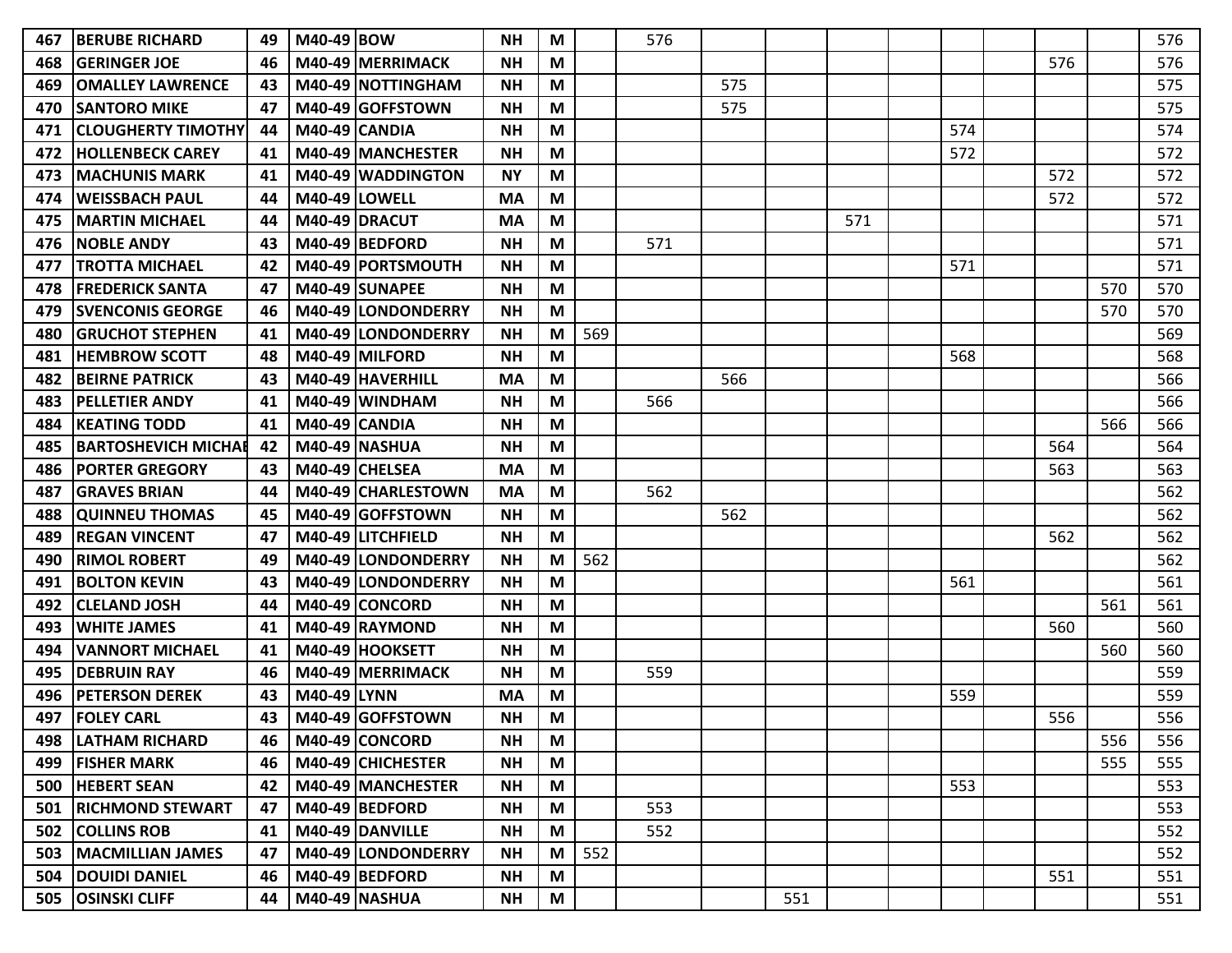| 506<br>507 | <b>JAUHOLA-STRAIG CARLO</b><br><b>LINS CHRISTOPHER</b> | 49<br>47 | M40-49 BOW          | M40-49 CONCORD       | <b>NH</b><br><b>NH</b> | M<br>M |     |     |     |     |     |     |     | 550<br>550 | 550<br>550 |
|------------|--------------------------------------------------------|----------|---------------------|----------------------|------------------------|--------|-----|-----|-----|-----|-----|-----|-----|------------|------------|
| 508        | <b>YOUNG RANDALL</b>                                   | 43       |                     | M40-49 LONDONDERRY   | <b>NH</b>              | M      | 548 |     |     |     |     |     |     |            | 548        |
| 509        | <b>FAUCHER RON</b>                                     | 42       |                     | M40-49 MERRIMACK     | <b>NH</b>              | M      |     |     |     |     |     |     |     | 548        | 548        |
| 510        | <b>KROH KEN</b>                                        | 47       |                     | M40-49 HOOKSETT      | <b>NH</b>              | M      |     |     |     |     |     |     |     | 546        | 546        |
| 511        | <b>DOUGHTY SCOTT</b>                                   | 44       |                     | M40-49 BEDFORD       | <b>NH</b>              | M      |     |     |     | 544 |     |     |     |            | 544        |
| 512        | <b>LARSEN JIM</b>                                      | 46       |                     | M40-49 WINDHAM       | <b>NH</b>              | M      |     |     | 544 |     |     |     |     |            | 544        |
| 513        | <b>HAUSCHULZ RENE</b>                                  | 49       |                     | M40-49 PENACOOK      | <b>NH</b>              | M      |     |     |     |     | 543 |     |     |            | 543        |
| 514        | <b>TREANOR PATRICK</b>                                 | 44       |                     | M40-49 LONDONDERRY   | <b>NH</b>              | M      | 542 |     |     |     |     |     |     |            | 542        |
| 515        | <b>DELANEY KEVIN</b>                                   | 42       |                     | M40-49 IMANCHESTER   | <b>NH</b>              | М      |     |     |     |     |     | 541 |     |            | 541        |
| 516        | <b>DESELLE ANDREW</b>                                  | 43       |                     | M40-49 BEDFORD       | <b>NH</b>              | M      |     |     |     |     |     |     | 541 |            | 541        |
| 517        | <b>FODEN JOSEPH</b>                                    | 41       |                     | M40-49 MANCHESTER    | <b>NH</b>              | M      |     |     |     |     |     |     | 540 |            | 540        |
| 518        | <b>PEER GARLAND</b>                                    | 48       |                     | M40-49 RAYMOND       | <b>NH</b>              | M      |     |     |     | 540 |     |     |     |            | 540        |
| 519        | <b>TSETSILAS TIM</b>                                   | 44       |                     | M40-49 LONDONDERRY   | <b>NH</b>              | M      | 540 |     |     |     |     |     |     |            | 540        |
| 520        | <b>BERGERON JIM</b>                                    | 41       |                     | M40-49 MANCHESTER    | <b>NH</b>              | M      |     |     |     |     |     |     |     | 539        | 539        |
| 521        | <b>LUCIUS WILLIAM</b>                                  | 46       |                     | M40-49 CONCORD       | <b>NH</b>              | M      |     |     |     |     |     |     |     | 538        | 538        |
| 522        | <b>BRITT ED</b>                                        | 44       |                     | M40-49 LITCHFIELD    | <b>NH</b>              | M      |     |     | 536 |     |     |     |     |            | 536        |
| 523        | <b>BURGESS SHANE</b>                                   | 42       |                     | M40-49 CONCORD       | <b>NH</b>              | M      |     |     |     |     | 536 |     |     |            | 536        |
| 524        | <b>ROGOWICZ WALDEMAR</b>                               | 41       |                     | M40-49 MANCHESTER    | <b>NH</b>              | M      |     |     |     |     |     |     |     | 535        | 535        |
| 525        | <b>CAPODILUPO ROBERT</b>                               | 49       |                     | M40-49 BEDFORD       | <b>NH</b>              | M      |     |     |     |     |     |     | 534 |            | 534        |
| 526        | <b>FRANCOEUR MARK</b>                                  | 46       |                     | M40-49 MERRIMACK     | <b>NH</b>              | M      |     |     |     |     |     |     | 533 |            | 533        |
| 527        | <b>BARCHARD TIMOTHY</b>                                | 43       | <b>M40-49 DERRY</b> |                      | <b>NH</b>              | M      |     | 532 |     |     |     |     |     |            | 532        |
| 528        | <b>GAGNON TONY</b>                                     | 43       |                     | M40-49 MANCHESTER    | <b>NH</b>              | M      |     |     |     |     |     |     | 532 |            | 532        |
| 529        | <b>GAUTHIER DAN</b>                                    | 47       |                     | M40-49 CONCORD       | <b>NH</b>              | M      |     | 532 |     |     |     |     |     |            | 532        |
| 530        | <b>TRUNCA MIKE</b>                                     | 48       |                     | M40-49 LITCHFIELD    | <b>NH</b>              | M      |     |     |     |     |     |     |     | 531        | 531        |
| 531        | <b>HEALY KEVIN</b>                                     | 47       |                     | M40-49 BEDFORD       | <b>NH</b>              | M      |     |     |     |     |     |     | 530 |            | 530        |
| 532        | <b>LEFEBVRE RANDY</b>                                  | 43       |                     | M40-49 MANCHESTER    | <b>NH</b>              | M      |     |     |     |     | 530 |     |     |            | 530        |
| 533        | <b>BELL JIM</b>                                        | 45       |                     | M40-49 BEDFORD       | <b>NH</b>              | M      |     |     |     |     |     |     |     | 530        | 530        |
| 534        | <b>LAVOIE BRIAN</b>                                    | 41       |                     | M40-49 CONCORD       | <b>NH</b>              | M      |     |     |     |     |     |     |     | 530        | 530        |
| 535        | <b>ANDREOTTOLA MICHAE</b>                              | 43       |                     | M40-49 HAVERHILL     | <b>MA</b>              | M      |     |     | 529 |     |     |     |     |            | 529        |
| 536        | <b>BRENNAN DAVE</b>                                    | 46       |                     | M40-49 PEPPERELL     | <b>MA</b>              | M      |     |     | 529 |     |     |     |     |            | 529        |
| 537        | <b>DEWEY MARK</b>                                      | 48       |                     | M40-49 MANCHESTER    | <b>NH</b>              | M      |     |     |     |     |     |     | 529 |            | 529        |
| 538        | <b>BROWN WILLIAM</b>                                   | 41       |                     | M40-49 HOOKSETT      | <b>NH</b>              | M      |     |     |     |     |     |     |     | 529        | 529        |
| 539        | <b>DUNHOM MICHAEL</b>                                  | 43       |                     | <b>M40-49 NASHUA</b> | <b>NH</b>              | M      |     |     | 528 |     |     |     |     |            | 528        |
| 540        | <b>PAQUIN MICHAEL</b>                                  | 44       |                     | $M40-49$ BEDFORD     | <b>NH</b>              | M      |     |     |     |     |     |     | 528 |            | 528        |
| 541        | <b>HOUSE CARLTON</b>                                   | 49       |                     | M40-49 RIVERVIEW     | <b>FL</b>              | M      |     |     |     |     |     |     |     | 528        | 528        |
| 542        | <b>MONTEITH DANIEL</b>                                 | 49       |                     | $M40-49$ BEDFORD     | <b>NH</b>              | M      | 526 |     |     |     |     |     |     |            | 526        |
| 543        | <b>DEWARE RANCE</b>                                    | 49       |                     | M40-49 MILFORD       | <b>NH</b>              | M      |     |     |     |     |     |     | 525 |            | 525        |
| 544        | <b>CROWDES JONATHAN</b>                                | 45       |                     | <b>M40-49 WARNER</b> | <b>NH</b>              | M      |     |     |     |     |     |     | 523 |            | 523        |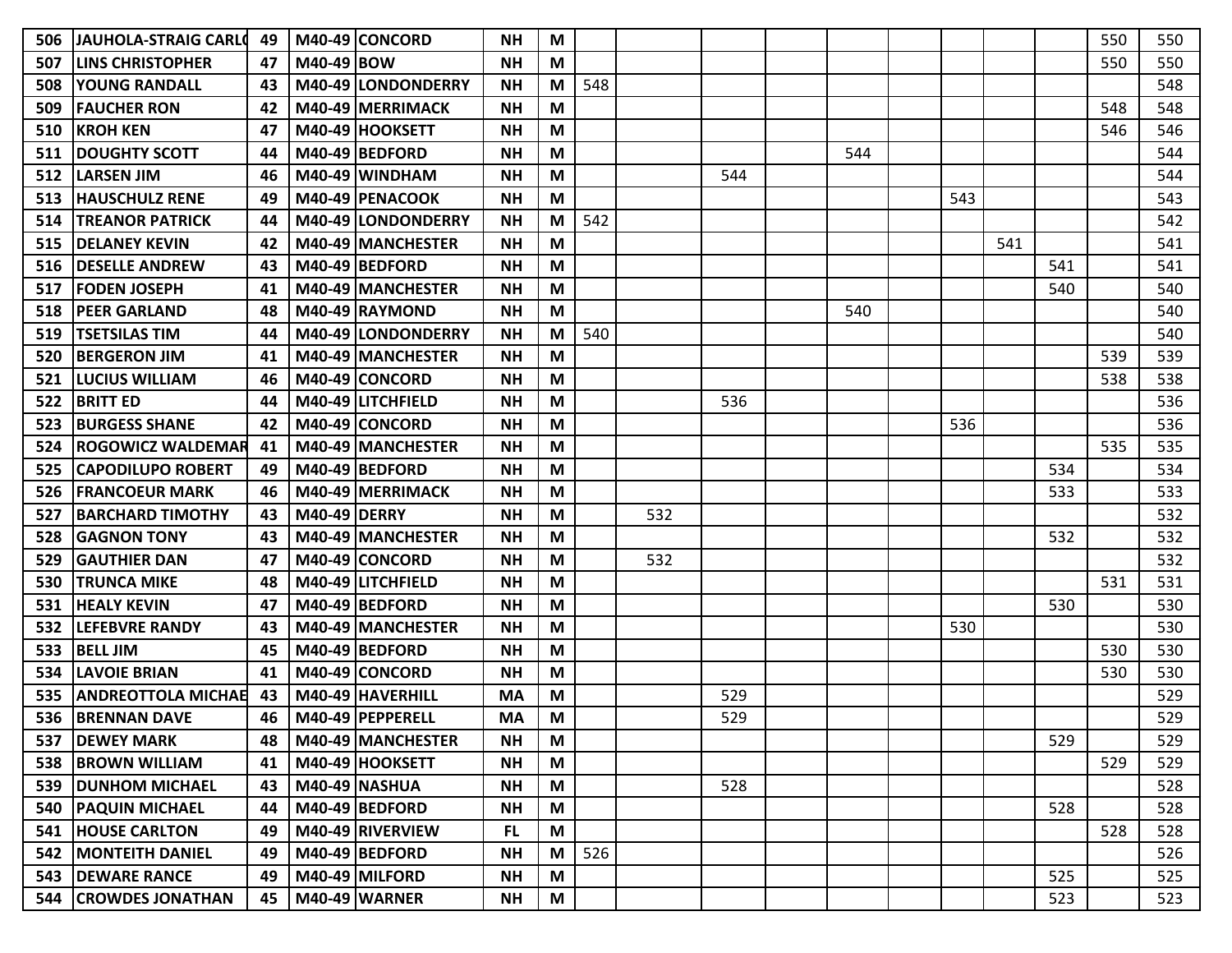| IMELOON LONNY                | 48 |        | <b>NH</b>                                                                                                                                                                                                                                                                                                                                                                                                                                                                                                                                                                                                                                                                                                                                                                            | M |     |     |     |     | 523 |     |     |     |     | 523 |
|------------------------------|----|--------|--------------------------------------------------------------------------------------------------------------------------------------------------------------------------------------------------------------------------------------------------------------------------------------------------------------------------------------------------------------------------------------------------------------------------------------------------------------------------------------------------------------------------------------------------------------------------------------------------------------------------------------------------------------------------------------------------------------------------------------------------------------------------------------|---|-----|-----|-----|-----|-----|-----|-----|-----|-----|-----|
| lLARABEE MARK                | 45 |        | <b>NH</b>                                                                                                                                                                                                                                                                                                                                                                                                                                                                                                                                                                                                                                                                                                                                                                            | M | 522 |     |     |     |     |     |     |     |     | 522 |
| <b>ISCHMITT MATT</b>         | 41 |        | <b>NH</b>                                                                                                                                                                                                                                                                                                                                                                                                                                                                                                                                                                                                                                                                                                                                                                            | M |     |     |     |     |     |     |     | 522 |     | 522 |
| <b>GOODNESS STEPHEN</b>      | 40 |        | <b>ME</b>                                                                                                                                                                                                                                                                                                                                                                                                                                                                                                                                                                                                                                                                                                                                                                            | M |     |     |     |     |     | 521 |     |     |     | 521 |
| <b>LEBET PETE</b>            | 49 |        | <b>MA</b>                                                                                                                                                                                                                                                                                                                                                                                                                                                                                                                                                                                                                                                                                                                                                                            | M |     | 521 |     |     |     |     |     |     |     | 521 |
| <b>CHARLAT ILIA</b>          | 43 |        | <b>NH</b>                                                                                                                                                                                                                                                                                                                                                                                                                                                                                                                                                                                                                                                                                                                                                                            | M |     |     |     |     |     |     |     | 520 |     | 520 |
| <b>IZUKOVIC ELVIS</b>        | 41 |        | <b>NH</b>                                                                                                                                                                                                                                                                                                                                                                                                                                                                                                                                                                                                                                                                                                                                                                            | M |     |     |     |     |     |     |     | 519 |     | 519 |
| <b>GERRER MARC</b>           | 41 |        | <b>NH</b>                                                                                                                                                                                                                                                                                                                                                                                                                                                                                                                                                                                                                                                                                                                                                                            | M |     |     |     |     |     | 518 |     |     |     | 518 |
| <b>DESELLE ANDY</b>          | 43 |        | <b>NH</b>                                                                                                                                                                                                                                                                                                                                                                                                                                                                                                                                                                                                                                                                                                                                                                            | M |     | 517 |     |     |     |     |     |     |     | 517 |
| <b>IESTELL MAL</b>           | 46 |        | <b>NH</b>                                                                                                                                                                                                                                                                                                                                                                                                                                                                                                                                                                                                                                                                                                                                                                            | M |     |     |     |     |     |     |     | 517 |     | 517 |
| <b>STONE ROLAND</b>          | 42 |        | <b>NH</b>                                                                                                                                                                                                                                                                                                                                                                                                                                                                                                                                                                                                                                                                                                                                                                            | M |     |     |     |     |     |     |     |     | 517 | 517 |
| <b>WOODBY DENNIS</b>         | 44 |        | <b>NH</b>                                                                                                                                                                                                                                                                                                                                                                                                                                                                                                                                                                                                                                                                                                                                                                            | M |     |     |     |     |     |     | 516 |     |     | 516 |
| <b>MAYO MARK</b>             | 42 |        | <b>NH</b>                                                                                                                                                                                                                                                                                                                                                                                                                                                                                                                                                                                                                                                                                                                                                                            | M | 515 |     |     |     |     |     |     |     |     | 515 |
| <b>MOTE MICHAEL</b>          | 46 |        | <b>NH</b>                                                                                                                                                                                                                                                                                                                                                                                                                                                                                                                                                                                                                                                                                                                                                                            | M |     |     |     |     |     |     |     |     | 515 | 515 |
| CARMICHAEL RICHARD           | 42 |        | <b>NH</b>                                                                                                                                                                                                                                                                                                                                                                                                                                                                                                                                                                                                                                                                                                                                                                            | M |     | 514 |     |     |     |     |     |     |     | 514 |
| <b>CASADO LEONARDO</b>       | 40 |        | <b>NH</b>                                                                                                                                                                                                                                                                                                                                                                                                                                                                                                                                                                                                                                                                                                                                                                            | M |     | 512 |     |     |     |     |     |     |     | 512 |
| <b>MALATESTA JIM</b>         | 42 |        | <b>NH</b>                                                                                                                                                                                                                                                                                                                                                                                                                                                                                                                                                                                                                                                                                                                                                                            | M |     |     |     |     |     |     |     | 509 |     | 509 |
| <b>BRAITHWAITE STEVE</b>     | 46 |        | <b>NH</b>                                                                                                                                                                                                                                                                                                                                                                                                                                                                                                                                                                                                                                                                                                                                                                            | M |     |     |     |     |     |     |     |     | 509 | 509 |
| <b>ICHRABOLOSKI JIM</b>      | 46 |        | <b>NH</b>                                                                                                                                                                                                                                                                                                                                                                                                                                                                                                                                                                                                                                                                                                                                                                            | M | 508 |     |     |     |     |     |     |     |     | 508 |
| <b>FORD SEAN</b>             | 41 |        | <b>NH</b>                                                                                                                                                                                                                                                                                                                                                                                                                                                                                                                                                                                                                                                                                                                                                                            | M |     |     |     |     |     | 508 |     |     |     | 508 |
| <b>ISAACSON SCOTT</b>        | 40 |        | <b>NH</b>                                                                                                                                                                                                                                                                                                                                                                                                                                                                                                                                                                                                                                                                                                                                                                            | M |     |     |     |     |     |     |     |     | 508 | 508 |
| IFLANAGAN SEAN               | 41 |        | <b>NH</b>                                                                                                                                                                                                                                                                                                                                                                                                                                                                                                                                                                                                                                                                                                                                                                            | M |     | 507 |     |     |     |     |     |     |     | 507 |
| <b>POTTER DAN</b>            | 47 |        | <b>NH</b>                                                                                                                                                                                                                                                                                                                                                                                                                                                                                                                                                                                                                                                                                                                                                                            | M |     | 506 |     |     |     |     |     |     |     | 506 |
| YOUNG ROBERT                 | 43 | M40-49 |                                                                                                                                                                                                                                                                                                                                                                                                                                                                                                                                                                                                                                                                                                                                                                                      | M |     |     |     |     | 506 |     |     |     |     | 506 |
| <b>SMITH NATHAN</b>          | 43 |        | <b>NH</b>                                                                                                                                                                                                                                                                                                                                                                                                                                                                                                                                                                                                                                                                                                                                                                            | M |     |     | 505 |     |     |     |     |     |     | 505 |
| <b>DUVAL GARY</b>            | 49 |        | <b>NH</b>                                                                                                                                                                                                                                                                                                                                                                                                                                                                                                                                                                                                                                                                                                                                                                            | M |     | 504 |     |     |     |     |     |     |     | 504 |
| <b>RHEE VINCE</b>            | 45 |        | <b>NH</b>                                                                                                                                                                                                                                                                                                                                                                                                                                                                                                                                                                                                                                                                                                                                                                            | M |     |     | 504 |     |     |     |     |     |     | 504 |
| <b>LAPINSKY ANDREW</b>       | 44 |        | <b>NH</b>                                                                                                                                                                                                                                                                                                                                                                                                                                                                                                                                                                                                                                                                                                                                                                            | M |     |     |     |     |     |     |     |     | 504 | 504 |
| <b>IDECOURCEY DAN</b>        | 42 |        | <b>NH</b>                                                                                                                                                                                                                                                                                                                                                                                                                                                                                                                                                                                                                                                                                                                                                                            | M |     | 503 |     |     |     |     |     |     |     | 503 |
| <b>DWYER DAVID</b>           | 45 |        | <b>NH</b>                                                                                                                                                                                                                                                                                                                                                                                                                                                                                                                                                                                                                                                                                                                                                                            | M |     |     |     |     |     |     |     | 503 |     | 503 |
| <b>HILLIARD SEAN</b>         | 43 |        | <b>NH</b>                                                                                                                                                                                                                                                                                                                                                                                                                                                                                                                                                                                                                                                                                                                                                                            | M | 503 |     |     |     |     |     |     |     |     | 503 |
| <b>576 JUDKINS SCOTT</b>     | 45 |        | <b>NH</b>                                                                                                                                                                                                                                                                                                                                                                                                                                                                                                                                                                                                                                                                                                                                                                            | M |     |     |     | 503 |     |     |     |     |     | 503 |
| <b>MICHAUD TIM</b>           | 46 |        | <b>NH</b>                                                                                                                                                                                                                                                                                                                                                                                                                                                                                                                                                                                                                                                                                                                                                                            | M |     | 503 |     |     |     |     |     |     |     | 503 |
| <b>OSHAUGHNESSY DAVID</b>    | 42 |        | <b>NH</b>                                                                                                                                                                                                                                                                                                                                                                                                                                                                                                                                                                                                                                                                                                                                                                            | M |     | 503 |     |     |     |     |     |     |     | 503 |
| 579 PEER BERNIE              | 47 |        | <b>NH</b>                                                                                                                                                                                                                                                                                                                                                                                                                                                                                                                                                                                                                                                                                                                                                                            | M | 503 |     |     |     |     |     |     |     |     | 503 |
| <b>SARGENT EDWARD</b>        | 47 |        | <b>NH</b>                                                                                                                                                                                                                                                                                                                                                                                                                                                                                                                                                                                                                                                                                                                                                                            | M |     |     |     |     |     |     |     |     | 503 | 503 |
| <b>DUTTON MICHAEL</b>        | 41 |        | <b>NH</b>                                                                                                                                                                                                                                                                                                                                                                                                                                                                                                                                                                                                                                                                                                                                                                            | M |     | 501 |     |     |     |     |     |     |     | 501 |
| <b>CARPENTER JEFF</b>        | 42 |        | <b>NH</b>                                                                                                                                                                                                                                                                                                                                                                                                                                                                                                                                                                                                                                                                                                                                                                            | M |     |     |     |     |     |     |     |     | 501 | 501 |
| <b>583  DONOGHUE FRANCIS</b> | 44 |        | MA                                                                                                                                                                                                                                                                                                                                                                                                                                                                                                                                                                                                                                                                                                                                                                                   | M |     |     |     |     |     |     |     | 500 |     | 500 |
|                              |    |        | M40-49 PEMBROKE<br><b>M40-49 DERRY</b><br>M40-49 DEERFIELD<br>M40-49 SHAPLEIGH<br>M40-49 PEPPERELL<br>M40-49 BEDFORD<br>M40-49 MANCHESTER<br>M40-49 MANCHESTER<br>M40-49 BEDFORD<br>M40-49 NOTTINGHAM<br>M40-49 MERRIMACK<br>M40-49 MANCHESTER<br>M40-49 LONDONDERRY<br><b>M40-49 DERRY</b><br>M40-49 MANCHESTER<br>M40-49 MANCHESTER<br>M40-49 BEDFORD<br>M40-49 MANCHESTER<br>M40-49 MANCHESTER<br>M40-49 HOOKSETT<br>M40-49 ATKINSON<br>M40-49 BEDFORD<br>$M40-49$ WINDHAM<br>M40-49 MERRIMACK<br>M40-49 MANCHESTER<br><b>M40-49 NASHUA</b><br>M40-49 BEDFORD<br>M40-49 MERRIMACK<br>M40-49 HOOKSETT<br>M40-49 LONDONDERRY<br>M40-49 BEDFORD<br>M40-49 MANCHESTER<br>M40-49 SALEM<br>$M40-49$ RAYMOND<br>M40-49 BOSCAWEN<br>M40-49 MERRIMCK<br>M40-49 MILFORD<br>M40-49 HAVERHILL |   |     |     |     |     |     |     |     |     |     |     |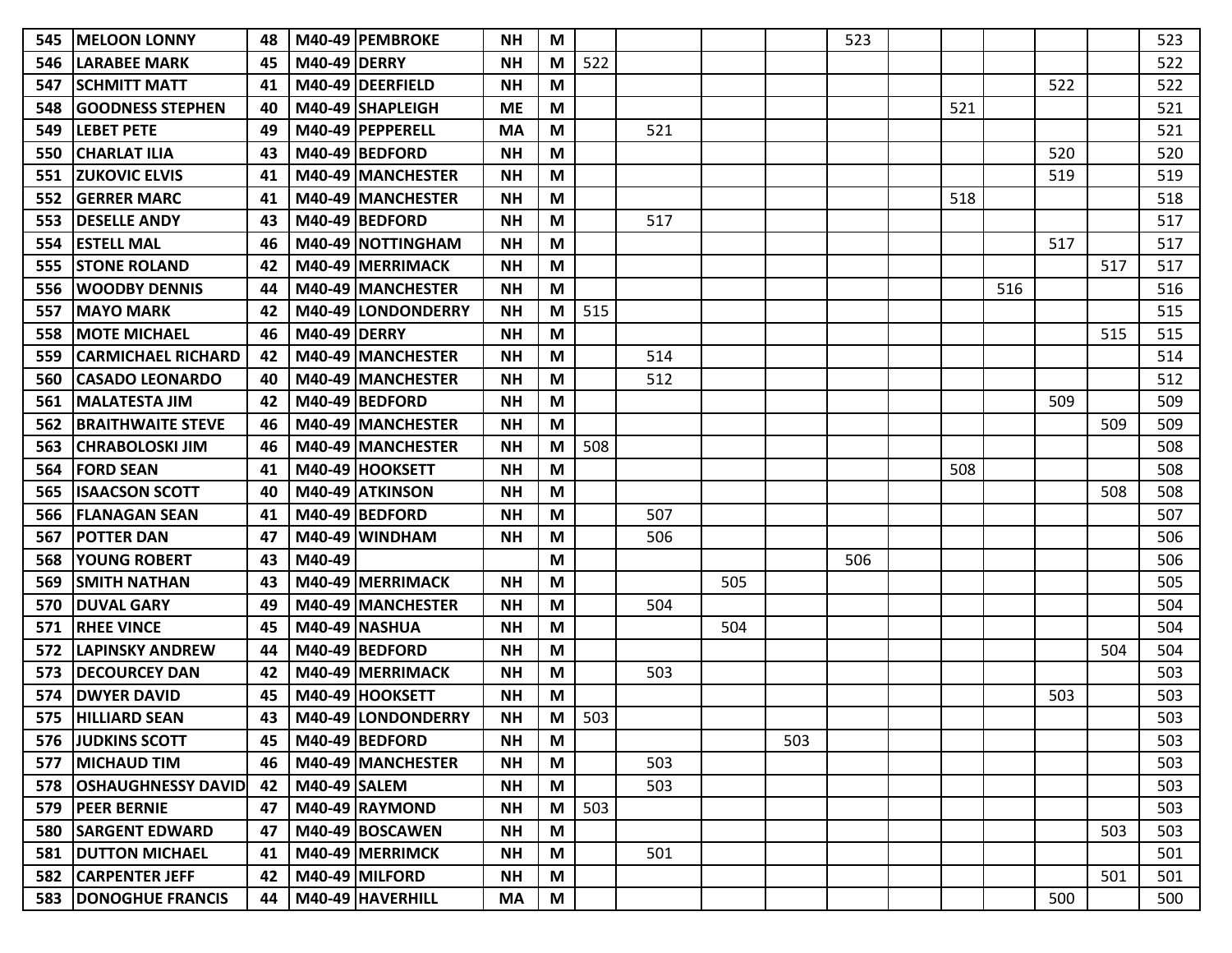| 584 | <b>GULA MIKE</b>           | 41 |                     | M40-49 FRANKLIN           | <b>NH</b> | M |     |     |     |     |     |     |     | 500 |     | 500 |
|-----|----------------------------|----|---------------------|---------------------------|-----------|---|-----|-----|-----|-----|-----|-----|-----|-----|-----|-----|
| 585 | INARDOZZA JOHN             | 48 |                     | M40-49 CHESTER            | <b>NH</b> | M |     |     |     |     |     |     | 500 |     |     | 500 |
| 586 | <b>PAPPAIOANOU JAMES</b>   | 47 | M40-49 BOW          |                           | <b>NH</b> | M |     | 500 |     |     |     |     |     |     |     | 500 |
| 587 | <b>MALATESTA MARK</b>      | 47 |                     | M40-49 ROCHESTER HILLS    | MI        | M |     |     |     |     |     |     |     | 499 |     | 499 |
| 588 | <b>PERONT JOHN</b>         | 45 |                     | M40-49 MANCHESTER         | <b>NH</b> | M | 499 |     |     |     |     |     |     |     |     | 499 |
| 589 | <b>DAGOSTINO JEFF</b>      | 40 |                     | M40-49 DEERFIELD          | <b>NH</b> | M |     |     |     |     |     |     |     |     | 499 | 499 |
| 590 | <b>ROTHENBERG CRAIG</b>    | 41 |                     | M40-49 BEDFORD            | <b>NH</b> | M |     |     |     |     |     | 497 |     |     |     | 497 |
| 591 | WEINMAN KEVIN              | 41 |                     | M40-49 GRANTHAM           | <b>NH</b> | M | 497 |     |     |     |     |     |     |     |     | 497 |
| 592 | <b>BARRY JAMES</b>         | 49 |                     | M40-49 MANCHESTER         | <b>NH</b> | M |     | 496 |     |     |     |     |     |     |     | 496 |
| 593 | <b>DURR KEVIN</b>          | 41 |                     | M40-49 WESTBOROUGH        | <b>MA</b> | M |     |     | 496 |     |     |     |     |     |     | 496 |
| 594 | <b>FALARDEAU MARK</b>      | 47 |                     | M40-49 LITCHFIELD         | <b>NH</b> | M |     |     | 496 |     |     |     |     |     |     | 496 |
| 595 | <b>VELIE JIM</b>           | 44 |                     | M40-49 LONDONDERRY        | <b>NH</b> | M |     |     |     | 496 |     |     |     |     |     | 496 |
| 596 | <b>TIBBETTS STEVEN</b>     | 46 |                     | M40-49 GOFFSTOWN          | <b>NH</b> | M |     |     | 493 |     |     |     |     |     |     | 493 |
| 597 | <b>DEALMEIDA NELPHISON</b> | 46 |                     | M40-49 HAMPSTEAD          | <b>NH</b> | M |     | 492 |     |     |     |     |     |     |     | 492 |
| 598 | <b>NAKOS MARK</b>          | 48 |                     | <b>M40-49 IMANCHESTER</b> | <b>NH</b> | M |     |     |     |     |     |     |     |     | 492 | 492 |
| 599 | <b>GRIFFIN STEVE</b>       | 44 |                     | M40-49 MERRIMACK          | <b>NH</b> | M |     |     |     |     | 490 |     |     |     |     | 490 |
| 600 | <b>HOTTER GEORGE</b>       | 46 |                     | M40-49 LONDONDERRY        | <b>NH</b> | M | 490 |     |     |     |     |     |     |     |     | 490 |
| 601 | <b>MOONEY JAMES</b>        | 43 |                     | M40-49 BEDFORD            | <b>NH</b> | M |     |     |     |     |     |     |     |     | 489 | 489 |
| 602 | <b>GIAMPA JEFF</b>         | 48 |                     | M40-49 MANCHESTER         | <b>NH</b> | M |     | 488 |     |     |     |     |     |     |     | 488 |
| 603 | <b>MAILLOUX MIKE</b>       | 43 |                     | M40-49 CANDIA             | <b>NH</b> | M |     | 488 |     |     |     |     |     |     |     | 488 |
| 604 | <b>ZEPF PAUL</b>           | 47 |                     | M40-49 LONDODNERRY        | <b>NH</b> | M |     | 488 |     |     |     |     |     |     |     | 488 |
| 605 | <b>MAKRIS BRIAN</b>        | 44 |                     | M40-49 BEDFORD            | <b>NH</b> | M |     |     |     |     |     |     |     |     | 488 | 488 |
| 606 | <b>SZCZESNY DAN</b>        | 46 |                     | M40-49 MANCHESTER         | <b>NH</b> | M | 487 |     |     |     |     |     |     |     |     | 487 |
| 607 | <b>EDMUNDS JAKE</b>        | 46 |                     | M40-49 MANCHESTER         | <b>NH</b> | M |     |     |     |     |     |     |     | 486 |     | 486 |
| 608 | <b>NORRIS BRENT</b>        | 46 |                     | M40-49 RAYMOND            | <b>NH</b> | M |     | 486 |     |     |     |     |     |     |     | 486 |
| 609 | <b>OBRIEN PATRICK</b>      | 44 |                     | M40-49 MILFORD            | <b>NH</b> | M |     | 485 |     |     |     |     |     |     |     | 485 |
| 610 | <b>HULL JOSEPH</b>         | 40 | <b>M40-49 DERRY</b> |                           | <b>NH</b> | M |     |     |     |     |     |     |     |     | 485 | 485 |
| 611 | <b>CHOQUETTE KEN</b>       | 43 |                     | M40-49 CANDIA             | <b>NH</b> | M |     |     |     |     | 484 |     |     |     |     | 484 |
| 612 | <b>DEGULIELMO ROB</b>      | 45 |                     | M40-49 LONDONDERRY        | <b>NH</b> | M |     |     |     |     |     | 483 |     |     |     | 483 |
| 613 | <b>MACK JOSEPH</b>         | 43 |                     | M40-49 MANCHESTER         | <b>NH</b> | M |     | 483 |     |     |     |     |     |     |     | 483 |
| 614 | <b>OSHAUGHNESSY MIKE</b>   | 44 |                     | M40-49 LONDONDERRY        | <b>NH</b> | M | 482 |     |     |     |     |     |     |     |     | 482 |
|     | 615   SCHNEIDERMAN JASON   | 43 |                     | M40-49 MANCHESTER         | <b>NH</b> | M |     |     |     |     |     |     |     | 482 |     | 482 |
|     | 616 PARK DANA              | 46 |                     | M40-49 LONDONDERRY        | <b>NH</b> | M |     | 481 |     |     |     |     |     |     |     | 481 |
| 617 | <b>OLSEN MATT</b>          | 41 |                     | M40-49 AUBURN             | <b>NH</b> | M |     |     |     |     |     |     | 479 |     |     | 479 |
|     | 618 LEWIS KEVIN            | 46 |                     | M40-49 GOFFSTOWN          | <b>NH</b> | M |     |     |     |     |     |     |     |     | 478 | 478 |
|     | 619   RODMAN LARRY         | 44 |                     | M40-49 BROOKLINE          | <b>NH</b> | M |     |     |     |     |     |     |     |     | 478 | 478 |
| 620 | <b>DELANEY JOE</b>         | 49 |                     | M40-49 MERRIMACK          | <b>NH</b> | M |     |     |     |     |     |     | 477 |     |     | 477 |
|     | <b>621  LYONS MATTHEW</b>  | 47 |                     | M40-49 MANCHESTER         | <b>NH</b> | M | 477 |     |     |     |     |     |     |     |     | 477 |
|     | 622   MALONEY SKIP         | 43 |                     | M40-49 BROOKLINE          | <b>NH</b> | M |     |     |     |     |     |     |     | 477 |     | 477 |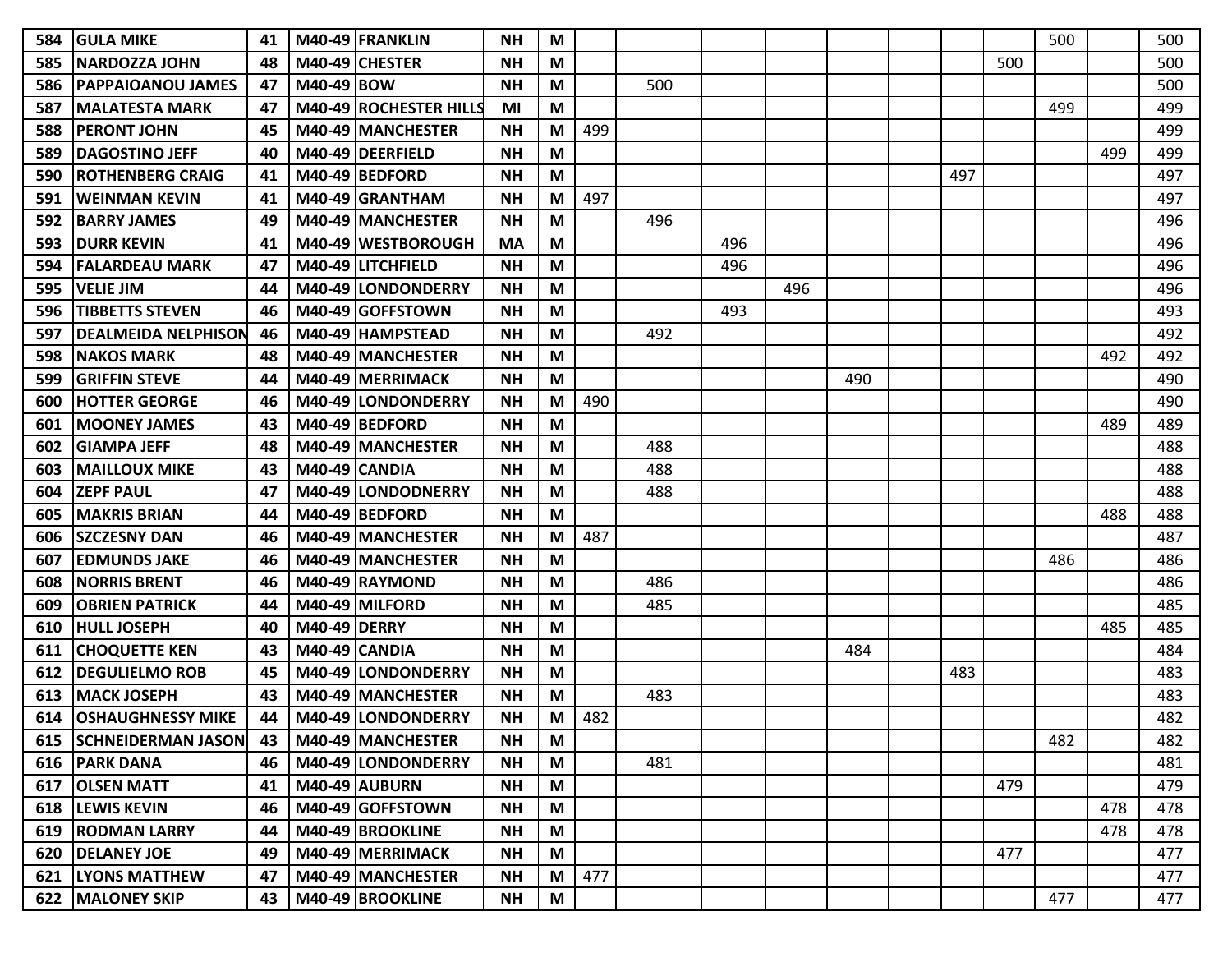| <b>COCO STEVE</b>         | 45 |  | <b>NH</b>                                                                                                                                                                                                                                                                                                                                                                                                                                                                                                                                                                                                                                                                                                                                                                                                              | M                                                                                     |     |     |     | 475 |     |     |     |     |     | 475 |
|---------------------------|----|--|------------------------------------------------------------------------------------------------------------------------------------------------------------------------------------------------------------------------------------------------------------------------------------------------------------------------------------------------------------------------------------------------------------------------------------------------------------------------------------------------------------------------------------------------------------------------------------------------------------------------------------------------------------------------------------------------------------------------------------------------------------------------------------------------------------------------|---------------------------------------------------------------------------------------|-----|-----|-----|-----|-----|-----|-----|-----|-----|-----|
| <b>CONNOLLY GEORGE</b>    | 46 |  | <b>NH</b>                                                                                                                                                                                                                                                                                                                                                                                                                                                                                                                                                                                                                                                                                                                                                                                                              | M                                                                                     |     |     |     |     |     |     |     | 474 |     | 474 |
| <b>HOLLIS DARIN</b>       | 40 |  | <b>NH</b>                                                                                                                                                                                                                                                                                                                                                                                                                                                                                                                                                                                                                                                                                                                                                                                                              | M                                                                                     |     |     |     |     |     |     |     | 474 |     | 474 |
| <b>KRAUSE WILL</b>        | 46 |  | <b>WA</b>                                                                                                                                                                                                                                                                                                                                                                                                                                                                                                                                                                                                                                                                                                                                                                                                              | M                                                                                     |     |     |     |     |     |     |     |     | 474 | 474 |
| <b>BIRCH MICHAEL</b>      | 47 |  | <b>NH</b>                                                                                                                                                                                                                                                                                                                                                                                                                                                                                                                                                                                                                                                                                                                                                                                                              | M                                                                                     |     |     | 473 |     |     |     |     |     |     | 473 |
| <b>BULOW RICH</b>         | 48 |  | <b>NH</b>                                                                                                                                                                                                                                                                                                                                                                                                                                                                                                                                                                                                                                                                                                                                                                                                              | M                                                                                     |     | 472 |     |     |     |     |     |     |     | 472 |
| <b>DUMPELFELD MICHAEL</b> | 46 |  | <b>MA</b>                                                                                                                                                                                                                                                                                                                                                                                                                                                                                                                                                                                                                                                                                                                                                                                                              | M                                                                                     |     | 469 |     |     |     |     |     |     |     | 469 |
| <b>KESTER ERIC</b>        | 41 |  | <b>NH</b>                                                                                                                                                                                                                                                                                                                                                                                                                                                                                                                                                                                                                                                                                                                                                                                                              | M                                                                                     |     | 469 |     |     |     |     |     |     |     | 469 |
| <b>GAFFEY PHILIP</b>      | 42 |  | <b>MA</b>                                                                                                                                                                                                                                                                                                                                                                                                                                                                                                                                                                                                                                                                                                                                                                                                              | M                                                                                     |     |     | 468 |     |     |     |     |     |     | 468 |
| <b>HEENAN ERIC</b>        | 42 |  | <b>NH</b>                                                                                                                                                                                                                                                                                                                                                                                                                                                                                                                                                                                                                                                                                                                                                                                                              | M                                                                                     |     |     |     |     |     |     |     | 468 |     | 468 |
| <b>FUNG JIM</b>           | 41 |  | <b>NH</b>                                                                                                                                                                                                                                                                                                                                                                                                                                                                                                                                                                                                                                                                                                                                                                                                              | M                                                                                     |     |     |     | 467 |     |     |     |     |     | 467 |
| <b>SKARUPA KEVIN</b>      | 41 |  | <b>NH</b>                                                                                                                                                                                                                                                                                                                                                                                                                                                                                                                                                                                                                                                                                                                                                                                                              | M                                                                                     |     |     | 467 |     |     |     |     |     |     | 467 |
| <b>WAITE DAVID</b>        | 44 |  | <b>NH</b>                                                                                                                                                                                                                                                                                                                                                                                                                                                                                                                                                                                                                                                                                                                                                                                                              | M                                                                                     |     | 467 |     |     |     |     |     |     |     | 467 |
| <b>HANSCOM BRIAN</b>      | 41 |  | <b>NH</b>                                                                                                                                                                                                                                                                                                                                                                                                                                                                                                                                                                                                                                                                                                                                                                                                              | M                                                                                     |     |     |     |     |     | 466 |     |     |     | 466 |
| <b>MATTE JOHN</b>         | 40 |  | <b>NH</b>                                                                                                                                                                                                                                                                                                                                                                                                                                                                                                                                                                                                                                                                                                                                                                                                              | M                                                                                     |     | 466 |     |     |     |     |     |     |     | 466 |
| <b>IROBERTSON ERIC</b>    | 49 |  | <b>NH</b>                                                                                                                                                                                                                                                                                                                                                                                                                                                                                                                                                                                                                                                                                                                                                                                                              | M                                                                                     |     | 465 |     |     |     |     |     |     |     | 465 |
| <b>IBELIVEAU DAVID</b>    | 44 |  | <b>NH</b>                                                                                                                                                                                                                                                                                                                                                                                                                                                                                                                                                                                                                                                                                                                                                                                                              | M                                                                                     | 463 |     |     |     |     |     |     |     |     | 463 |
| <b>COOK GREGORY</b>       | 43 |  | <b>MA</b>                                                                                                                                                                                                                                                                                                                                                                                                                                                                                                                                                                                                                                                                                                                                                                                                              | M                                                                                     |     |     |     |     |     |     |     | 463 |     | 463 |
| <b>LADEAU KEITH</b>       | 47 |  | <b>NH</b>                                                                                                                                                                                                                                                                                                                                                                                                                                                                                                                                                                                                                                                                                                                                                                                                              | M                                                                                     |     |     |     |     |     |     |     | 463 |     | 463 |
| <b>TULECKE MARK</b>       | 44 |  | <b>MA</b>                                                                                                                                                                                                                                                                                                                                                                                                                                                                                                                                                                                                                                                                                                                                                                                                              | M                                                                                     |     |     | 463 |     |     |     |     |     |     | 463 |
| <b>IGUIBORD ALAN</b>      | 40 |  | <b>NH</b>                                                                                                                                                                                                                                                                                                                                                                                                                                                                                                                                                                                                                                                                                                                                                                                                              | M                                                                                     |     |     |     |     |     |     |     | 462 |     | 462 |
| <b>PELLETIER DAVE</b>     | 42 |  | <b>NH</b>                                                                                                                                                                                                                                                                                                                                                                                                                                                                                                                                                                                                                                                                                                                                                                                                              | M                                                                                     |     | 462 |     |     |     |     |     |     |     | 462 |
| <b>DIMAGGIO SAL</b>       | 44 |  | <b>NH</b>                                                                                                                                                                                                                                                                                                                                                                                                                                                                                                                                                                                                                                                                                                                                                                                                              | M                                                                                     |     |     |     |     |     |     |     |     | 462 | 462 |
| <b>CHAMBERS JAMES</b>     | 41 |  | <b>NH</b>                                                                                                                                                                                                                                                                                                                                                                                                                                                                                                                                                                                                                                                                                                                                                                                                              | M                                                                                     |     |     |     |     |     |     |     | 461 |     | 461 |
| <b>SMITH DAVID</b>        | 44 |  | <b>NH</b>                                                                                                                                                                                                                                                                                                                                                                                                                                                                                                                                                                                                                                                                                                                                                                                                              | M                                                                                     |     | 461 |     |     |     |     |     |     |     | 461 |
| <b>SOUCY STEVE</b>        | 44 |  | <b>NH</b>                                                                                                                                                                                                                                                                                                                                                                                                                                                                                                                                                                                                                                                                                                                                                                                                              | M                                                                                     |     |     | 461 |     |     |     |     |     |     | 461 |
| <b>MURRAY SEAN</b>        | 40 |  | <b>NH</b>                                                                                                                                                                                                                                                                                                                                                                                                                                                                                                                                                                                                                                                                                                                                                                                                              | M                                                                                     |     |     |     |     |     | 460 |     |     |     | 460 |
| <b>BECHTOL ERIC</b>       | 46 |  | <b>NH</b>                                                                                                                                                                                                                                                                                                                                                                                                                                                                                                                                                                                                                                                                                                                                                                                                              | M                                                                                     |     |     |     |     |     |     |     |     | 460 | 460 |
| <b>BRONK WALTER</b>       | 40 |  | <b>MA</b>                                                                                                                                                                                                                                                                                                                                                                                                                                                                                                                                                                                                                                                                                                                                                                                                              | M                                                                                     | 459 |     |     |     |     |     |     |     |     | 459 |
| <b>KLEIN MATTHEW</b>      | 42 |  | <b>NH</b>                                                                                                                                                                                                                                                                                                                                                                                                                                                                                                                                                                                                                                                                                                                                                                                                              | M                                                                                     |     | 459 |     |     |     |     |     |     |     | 459 |
| <b>LYNCH TIM</b>          | 42 |  | <b>NH</b>                                                                                                                                                                                                                                                                                                                                                                                                                                                                                                                                                                                                                                                                                                                                                                                                              | M                                                                                     |     | 459 |     |     |     |     |     |     |     | 459 |
| 654   MACINNIS COLIN      | 42 |  | <b>NH</b>                                                                                                                                                                                                                                                                                                                                                                                                                                                                                                                                                                                                                                                                                                                                                                                                              | M                                                                                     |     | 459 |     |     |     |     |     |     |     | 459 |
| <b>655 BRISSON THOMAS</b> | 47 |  | <b>NH</b>                                                                                                                                                                                                                                                                                                                                                                                                                                                                                                                                                                                                                                                                                                                                                                                                              | $\mathsf{M}% _{T}=\mathsf{M}_{T}\!\left( a,b\right) ,\ \mathsf{M}_{T}=\mathsf{M}_{T}$ |     |     |     |     |     |     |     | 458 |     | 458 |
| 656   MCDONALD JIM        | 46 |  | <b>NH</b>                                                                                                                                                                                                                                                                                                                                                                                                                                                                                                                                                                                                                                                                                                                                                                                                              | M                                                                                     |     |     |     |     |     |     | 458 |     |     | 458 |
| <b>ROBICHEAU MIKE</b>     | 46 |  | <b>NH</b>                                                                                                                                                                                                                                                                                                                                                                                                                                                                                                                                                                                                                                                                                                                                                                                                              | M                                                                                     |     |     |     |     |     | 458 |     |     |     | 458 |
| 658   THOMPSON EJ         | 47 |  | <b>NH</b>                                                                                                                                                                                                                                                                                                                                                                                                                                                                                                                                                                                                                                                                                                                                                                                                              | M                                                                                     |     | 458 |     |     |     |     |     |     |     | 458 |
| 659   WRENN CHRISTOPHER   | 44 |  | <b>NH</b>                                                                                                                                                                                                                                                                                                                                                                                                                                                                                                                                                                                                                                                                                                                                                                                                              | M                                                                                     |     | 457 |     |     |     |     |     |     |     | 457 |
| 660 FANARA DAVID          | 49 |  | <b>MA</b>                                                                                                                                                                                                                                                                                                                                                                                                                                                                                                                                                                                                                                                                                                                                                                                                              | M                                                                                     |     |     |     |     | 456 |     |     |     |     | 456 |
| 661 KINNEEN DEVIN         | 49 |  | <b>NH</b>                                                                                                                                                                                                                                                                                                                                                                                                                                                                                                                                                                                                                                                                                                                                                                                                              | M                                                                                     |     | 456 |     |     |     |     |     |     |     | 456 |
|                           |    |  | <b>M40-49 DERRY</b><br>M40-49 MANCHESTER<br>M40-49 RAYMOND<br>M40-49 SEATTLE<br>M40-49 EPSOM<br>M40-49 MERRIMACK<br>M40-49 HALIFAX<br><b>M40-49 LONDONDERRY</b><br>M40-49   PEPPERELL<br><b>M40-49 ILONDONDERRY</b><br>M40-49 MANCHESTER<br>M40-49 MERRIMACK<br>M40-49 PITTSFIELD<br>M40-49 LITCHFIELD<br>M40-49 MERRIMACK<br><b>M40-49 TILTON</b><br>M40-49 GOFFSTOWN<br>M40-49 MEDFORD<br>M40-49 MILFORD<br>M40-49 BOXFORD<br>M40-49 BEDFORD<br>M40-49 GOFFSTOWN<br>M40-49 HAMPSTEAD<br>M40-49 MANCHESTER<br>M40-49 GOFFSTOWN<br>M40-49 MERRIMACK<br>M40-49 HAMPTON<br>M40-49 MERRYMAC<br><b>M40-49 LOWELL</b><br>M40-49 LITCHFIELD<br>M40-49 MANCHESTER<br>M40-49 LONDONDERRY<br>M40-49 BEDFORD<br>M40-49 CONCORD<br>M40-49 AMHERST<br><b>M40-49 NASHUA</b><br>M40-49 MANCHESTER<br>M40-49 PEMBROKE<br>M40-49 SALEM |                                                                                       |     |     |     |     |     |     |     |     |     |     |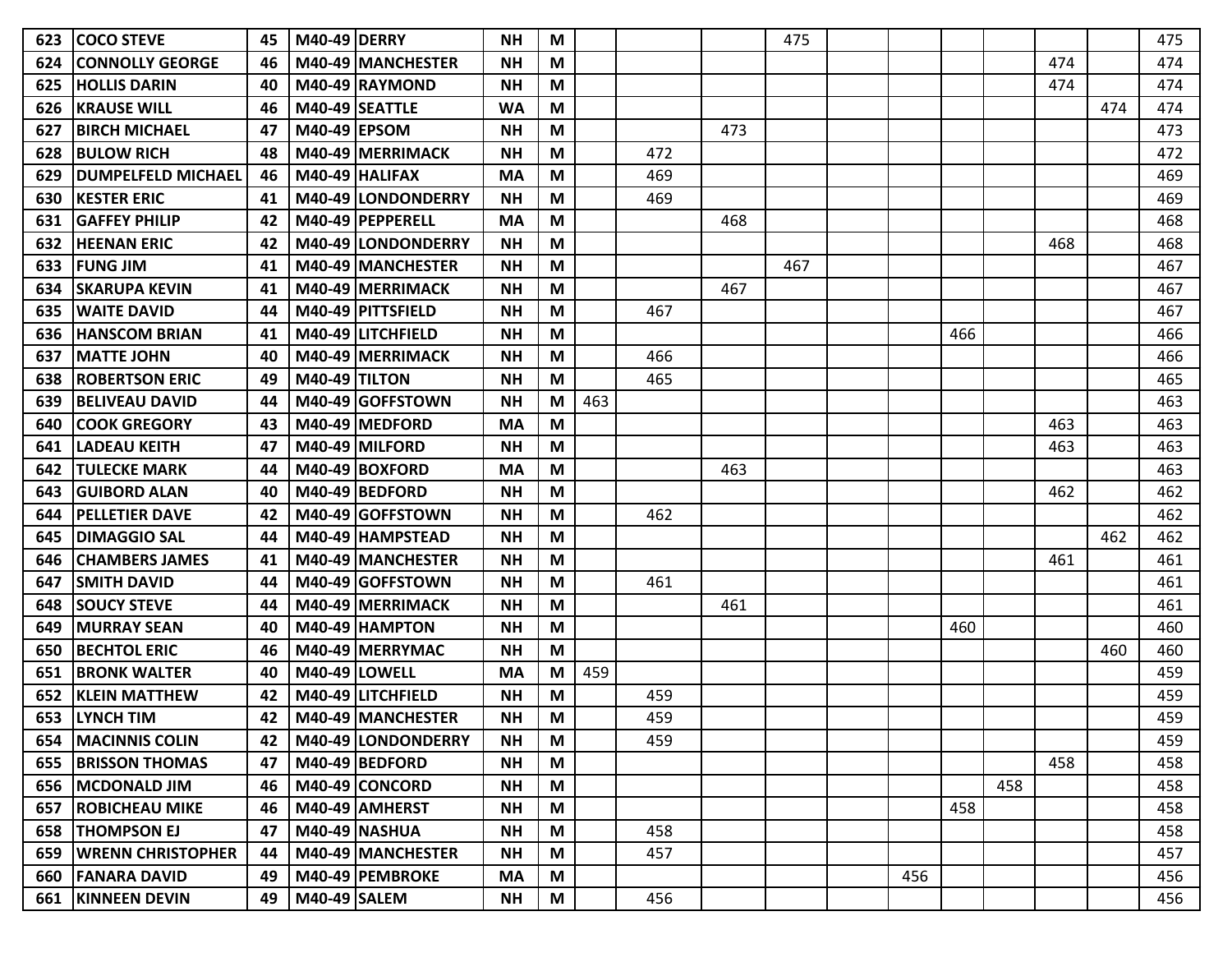| 662. | <b>LIPIRA WALTER</b>        | 41 |                     | M40-49 RAYMOND        | <b>NH</b> | M |     |     | 455 |     |     |     |     |     | 455 |
|------|-----------------------------|----|---------------------|-----------------------|-----------|---|-----|-----|-----|-----|-----|-----|-----|-----|-----|
| 663  | <b>LOAIZA HERNANDO</b>      | 44 |                     | M40-49 MANCHESTER     | <b>NH</b> | M |     |     |     |     |     |     | 455 |     | 455 |
| 664  | <b>AUCIELLO JR. MICHAEL</b> | 49 |                     | M40-49 MANCHESTER     | <b>NH</b> | М |     |     |     |     |     |     | 454 |     | 454 |
| 665  | <b>KEPPLE TODD</b>          | 40 |                     | M40-49 LITCHFIELD     | <b>NH</b> | M |     | 454 |     |     |     |     |     |     | 454 |
| 666  | <b>DOHERTY JAY</b>          | 41 |                     | M40-49 CONCORD        | <b>NH</b> | M |     |     |     | 453 |     |     |     |     | 453 |
| 667  | <b>HOOVER JOHN</b>          | 48 |                     | M40-49 HILLSBORO      | <b>NH</b> | M |     |     |     |     |     |     | 453 |     | 453 |
| 668  | <b>VALERI DAN</b>           | 45 |                     | M40-49 BEDFORD        | <b>NH</b> | M |     | 451 |     |     |     |     |     |     | 451 |
| 669  | <b>YOUNG JON</b>            | 48 |                     | M40-49 AUBURN         | <b>NH</b> | M |     |     |     |     |     |     |     | 451 | 451 |
| 670  | <b>SHERMAN BILL</b>         | 43 |                     | M40-49 MERRIMACK      | <b>NH</b> | M |     | 450 |     |     |     |     |     |     | 450 |
| 671  | <b>BACKUS TIMOTHY</b>       | 41 |                     | M40-49 RAYMOND        | <b>NH</b> | М |     | 449 |     |     |     |     |     |     | 449 |
| 672  | <b>VAN NORT MICHAEL</b>     | 40 |                     | M40-49 NEW YORK       | <b>NY</b> | M |     |     | 449 |     |     |     |     |     | 449 |
| 673  | <b>CONROY CHRIS</b>         | 49 | <b>M40-49 WEARE</b> |                       | <b>NH</b> | M |     |     |     |     | 448 |     |     |     | 448 |
| 674  | <b>DEVOS THOMAS</b>         | 49 |                     | M40-49 HOOKSETT       | <b>NH</b> | M | 448 |     |     |     |     |     |     |     | 448 |
| 675  | <b>DISCO WILLIAM</b>        | 43 |                     | M40-49 MANCHESTER     | <b>NH</b> | М |     |     | 447 |     |     |     |     |     | 447 |
| 676  | <b>STRAUSS COREY</b>        | 48 |                     | M40-49 MANCHESTER     | <b>NH</b> | М |     |     |     |     |     |     |     | 447 | 447 |
| 677  | <b>MEECH WILLIAM</b>        | 49 |                     | M40-49 HUDSON         | <b>NH</b> | M |     |     |     |     |     |     | 446 |     | 446 |
| 678  | <b>ZIMMERMAN BRIAN</b>      | 43 |                     | M40-49 BEDFORD        | <b>NH</b> | M |     |     |     |     |     |     | 446 |     | 446 |
| 679  | <b>MORGAN DAVID</b>         | 44 |                     | M40-49 WOBURN         | <b>MA</b> | M |     |     |     |     |     |     |     | 445 | 445 |
| 680  | <b>NICOLAY MIKE</b>         | 47 |                     | M40-49 MELVIN VILLAGE | <b>NH</b> | M |     | 444 |     |     |     |     |     |     | 444 |
| 681  | <b>LANGSTON MARK</b>        | 49 |                     | M40-49 SOMERSWORTH    | <b>NH</b> | M |     |     |     |     |     |     |     | 444 | 444 |
| 682  | <b>SMITH ALEXANDER</b>      | 41 |                     | M40-49 LONDONDERRY    | <b>NH</b> | M | 443 |     |     |     |     |     |     |     | 443 |
| 683  | <b>BERWICK GLENN</b>        | 47 | <b>M40-49 EPSOM</b> |                       | <b>NH</b> | M |     |     |     |     |     |     |     | 443 | 443 |
| 684  | <b>GARDNER PETER</b>        | 44 |                     | M40-49 MANCHESTER     | <b>NH</b> | M |     |     |     |     |     | 442 |     |     | 442 |
| 685  | <b>MOLINARI JOE</b>         | 47 |                     | M40-49 LITCHFIELD     | <b>NH</b> | M |     |     |     |     |     |     |     | 442 | 442 |
| 686  | <b>PAYEUR MARC</b>          | 42 | <b>M40-49 WEARE</b> |                       | <b>NH</b> | M |     |     |     |     |     |     |     | 441 | 441 |
| 687  | <b>MAILLOUX BOB</b>         | 40 |                     | M40-49 HAMPSTEAD      | <b>NH</b> | M |     |     |     |     | 440 |     |     |     | 440 |
| 688  | <b>PARKER PHIL</b>          | 41 |                     | M40-49 CANDIA         | <b>NH</b> | M |     | 439 |     |     |     |     |     |     | 439 |
| 689  | <b>RICHARDS BRIAN</b>       | 40 |                     | M40-49 MANCHESTER     | <b>NH</b> | M |     |     |     |     |     |     | 439 |     | 439 |
| 690  | <b>DICKERMAN ARTHUR</b>     | 47 |                     | M40-49 WEBSTER        | <b>NH</b> | М |     | 438 |     |     |     |     |     |     | 438 |
| 691  | <b>HEDDERICK MARLON</b>     | 40 |                     | M40-49 CONCORD        | <b>NH</b> | M | 437 |     |     |     |     |     |     |     | 437 |
| 692  | <b>NEWTON FRED</b>          | 44 |                     | M40-49 ROCHESTER      | <b>NH</b> | M |     | 436 |     |     |     |     |     |     | 436 |
| 693  | <b>PARSONS JEFFREY</b>      | 49 |                     | M40-49 BEDFORD        | <b>NH</b> | M |     | 436 |     |     |     |     |     |     | 436 |
| 694  | <b>MELLO KEVIN</b>          | 44 |                     | M40-49 NOTTINGHAM     | <b>NH</b> | M |     |     |     |     |     | 435 |     |     | 435 |
| 695  | <b>DAMBACH JK</b>           | 42 |                     | M40-49 BEDFORD        | <b>NH</b> | M |     | 432 |     |     |     |     |     |     | 432 |
|      | 696 JUAREZ ROBINSON         | 40 |                     | M40-49 CHELSEA        | <b>MA</b> | M |     |     | 432 |     |     |     |     |     | 432 |
| 697  | <b>BURNHAM KRISTIAN</b>     | 42 | M40-49 BOW          |                       | <b>NH</b> | M |     | 431 |     |     |     |     |     |     | 431 |
| 698  | <b>SORRENTO FRANK</b>       | 42 |                     | M40-49 MANCHESTER     | <b>NH</b> | M |     |     |     |     |     |     | 431 |     | 431 |
| 699  | <b>NEWELL ANDY</b>          | 41 |                     | M40-49 SWANZEY        | <b>NH</b> | M |     |     |     |     |     |     |     | 431 | 431 |
| 700  | <b>HOOK DANA</b>            | 46 |                     | M40-49 PENACOOK       | <b>NH</b> | M |     |     |     |     |     |     | 430 |     | 430 |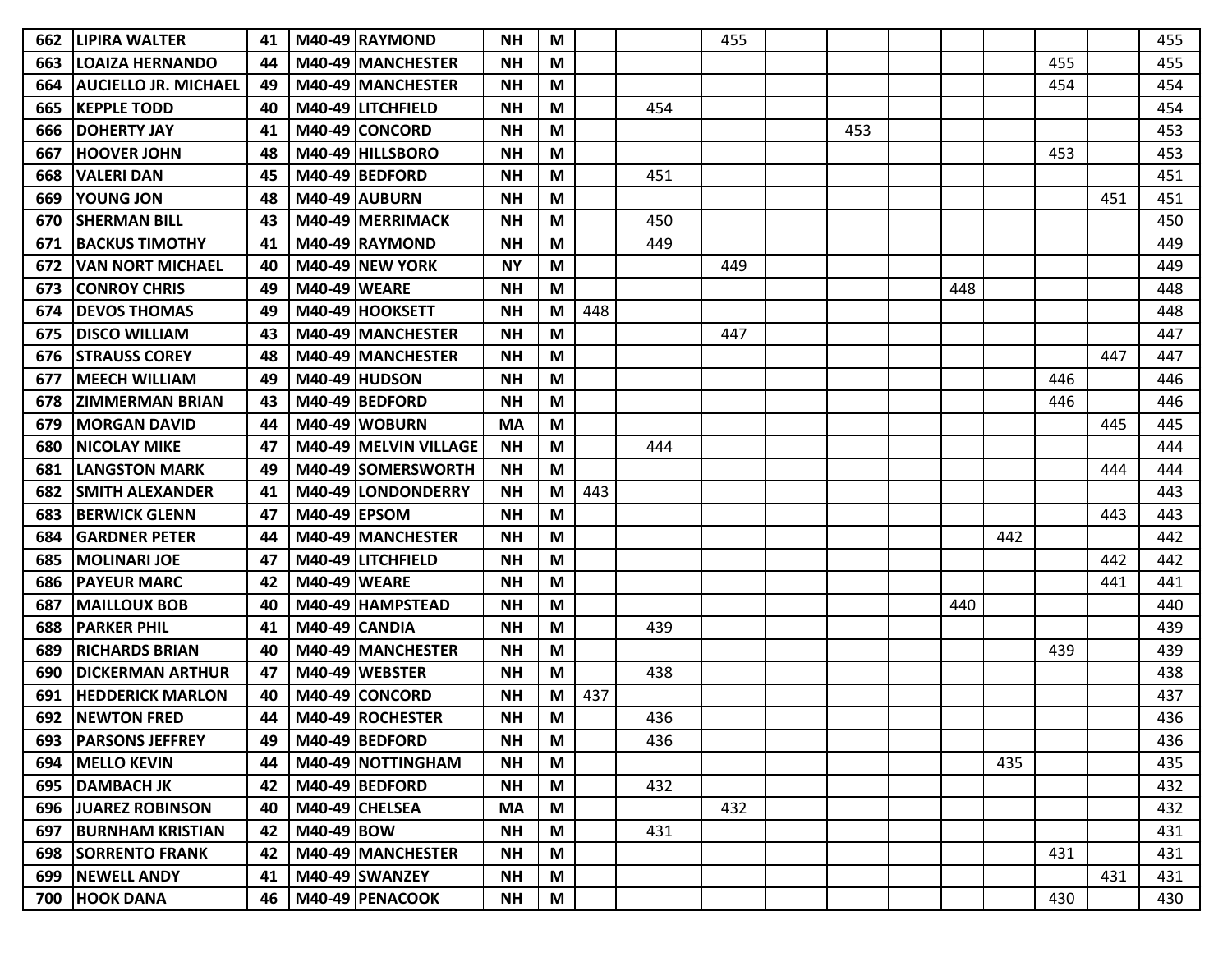| 701 | <b>LEWIS DAVID</b>        | 43 |                     | M40-49 DEERFIELD           | <b>NH</b> | M |     |     |     |     |     |     |     | 430 | 430 |
|-----|---------------------------|----|---------------------|----------------------------|-----------|---|-----|-----|-----|-----|-----|-----|-----|-----|-----|
| 702 | <b>ERICSSON MICHAEL</b>   | 40 |                     | M40-49 MANCHESTER          | <b>NH</b> | M |     | 429 |     |     |     |     |     |     | 429 |
| 703 | <b>SULLIVAN CHIP</b>      | 47 |                     | M40-49 BRENTWOOD           | <b>NH</b> | M | 429 |     |     |     |     |     |     |     | 429 |
| 704 | <b>CONLEY BILL</b>        | 41 |                     | M40-49 NEW BOSTON          | <b>NH</b> | M |     |     |     | 428 |     |     |     |     | 428 |
| 705 | <b>GREATOREX ROBERT</b>   | 43 | <b>M40-49 SALEM</b> |                            | <b>NH</b> | M | 427 |     |     |     |     |     |     |     | 427 |
| 706 | <b>BYRNE JIM</b>          | 42 |                     | M40-49 LONDONDERRY         | <b>NH</b> | M |     | 426 |     |     |     |     |     |     | 426 |
| 707 | IABBOTT JIM               | 47 |                     | M40-49 MANCHESTER          | <b>NH</b> | M | 422 |     |     |     |     |     |     |     | 422 |
| 708 | <b>NOONE BRIAN</b>        | 40 |                     | M40-49 HUDSON              | <b>NH</b> | M |     |     |     |     |     |     |     | 422 | 422 |
| 709 | <b>KLEIN MATT</b>         | 42 |                     | M40-49 LITCHFIELD          | <b>NH</b> | M |     |     | 421 |     |     |     |     |     | 421 |
| 710 | <b>WALLINGTON IAN</b>     | 43 |                     | M40-49 MANCHESTER          | <b>NH</b> | M |     |     |     |     |     |     | 418 |     | 418 |
| 711 | <b>WRIGHT ROBERT</b>      | 45 |                     | M40-49 LONDONDERRY         | <b>NH</b> | M |     |     |     |     |     |     | 418 |     | 418 |
| 712 | <b>WRIGHT SEAN</b>        | 48 |                     | M40-49 MANCHESTER          | <b>NH</b> | M |     |     |     |     |     |     | 418 |     | 418 |
| 713 | <b>HAFEMAN KEVIN</b>      | 43 |                     | M40-49 MANCHESTER          | <b>NH</b> | M |     |     |     |     |     |     |     | 418 | 418 |
| 714 | <b>GIBBS CHRISTOPHER</b>  | 40 |                     | M40-49 BEDFORD             | <b>NH</b> | M |     | 417 |     |     |     |     |     |     | 417 |
| 715 | BATTELL JOHN              | 42 |                     | M40-49 WHITMAN             | <b>MA</b> | M | 415 |     |     |     |     |     |     |     | 415 |
| 716 | <b>OBRIEN KEVIN</b>       | 46 |                     | M40-49 BEDFORD             | <b>NH</b> | M |     |     |     |     |     |     | 415 |     | 415 |
| 717 | <b>SPELLMAN ROBERT</b>    | 47 |                     | M40-49 LITCHFIELD          | <b>NH</b> | M |     | 414 |     |     |     |     |     |     | 414 |
| 718 | <b>CULVER GLEN</b>        | 48 |                     | M40-49 HOPKINTON           | <b>NH</b> | M |     |     |     |     |     |     |     | 414 | 414 |
| 719 | <b>IMANGANIELLO ALEX</b>  | 46 |                     | M40-49 COLLEGEVILLE        | PA        | M |     |     |     |     |     |     | 413 |     | 413 |
| 720 | <b>BUCCHERI DAVID</b>     | 44 | <b>M40-49 SALEM</b> |                            | <b>NH</b> | M | 412 |     |     |     |     |     |     |     | 412 |
| 721 | <b>CLEMENTE CHRIS</b>     | 49 |                     | M40-49 ANDOVER             | <b>MA</b> | M |     | 412 |     |     |     |     |     |     | 412 |
| 722 | <b>IRAUSEO DAVE</b>       | 43 |                     | <b>M40-49 ILONDONDERRY</b> | <b>NH</b> | M |     |     |     |     |     |     |     | 411 | 411 |
| 723 | <b>HENDERSON KEN</b>      | 40 |                     | M40-49 DANVILLE            | <b>NH</b> | M |     | 409 |     |     |     |     |     |     | 409 |
| 724 | <b>ST. CYR DEREK</b>      | 40 |                     | M40-49 MANCHESTER          | <b>NH</b> | M |     |     |     |     |     |     | 405 |     | 405 |
| 725 | <b>HODGKINS KEN</b>       | 41 |                     | M40-49 MANCHESTER          | <b>NH</b> | M |     | 404 |     |     |     |     |     |     | 404 |
| 726 | <b>DAVELLA JOHN</b>       | 49 |                     | M40-49 MANCHESTER          | <b>NH</b> | M |     |     |     |     |     | 402 |     |     | 402 |
| 727 | <b>MCCARTHY SEAN</b>      | 45 |                     | M40-49 PENACOOK            | <b>NH</b> | M |     |     |     |     |     | 398 |     |     | 398 |
| 728 | <b>MELKER JEN</b>         | 40 |                     | M40-49 MERRIMACK           | <b>NH</b> | M | 398 |     |     |     |     |     |     |     | 398 |
| 729 | <b>DVORAK SCOTT</b>       | 49 |                     | M40-49 BRIDGTON            | <b>ME</b> | M |     |     |     |     |     |     |     | 398 | 398 |
| 730 | <b>BOYD SCOTT</b>         | 42 |                     | M40-49 BEDFORD             | <b>NH</b> | M |     |     |     |     |     |     | 397 |     | 397 |
| 731 | <b>KOHLER STEPHEN</b>     | 46 |                     | M40-49 MANCHESTER          | <b>NH</b> | M |     |     |     |     |     |     |     | 396 | 396 |
|     | 732   LAWRENCE BRIAN      | 48 |                     | M40-49 MANCHESTER          | <b>NH</b> | M |     |     |     |     |     | 395 |     |     | 395 |
|     | 733 COLLINS TIM           | 45 |                     | M40-49 BEDFORD             | <b>NH</b> | M |     | 393 |     |     |     |     |     |     | 393 |
|     | 734   HARRISON BRIAN      | 48 |                     | M40-49 BEDFORD             | <b>NH</b> | M |     |     |     |     | 390 |     |     |     | 390 |
|     | 735   ROUNDY SHANE        | 45 |                     | M40-49 LONDONDERRY         | <b>NH</b> | M |     |     |     |     | 389 |     |     |     | 389 |
|     | <b>736   DALTON STEVE</b> | 40 |                     | M40-49 BEDFORD             | <b>NH</b> | M |     |     |     |     |     |     | 388 |     | 388 |
|     | 737 ZARAKOTAS STEPHEN     | 48 |                     | M40-49 DEERFIELD           | <b>NH</b> | M |     | 388 |     |     |     |     |     |     | 388 |
|     | 738 CONNER DAN            | 44 |                     | M40-49 NEWMARKET           | <b>NH</b> | M |     | 387 |     |     |     |     |     |     | 387 |
|     | 739   KIDWELL DAVID       | 43 |                     | M40-49 LITCHFIELD          | <b>NH</b> | M |     |     |     |     |     |     | 387 |     | 387 |
|     |                           |    |                     |                            |           |   |     |     |     |     |     |     |     |     |     |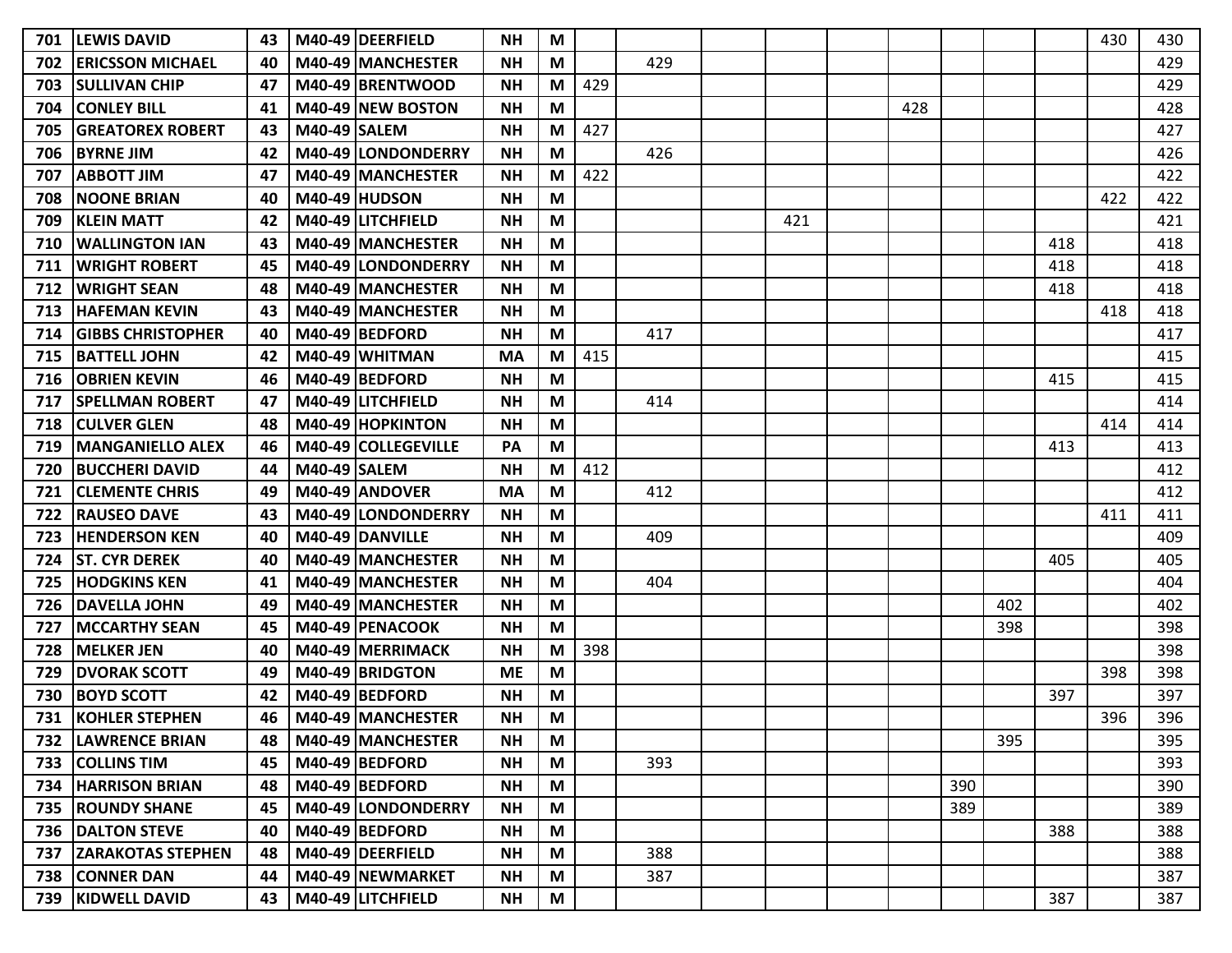| 740 | <b>ISULLIVAN JR BUDDY</b>  | 43 |                     | M40-49 MANCHESTER         | <b>NH</b> | M |     |     |     |     |  |     |     | 385 |     | 385 |
|-----|----------------------------|----|---------------------|---------------------------|-----------|---|-----|-----|-----|-----|--|-----|-----|-----|-----|-----|
| 741 | <b>IMCELVEEN JOSH</b>      | 43 |                     | M40-49 MANCHESTER         | <b>NH</b> | M |     |     |     |     |  |     |     | 384 |     | 384 |
| 742 | <b>IMORGAN CHRISTOPHER</b> | 48 |                     | M40-49 AMHERST            | <b>NH</b> | M |     |     |     |     |  | 384 |     |     |     | 384 |
| 743 | <b>LEWIS JAY</b>           |    |                     | M40-49 CONCORD            | <b>NH</b> | M |     |     |     |     |  |     |     | 382 |     | 382 |
| 744 | <b>RZASA MARK</b>          | 43 | <b>M40-49 DERRY</b> |                           | <b>NH</b> | M | 379 |     |     |     |  |     |     |     |     | 379 |
| 745 | <b>KLEINER TIMOTHY</b>     | 41 |                     | M40-49 MANCHESTER         | <b>NH</b> | M |     | 378 |     |     |  |     |     |     |     | 378 |
| 746 | IRAIANO LUKE               | 44 |                     | M40-49 MILFORD            | <b>NH</b> | M |     | 377 |     |     |  |     |     |     |     | 377 |
| 747 | <b>ASHWORTH TOM</b>        | 42 |                     | <b>M40-49 NASHUA</b>      | <b>NH</b> | M | 376 |     |     |     |  |     |     |     |     | 376 |
| 748 | <b>CURIT ROLAND</b>        | 47 | M40-49 EPPING       |                           | <b>NH</b> | M |     |     |     |     |  |     |     | 376 |     | 376 |
| 749 | <b>MCMAHOM JOHN</b>        | 42 | M40-49 PERRY        |                           | <b>NH</b> | M |     |     |     |     |  |     |     | 375 |     | 375 |
| 750 | <b>BACKUS TIM</b>          | 41 |                     | M40-49 RAYMOND            | <b>NH</b> | M |     |     |     | 374 |  |     |     |     |     | 374 |
| 751 | <b>BURNS MICHAEL</b>       | 42 |                     | M40-49 MANCHESTER         | <b>NH</b> | M |     | 374 |     |     |  |     |     |     |     | 374 |
| 752 | <b>GAGE ADAM</b>           | 40 |                     | M40-49 MERRIMACK          | <b>NH</b> | M |     | 372 |     |     |  |     |     |     |     | 372 |
| 753 | <b>KELLER GREG</b>         | 46 |                     | M40-49 WEST NEWBURY       | <b>MA</b> | M |     |     |     |     |  |     |     |     | 372 | 372 |
| 754 | <b>ITAFE MATTHEW</b>       | 48 |                     | <b>M40-49 IMANCHESTER</b> | <b>NH</b> | M |     |     |     |     |  |     | 371 |     |     | 371 |
| 755 | <b>OSGOOD JAY</b>          | 45 |                     | <b>M40-49 NASHUA</b>      | <b>NH</b> | M |     | 367 |     |     |  |     |     |     |     | 367 |
| 756 | <b>NEEFE JAMES</b>         | 44 |                     | M40-49 NEW BOSTON         | <b>NH</b> | M |     |     |     |     |  |     |     |     | 367 | 367 |
| 757 | <b>THOMAS CHARLES</b>      | 44 |                     | M40-49 BEDFORD            | <b>NH</b> | M |     |     |     |     |  |     |     |     | 365 | 365 |
| 758 | <b>SWIESZ MATT</b>         | 41 |                     | <b>M40-49 DURHAM</b>      | <b>NH</b> | M |     | 364 |     |     |  |     |     |     |     | 364 |
| 759 | <b>GODLEWSKI DAVE</b>      | 41 |                     | M40-49 MILFORD            | <b>NH</b> | M |     |     |     |     |  |     | 363 |     |     | 363 |
| 760 | <b>REAP CHRISTOPHER</b>    | 43 |                     | M40-49 AMHERST            | <b>NH</b> | M |     | 362 |     |     |  |     |     |     |     | 362 |
| 761 | <b>ISUDDERTH MIKE</b>      | 47 |                     | M40-49 MANCHESTER         | <b>NH</b> | M |     |     |     |     |  |     |     |     | 361 | 361 |
| 762 | <b>FAHERTY DAVID</b>       | 44 |                     | M40-49 GORHAM             | <b>ME</b> | M |     |     |     |     |  |     |     | 356 |     | 356 |
| 763 | <b>MORAN WESTON</b>        | 40 |                     | M40-49 MERRIMACK          | <b>NH</b> | M |     | 353 |     |     |  |     |     |     |     | 353 |
| 764 | <b>COSSETTE TIM</b>        | 43 |                     | M40-49 LONDONDERRY        | <b>NH</b> | M | 351 |     |     |     |  |     |     |     |     | 351 |
| 765 | <b>HARKER TRAVIS</b>       | 40 |                     | <b>M40-49 IMANCHESTER</b> | <b>NH</b> | M |     |     |     |     |  |     |     |     | 349 | 349 |
| 766 | IGLENNON JON               | 40 |                     | M40-49 DUNBARTON          | <b>NH</b> | M |     | 347 |     |     |  |     |     |     |     | 347 |
| 767 | <b>CHASE MARC</b>          | 42 |                     | M40-49 MANCHESTER         | <b>NH</b> | M |     | 346 |     |     |  |     |     |     |     | 346 |
| 768 | <b>EGAN JOSEPH</b>         | 44 |                     | M40-49 MANCHESTER         | <b>NH</b> | M |     |     |     |     |  |     |     |     | 346 | 346 |
| 769 | <b>MOSKOWITZ MICHAEL</b>   | 41 |                     | M40-49 ANDOVER            | <b>MA</b> | M |     |     |     |     |  | 345 |     |     |     | 345 |
| 770 | <b>BERNIER JOSEPH</b>      | 43 |                     | M40-49 MERRIMACK          | <b>NH</b> | M |     | 344 |     |     |  |     |     |     |     | 344 |
| 771 | <b>MCMAHON MARKUS</b>      | 41 |                     | <b>M40-49 NASHUA</b>      | <b>NH</b> | M |     |     | 344 |     |  |     |     |     |     | 344 |
| 772 | <b>WATTERSON RICHARD</b>   | 47 |                     | M40-49 NEW BOSTON         | <b>NH</b> | M |     |     |     |     |  |     |     | 343 |     | 343 |
| 773 | <b>OCONNELL JAMES</b>      | 44 |                     | <b>M40-49 NASHUA</b>      | <b>NH</b> | M | 342 |     |     |     |  |     |     |     |     | 342 |
| 774 | <b>SAFSTROM JONERIC</b>    | 45 |                     | M40-49 MERRIMACK          | <b>NH</b> | M |     | 339 |     |     |  |     |     |     |     | 339 |
|     | 775   MACDONALD STAN       | 46 |                     | M40-49 BEDFORD            | <b>NH</b> | M |     |     |     |     |  |     |     | 336 |     | 336 |
|     | 776   FONTENOT JOE         | 42 |                     | M40-49 LONDONDERRY        | <b>NH</b> | M | 333 |     |     |     |  |     |     |     |     | 333 |
|     | 777 JEAKINS DAVID          | 40 |                     | M40-49 MANCHESTER         | <b>NH</b> | M |     |     |     | 332 |  |     |     |     |     | 332 |
|     | 778   LACEY TIMOTHY        | 46 |                     | M40-49 BEDFORD            | <b>NH</b> | M | 328 |     |     |     |  |     |     |     |     | 328 |